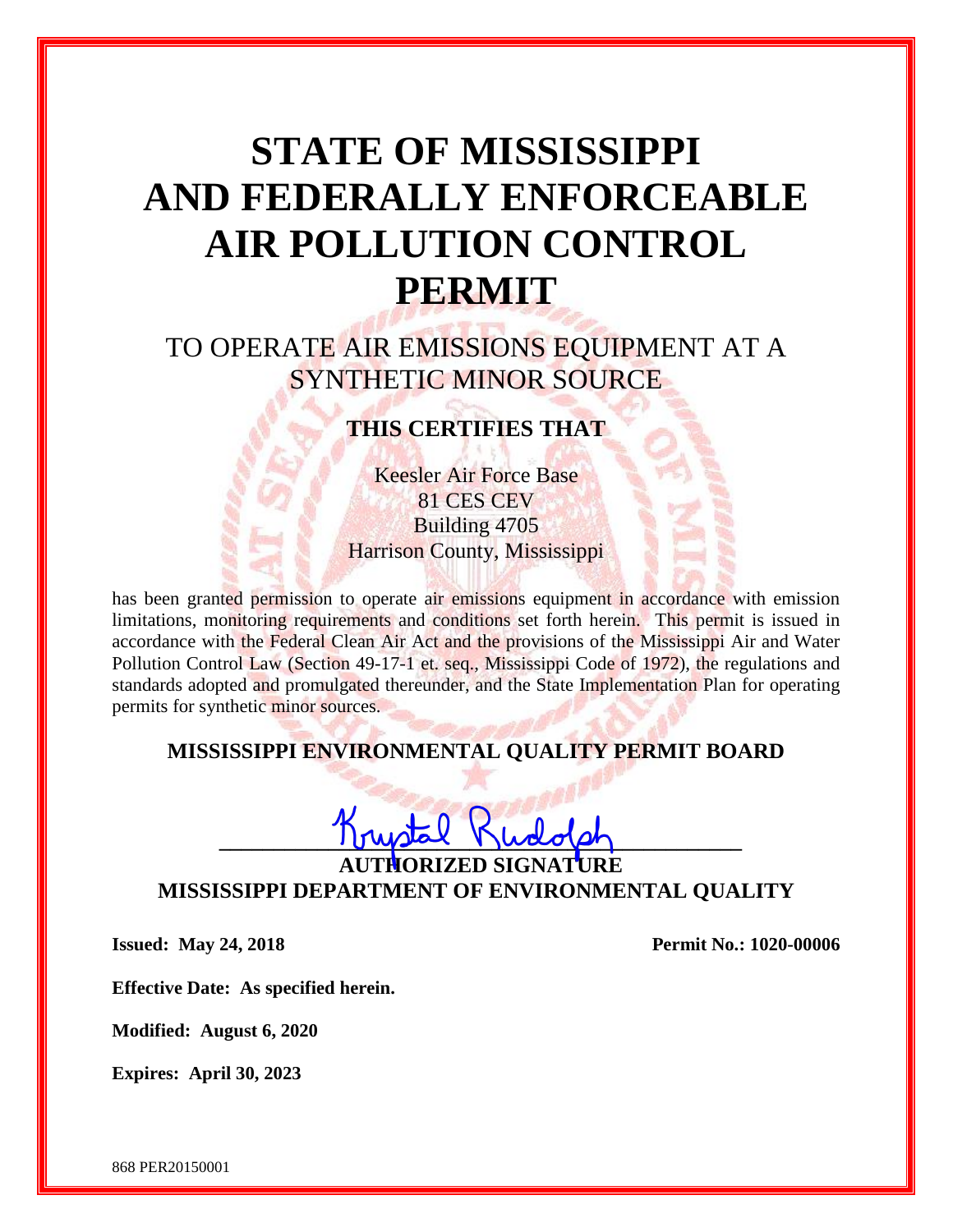#### **SECTION 1**

#### **A. GENERAL CONDITIONS**

1. This permit is for air pollution control purposes only.

(Ref.: 11 Miss. Admin. Code Pt. 2, R. 2.1.D.)

2. This permit is a Federally-approved permit to operate a synthetic minor source as described in Mississippi Administrative Code, Title 11, Part 2, Chapter 2, Rule 2.4.D.

(Ref.: 11 Miss. Admin. Code Pt. 2, R. 2.4.D.)

3. Any activities not identified in the application are not authorized by this permit.

(Ref.: Miss. Code Ann. 49-17-29 1.b)

4. The knowing submittal of a permit application with false information may serve as the basis for the Permit Board to void the permit issued pursuant thereto or subject the applicant to penalties for constructing or operating without a valid permit.

(Ref.: 11 Miss. Admin. Code Pt. 2, R. 2.2.B(5).)

5. The issuance of a permit does not release the permittee from liability for constructing or operating air emissions equipment in violation of any applicable statute, rule, or regulation of state or federal environmental authorities.

(Ref.: 11 Miss. Admin. Code Pt. 2, R. 2.2.B(7).)

6. It shall not be a defense for a permittee in an enforcement action that it would have been necessary to halt or reduce the permitted activity in order to maintain compliance with the conditions of this permit unless halting or reducing activity would create an imminent and substantial endangerment threatening the public health and safety of the lives and property of the people of this state.

(Ref.: 11 Miss. Admin. Code Pt. 2, R. 2.2.B(15)(a).)

7. The issuance of this permit does not convey any property rights in either real or personal property, or any exclusive privileges, nor does it authorize any injury to private property or any invasion of personal rights, nor any infringement of Federal, State or local laws or regulations.

(Ref.: 11 Miss. Admin. Code Pt. 2, R. 2.2.B(15)(c).)

8. The permittee shall allow the Mississippi Department of Environmental Quality (MDEQ) Office of Pollution Control and the Mississippi Environmental Quality Permit Board and/or their authorized representatives, upon the presentation of credentials: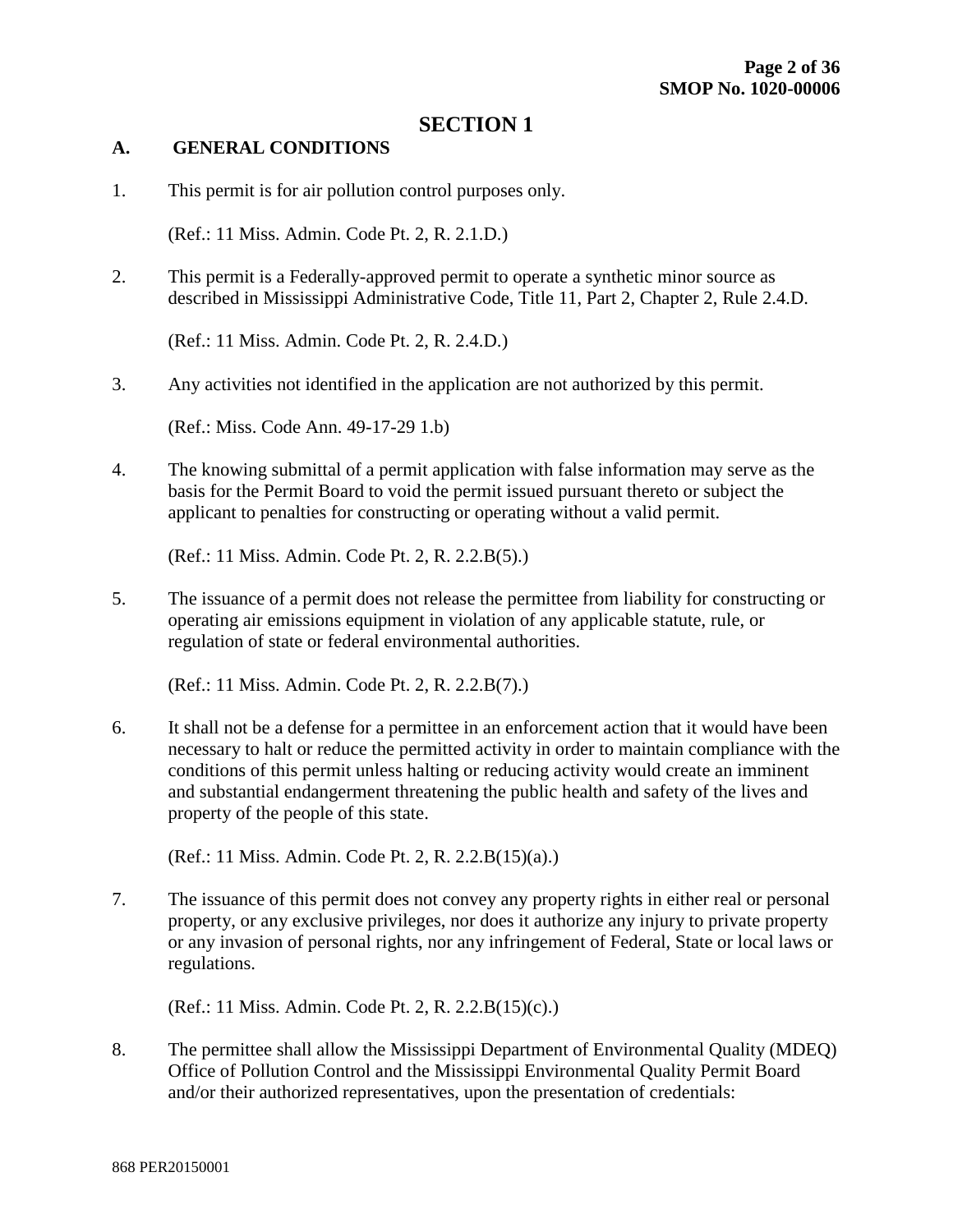- (a) To enter upon the permittee's premises where an air emission source is located or in which any records are required to be kept under the terms and conditions of this permit, and
- (b) At reasonable times to have access to and copy any records required to be kept under the terms and conditions of this permit; to inspect any monitoring equipment or monitoring method required in this permit; and to sample any air emission.

(Ref.: Miss. Code Ann. 49-17-21)

9. Except for data determined to be confidential under the Mississippi Air & Water Pollution Control Law, all reports prepared in accordance with the terms of this permit shall be available for public inspection at the offices of the MDEQ Office of Pollution Control.

(Ref.: Miss. Code Ann. 49-17-39)

10. The provisions of this permit are severable. If any provision of this permit, or the application of any provision of this permit to any circumstances, is challenged or held invalid, the validity of the remaining permit provisions and/or portions thereof or their application to other persons or sets of circumstances, shall not be affected thereby.

(Ref.: 11 Miss. Admin. Code Pt. 2, R. 2.1.D(7).)

11. This permit does not authorize a modification as defined in Mississippi Administrative Code, Title 11, Part 2, Chapter 2 – *Permit Regulations for the Construction and/or Operation of Air Emission Equipment*. A modification may require a Permit to Construct and a modification of this permit.

"*Modification*" is defined as any physical change in or change in the method of operation of a facility which increases the actual emissions or the potential uncontrolled emissions of any air pollutant subject to regulation under the Federal Act emitted into the atmosphere by that facility or which results in the emission of any air pollutant subject to regulation under the Federal Act into the atmosphere not previously emitted. A physical change or change in the method of operation shall not include:

- (a) Routine maintenance, repair, and replacement;
- (b) Use of an alternative fuel or raw material by reason of an order under Sections 2(a) and (b) of the Federal Energy Supply and Environmental Coordination Act of 1974 (or any superseding legislation) or by reason of a natural gas curtailment plan pursuant to the Federal Power Act;
- (c) Use of an alternative fuel by reason of an order or rule under Section 125 of the Federal Act;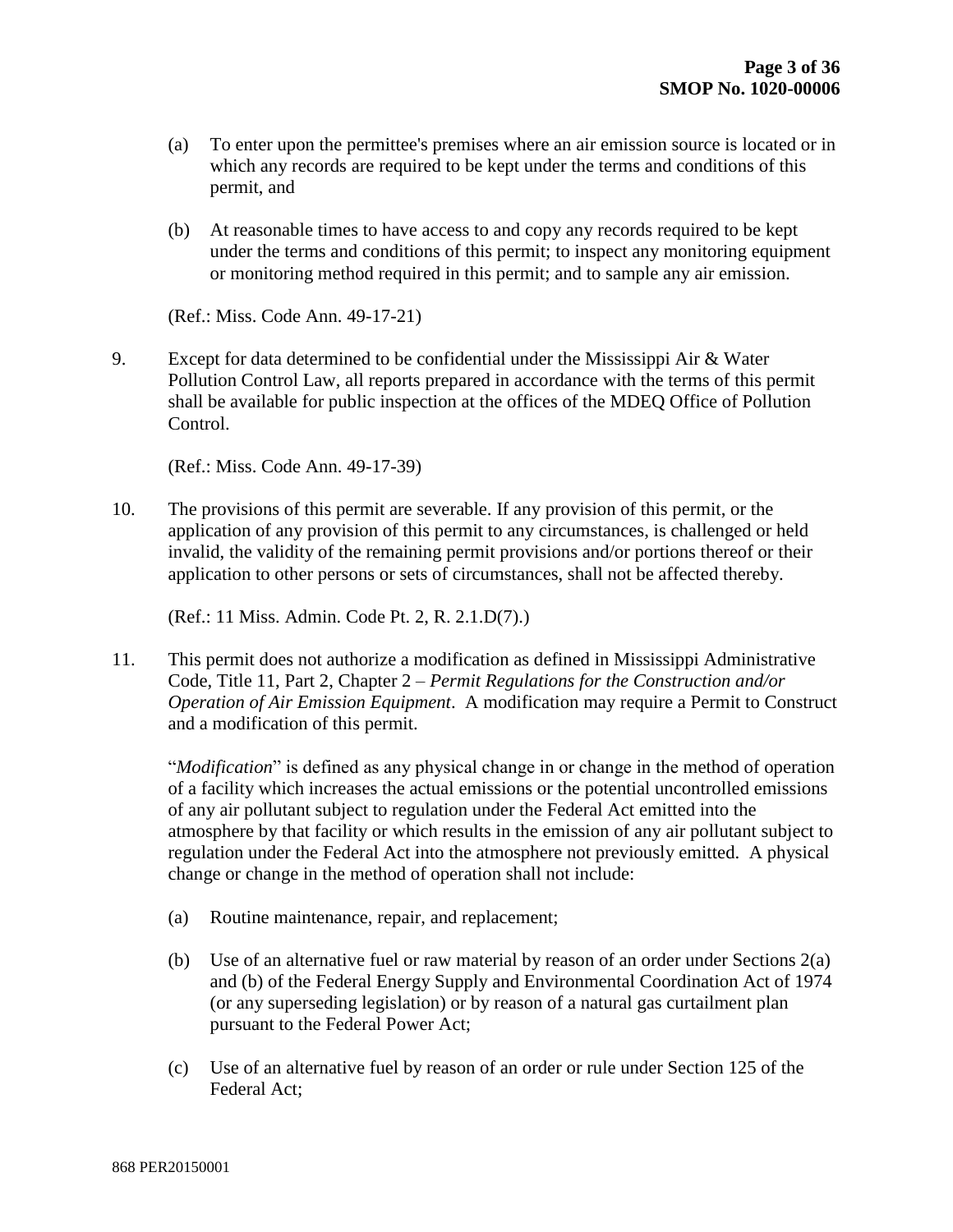- (d) Use of an alternative fuel or raw material by a stationary source which:
	- (1) The source was capable of accommodating before January 6, 1975, unless such change would be prohibited under any federally enforceable permit condition which was established after January 6, 1975, pursuant to 40 CFR 52.21 or under regulations approved pursuant to 40 CFR Part 51 – Subpart I, or 40 CFR 51.166; or
	- (2) The source is approved to use under any permit issued under 40 CFR 52.21 or under regulations approved pursuant to 40 CFR Part 51 – Subpart I, or 40 CFR 51.166;
- (e) An increase in the hours of operation or in the production rate unless such change would be prohibited under any federally enforceable permit condition which was established after January 6, 1975, pursuant to 40 CFR 52.21 or under regulations approved pursuant to 40 CFR Part 51 – Subpart I or 40 CFR 51.166; or
- (f) Any change in ownership of the stationary source.

(Ref.: 11 Miss. Admin. Code Pt. 2, R. 2.1.C(15).)

#### **B. GENERAL OPERATIONAL CONDITIONS**

1. Should the Executive Director of the MDEQ declare an Air Pollution Emergency Episode, the permittee will be required to operate in accordance with the permittee's previously approved Emissions Reduction Schedule or, in the absence of an approved schedule, with the appropriate requirements specified in Mississippi Administrative Code, Title 11, Part 2, Chapter 3 – *Regulations for the Prevention of Air Pollution Emergency Episodes* for the level of emergency declared.

(Ref.: 11 Miss. Admin. Code Pt. 2, R. 2.10.)

2. Any diversion from or bypass of collection and control facilities is prohibited, except as provided for in Mississippi Administrative Code, Title 11, Part 2, Chapter 1, Rule 1.10 – *"Provisions for Upsets, Start-Ups, and Shutdowns"*.

(Ref.: 11 Miss. Admin. Code Pt. 2, R. 1.10.)

3. Solids removed in the course of control of air emissions shall be disposed of in a manner such as to prevent the solids from becoming windborne and to prevent the materials from entering State waters without the proper environmental permits.

(Ref.: Miss. Code Ann. 49-17-29  $1.a.(i - ii)$ )

4. Except as otherwise specified herein, the permittee shall be subject to the following provisions with respect to upsets, startups, and shutdowns.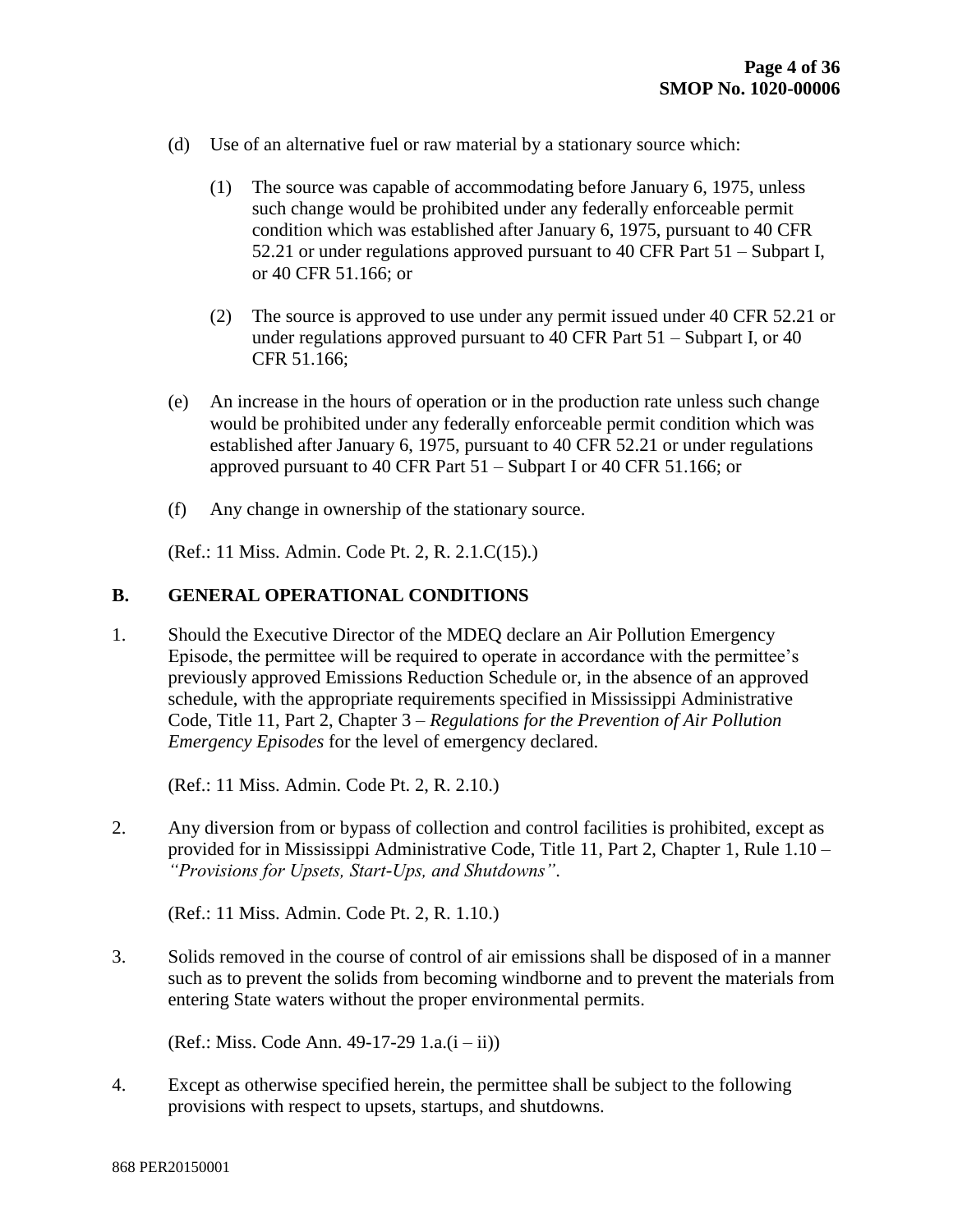- (a) Upsets (as defined in 11 Miss. Admin. Code Pt. 2, R. 1.2.)
	- (1) For an upset, the Commission may pursue an enforcement action for noncompliance with an emission standard or other requirement of an applicable rule, regulation, or permit. In determining whether to pursue enforcement action, and/or the appropriate enforcement action to take, the Commission may consider whether the source has demonstrated through properly signed contemporaneous operating logs or other relevant evidence the following:
		- (i) An upset occurred and that the source can identify the cause(s) of the upset;
		- (ii) The source was at the time being properly operated;
		- (iii) During the upset the source took all reasonable steps to minimize levels of emissions that exceeded the emission standard or other requirement of an applicable rule, regulation, or permit;
		- (iv) That within five (5) working days of the time the upset began, the source submitted a written report to the Department describing the upset, the steps taken to mitigate excess emissions or any other noncompliance, and the corrective actions taken and;
		- (v) That as soon as practicable but no later than twenty-four (24) hours of becoming aware of an upset that caused an immediate adverse impact to human health or the environment beyond the source boundary or caused a general nuisance to the public, the source provided notification to the Department.
	- (2) In any enforcement proceeding by the Commission, the source seeking to establish the occurrence of an upset has the burden of proof.
	- (3) This provision is in addition to any upset provision contained in any applicable requirement.
	- (4) These upset provisions apply only to enforcement actions by the Commission and are not intended to prohibit EPA or third party enforcement actions.
- (b) Start-ups and Shutdowns (as defined in 11 Miss. Admin. Code Pt. 2, R. 1.2.)
	- (1) Start-ups and shutdowns are part of normal source operation. Emission limitations apply during startups and shutdowns unless source specific emission limitations or work practice standards for start-ups and shutdowns are defined by an applicable rule, regulation, or permit.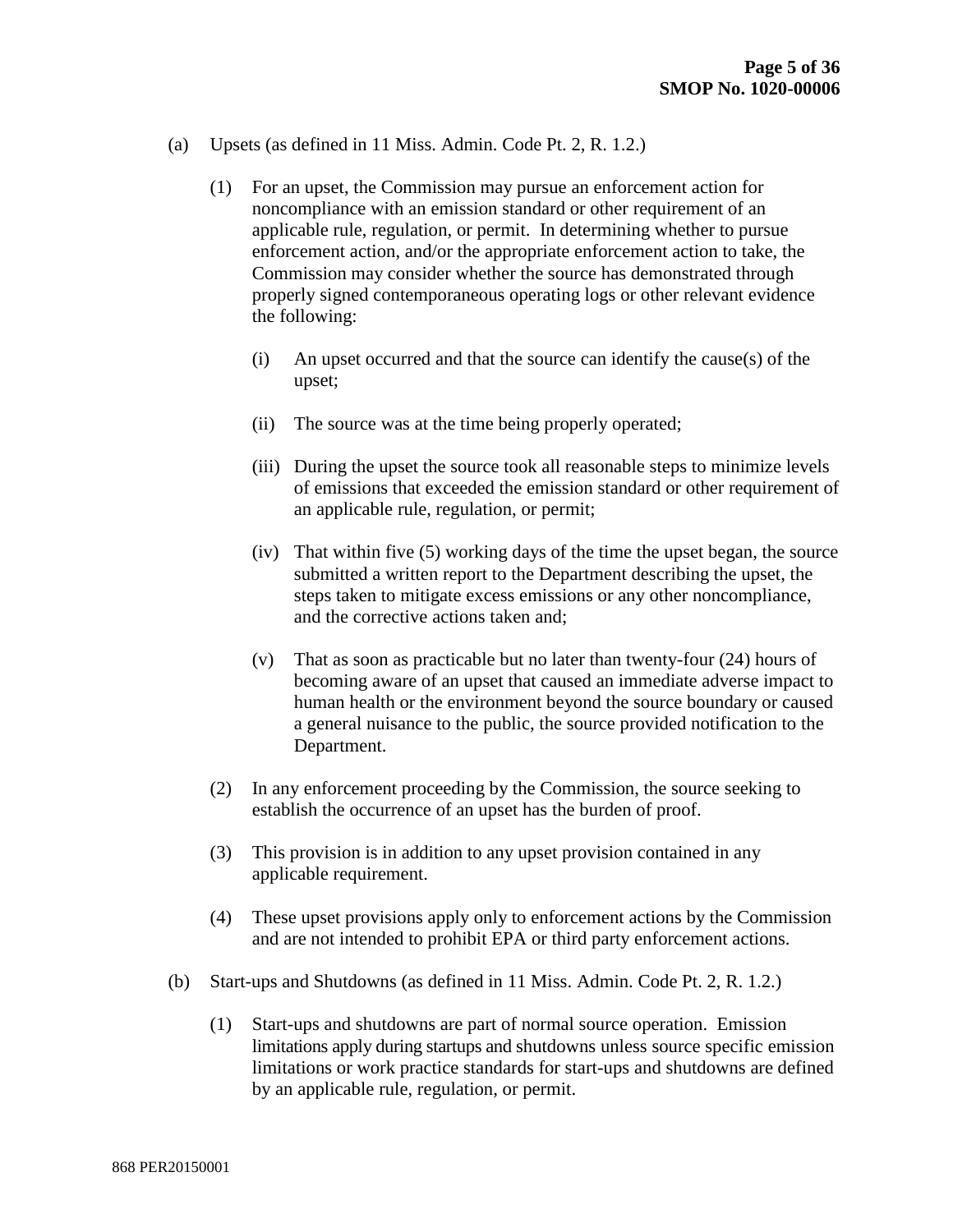- (2) Where the source is unable to comply with existing emission limitations established under the State Implementation Plan (SIP) and defined in Mississippi Administrative Code, Title 11, Part 2, Chapter 1, the Department will consider establishing source specific emission limitations or work practice standards for start-ups and shutdowns. Source specific emission limitations or work practice standards established for start-ups and shutdowns are subject to the requirements prescribed in Mississippi Administrative Code, Title 11, Part 2, Rule 1.10.B.(2)(a) through (e).
- (3) Where an upset as defined in Rule 1.2 occurs during startup or shutdown, see the upset requirements above.

(Ref.: 11 Miss. Admin. Code Pt. 2, R. 1.10.)

- 5. *Compliance Testing*: Regarding compliance testing (as applicable):
	- (a) The results of any emissions sampling and analysis shall be expressed both in units consistent with the standards set forth in any "Applicable Rules and Regulations" or this permit and in units of mass per time.
	- (b) Compliance testing will be performed at the expense of the permittee.
	- (c) Each emission sampling and analysis report shall include but not be limited to the following:
		- (1) Detailed description of testing procedures;
		- (2) Sample calculation(s);
		- (3) Results; and
		- (4) Comparison of results to all "Applicable Rules and Regulations" and to emission limitations in the permit.

(Ref.: 11 Miss. Admin. Code Pt. 2, R. 2.6.B.(3), (4), and (6).)

#### **C. PERMIT RENEWAL / MODIFICATION / TRANSFER / TERMINATION**

1. For renewal of this permit, the applicant shall make application not less than one hundred eighty (180) days prior to the expiration date of the permit substantiated with current emissions data, test results or reports or other data as deemed necessary by the Mississippi Environmental Quality Permit Board.

If the applicant submits a timely and complete application pursuant to this paragraph and the Permit Board, through no fault of the applicant, fails to act on the application on or before the expiration date of the existing permit, the applicant shall continue to operate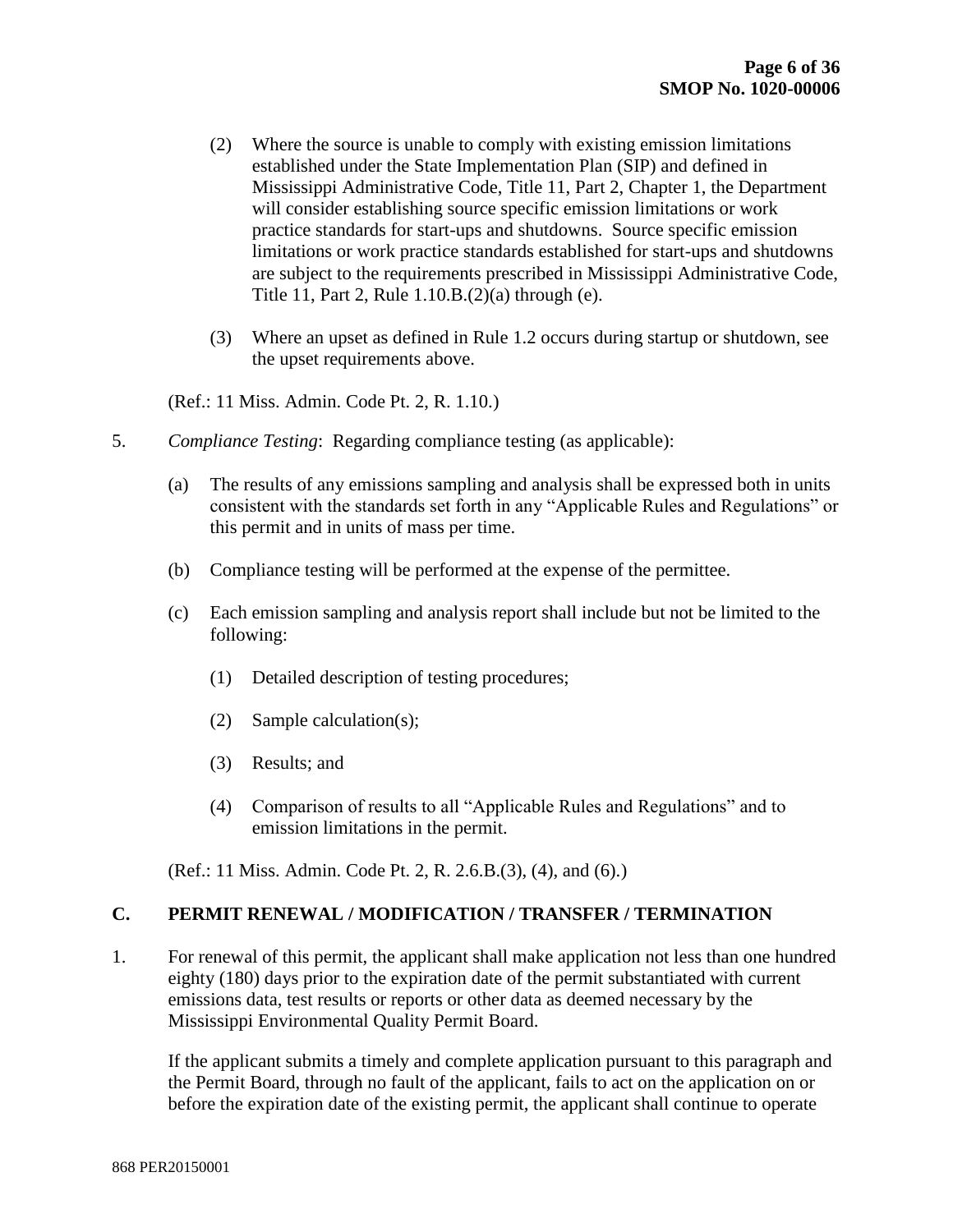the stationary source under the terms and conditions of the expired permit, which shall remain in effect until final action on the application is taken by the Permit Board. Permit expiration terminates the source's ability to operate unless a timely and complete renewal application has been submitted.

(Ref.: 11 Miss. Admin. Code Pt. 2, R. 2.8.)

2. The permittee shall furnish to the MDEQ within a reasonable time any information the MDEQ may request in writing to determine whether cause exists for modifying, revoking and reissuing, or terminating the permit or to determine compliance with the permit. Upon request, the permittee shall also furnish to the MDEQ copies of records required to be kept by the permit or, for information claimed to be confidential, the permittee shall furnish such records to the MDEQ along with a claim of confidentiality. The permittee may furnish such records directly to the Administrator along with a claim of confidentiality.

(Ref.: 11 Miss. Admin. Code Pt. 2, R. 2.2.B.(15)(d).)

3. The permit and/or any part thereof may be modified, revoked, reopened, and reissued, or terminated for cause. Sufficient cause for a permit to be reopened shall exist when an air emissions stationary source becomes subject to Title V. The filing of a request by the permittee for a permit modification, revocation and reissuance, or termination, or of a notification of planned changes or anticipated noncompliance does not stay any permit condition.

(Ref.: 11 Miss. Admin. Code Pt. 2, R. 2.2.B.(15)(b).)

- 4. After notice and opportunity for a hearing, this permit may be modified, suspended, or revoked in whole or in part during its term for cause including, but not limited to:
	- (a) Persistent violation of any terms or conditions of this permit.
	- (b) Obtaining this permit by misrepresentation or failure to disclose fully all relevant facts; or
	- (c) A change in federal, state, or local laws or regulations that require either a temporary or permanent reduction or elimination of previously authorized air emission.

(Ref.: 11 Miss. Admin. Code Pt. 2, R. 2.2.C.)

5. This permit may only be transferred upon approval of the Mississippi Environmental Quality Permit Board.

(Ref.: 11 Miss. Admin. Code Pt. 2, R. 2.16.B.)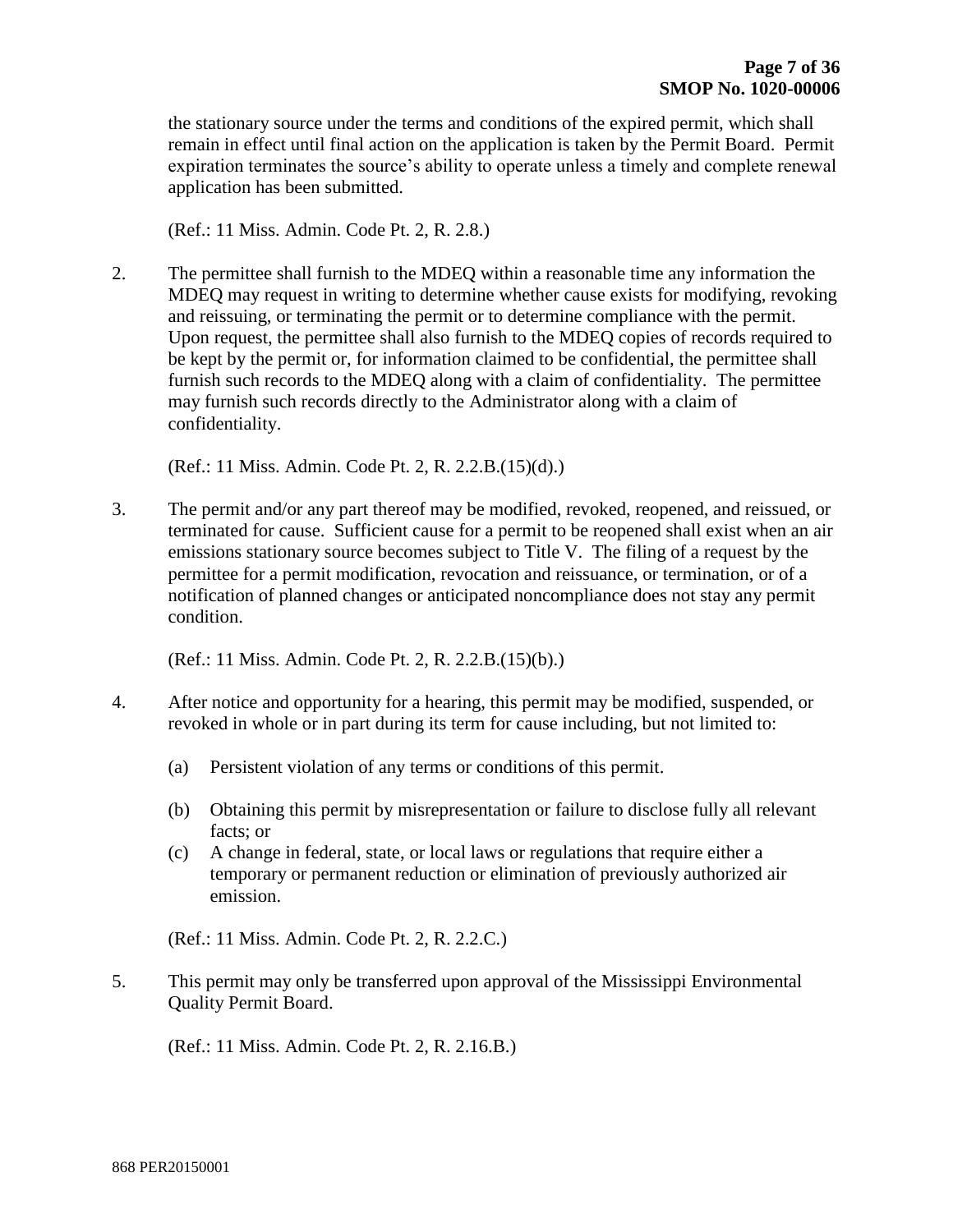## **SECTION 2 EMISSION POINT DESCRIPTION**

The permittee is authorized to operate air emissions equipment, as described in the following table:

| <b>Emission</b><br>Point | <b>Description</b>                                                                                                                       |
|--------------------------|------------------------------------------------------------------------------------------------------------------------------------------|
| $AA-100$                 | Facility-Wide [Keesler Air Force Base]                                                                                                   |
| AA-009                   | 12.246 MMBTU / Hour Natural Gas-Fired Boiler No. 1 [with No. 2 fuel oil as a backup]                                                     |
| $AA-010$                 | 12.246 MMBTU / Hour Natural Gas-Fired Boiler No. 2 [with No. 2 fuel oil as a backup]                                                     |
| AA-011                   | 12.246 MMBTU / Hour Natural Gas-Fired Boiler No. 3 [with No. 2 fuel oil as a backup]                                                     |
| $AB-001$                 | Facility-Wide Natural Gas-Fired External Combustion Units [each individual unit with a heat input<br>capacity less than 10 MMBTU / Hour] |
| $AG-001$                 | Facility-Wide Back-Up Emergency Generator Engine and Fire Pump Engines [installed prior to<br>August 29, 2005]                           |
| $AG-002$                 | Base-Wide Back-Up Emergency Generator Engine and Fire Pump Engines [installed after August<br>29, 2005]                                  |
| $AK-001$                 | Woodworking Cyclone for Building 3916                                                                                                    |
| $AK-002$                 | Woodworking Cyclone for Building 3902                                                                                                    |
| $AK-004$                 | Woodworking Cyclone for Building 5904                                                                                                    |
| $AK-005$                 | Indoor Firing Range Filtration System                                                                                                    |
| AL-001                   | Fuel Loading Rack [JP-8 Racks, one gasoline rack, and one diesel rack]                                                                   |
| AM-001                   | Bead Blasting Operations at Buildings 4303, 4430, and 6005                                                                               |
| AS-001                   | De-Painting Operations of Vehicles and Equipment at Building 4302                                                                        |
| $AS-003$                 | Spray Booth(s) in Building 4301                                                                                                          |
| AS-006                   | Motor Vehicle Shop Spray Booth in Building 4432                                                                                          |
| AS-007                   | Paint Shop Spray Booth in Building 3916                                                                                                  |
| AS-008                   | Paint Shop Powder Coat Booth in Building 3916                                                                                            |
| AS-009                   | Solvent Degreasing Operations in Buildings 3518, 4221-1, 4221-2, and 4254                                                                |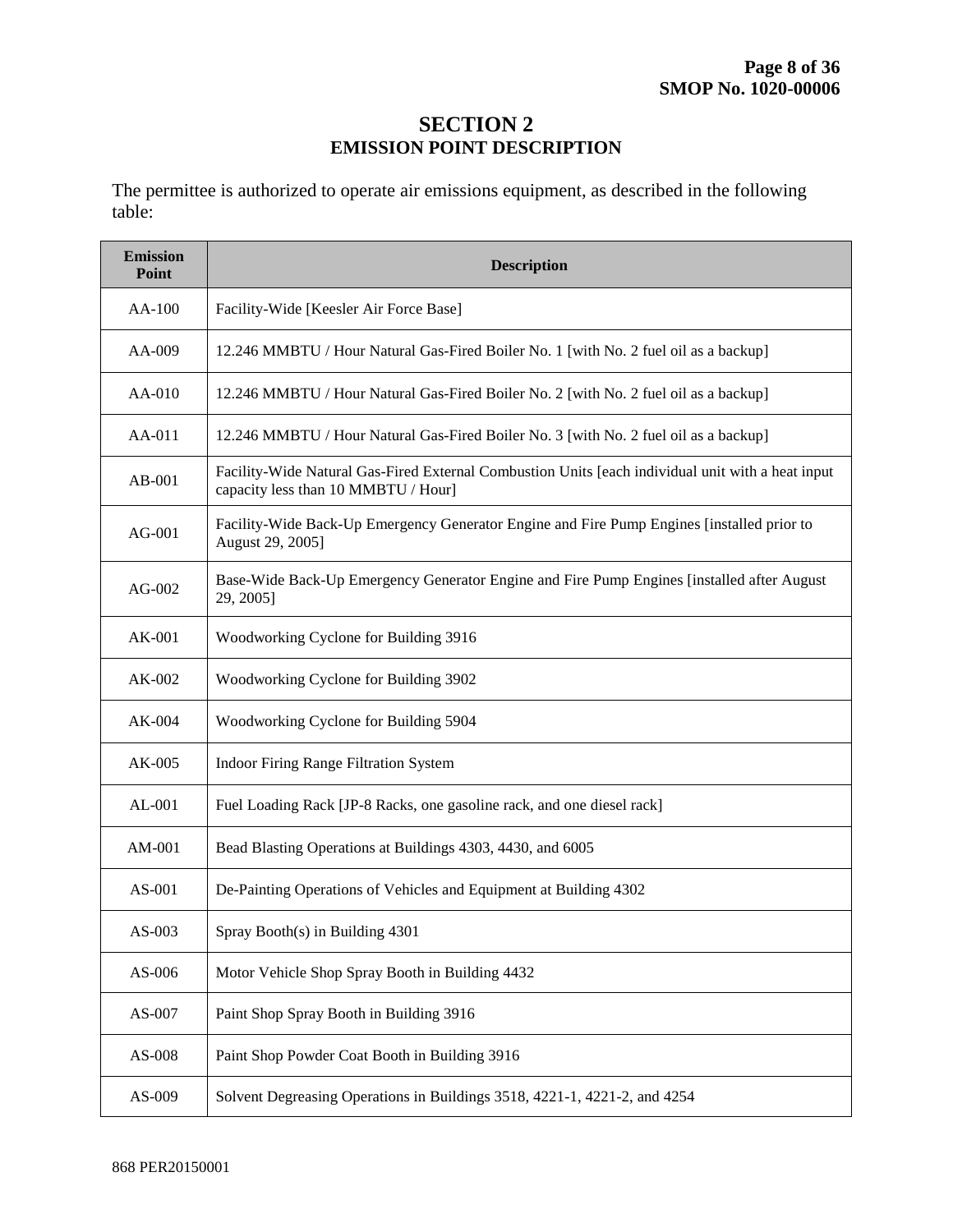| <b>Emission</b><br>Point | <b>Description</b>                                   |
|--------------------------|------------------------------------------------------|
| $AS-010$                 | Facility-Wide Equipment Inspection and Solvent Usage |
| $AS-011$                 | Laser Engravering Operation                          |
| $AS-012$                 | Fume Hood in Building 4301                           |
| $AT-001$                 | Facility-Wide Fuel Storage Tanks                     |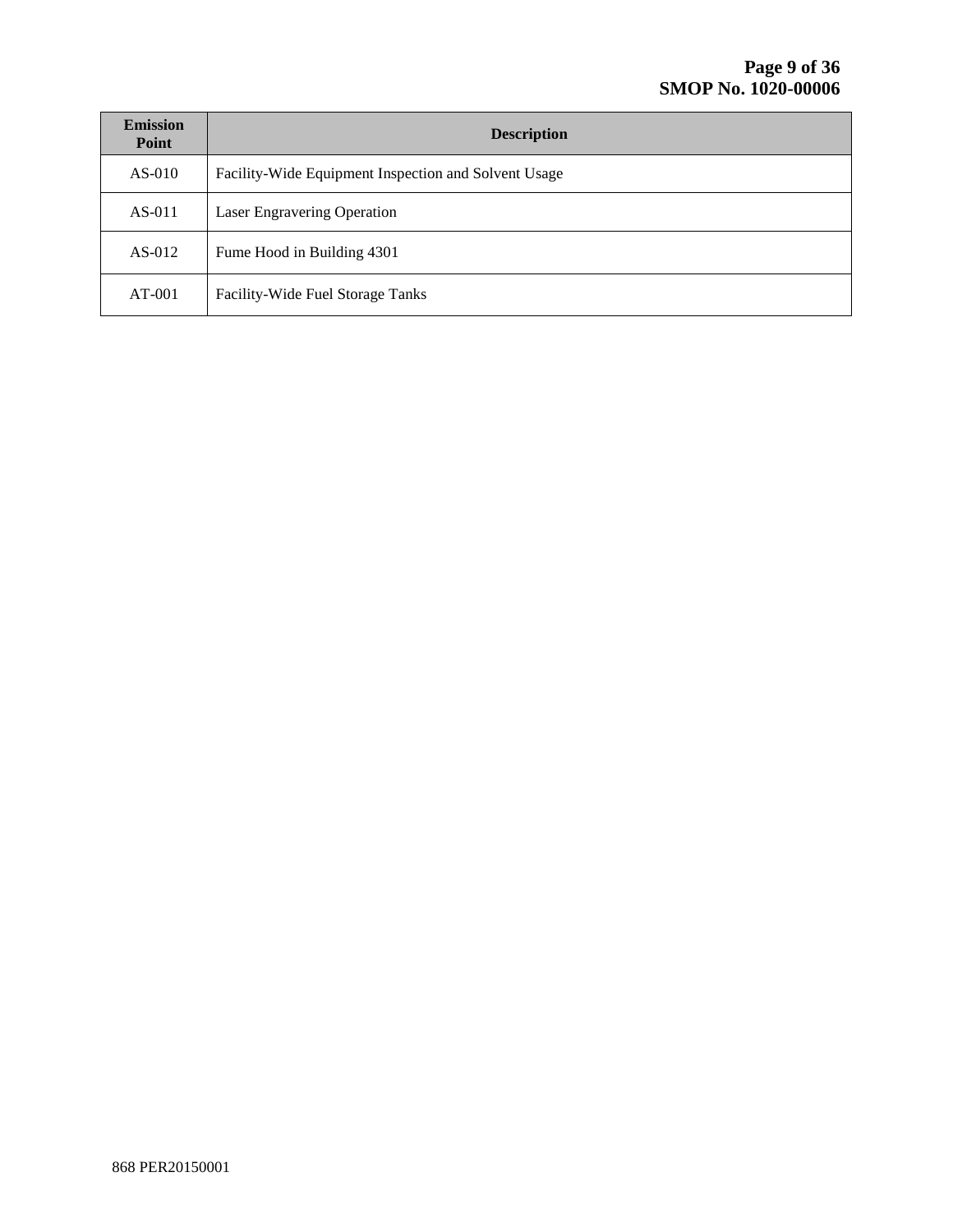# **SECTION 3 EMISSION LIMITATIONS AND STANDARDS**

| <b>Emission</b><br>Point(s)          | <b>Applicable Requirement</b>                                                                                          | <b>Condition</b><br><b>Number</b> | Pollutant /<br><b>Parameter</b>     | <b>Limitation / Standard</b>                          |  |  |
|--------------------------------------|------------------------------------------------------------------------------------------------------------------------|-----------------------------------|-------------------------------------|-------------------------------------------------------|--|--|
|                                      | 11 Miss. Admin. Code Pt. 2, R.<br>1.3. $D(1)(b)$ .                                                                     | 3.1                               | PM                                  | $E = 0.8808$ (I <sup>-0.1667</sup> )                  |  |  |
|                                      | NSPS for Small Industrial-<br><b>Commercial-Institutional Steam</b><br>Generating Units, 40 CFR Part<br>60, Subpart Dc | 3.2                               | SO <sub>2</sub>                     | Applicability                                         |  |  |
|                                      | 40 CFR Part 60.40c(a); Subpart<br>Dc                                                                                   |                                   |                                     |                                                       |  |  |
| AA-009<br>AA-010                     | 40 CFR Part 60.42c(d); Subpart<br>Dc                                                                                   | 3.3                               | Fuel Sulfur<br>Content              | $\leq$ 0.05 Weight Percent                            |  |  |
|                                      | NESHAP for Industrial,<br>Commercial, and Institutional<br>Boilers Area Sources, 40 CFR<br>Part 63, Subpart JJJJJJ     | 3.4                               | <b>HAPs</b>                         | Applicability                                         |  |  |
|                                      | 40 CFR 63.11193 and<br>$63.11194(a)(1)$ , (b), and (e);<br>Subpart JJJJJJ                                              |                                   |                                     |                                                       |  |  |
|                                      | 11 Miss. Admin. Code Pt. 2, R.<br>2.2.B(10).                                                                           | 3.5                               | Fuel Oil                            | 48 Hours per Calendar Year (per Affected<br>Source)   |  |  |
| AA-009<br>AA-010<br>AA-011<br>AB-001 | 11 Miss. Admin. Code Pt. 2, R.<br>$1.4.A(1)$ .                                                                         | 3.6                               | SO <sub>2</sub>                     | 4.8 Pounds / /MMBTU                                   |  |  |
| $AB-001$                             | 11 Miss. Admin. Code Pt. 2,<br>R.2.2.B(10).                                                                            | 3.7                               | Heat Input<br>Capacity              | $\leq$ 87 MMBTU / Hour (combined rated<br>capacity)   |  |  |
| $AB-001$<br>$AG-001$<br>$AG-002$     | 11 Miss. Admin. Code Pt. 2, R.<br>1.3. $D(1)(a)$ .                                                                     | 3.8                               | PM                                  | 0.6 Pounds / MMBTU                                    |  |  |
|                                      | 11 Miss. Admin. Code Pt. 2,<br>R.2.2.B(10).                                                                            | 3.9                               | <b>Engine Nameplate</b><br>Capacity | $\leq$ 25,961-Horsepower (combined rated<br>capacity) |  |  |
| $AG-001$<br>AG-002                   | <b>NESHAP</b> for Stationary<br>Reciprocating Internal<br>Combustion Engines (RICE), 40<br>CFR Part 63, Subpart ZZZZ   | 3.10                              | <b>HAPs</b>                         | Applicability                                         |  |  |
| AA-011                               | 40 CFR 63.6580, 63.6585(a) and<br>$(c)$ , 63.6590(a)(1)(iii), and<br>63. 6590(c)(1); Subpart ZZZZ                      |                                   |                                     |                                                       |  |  |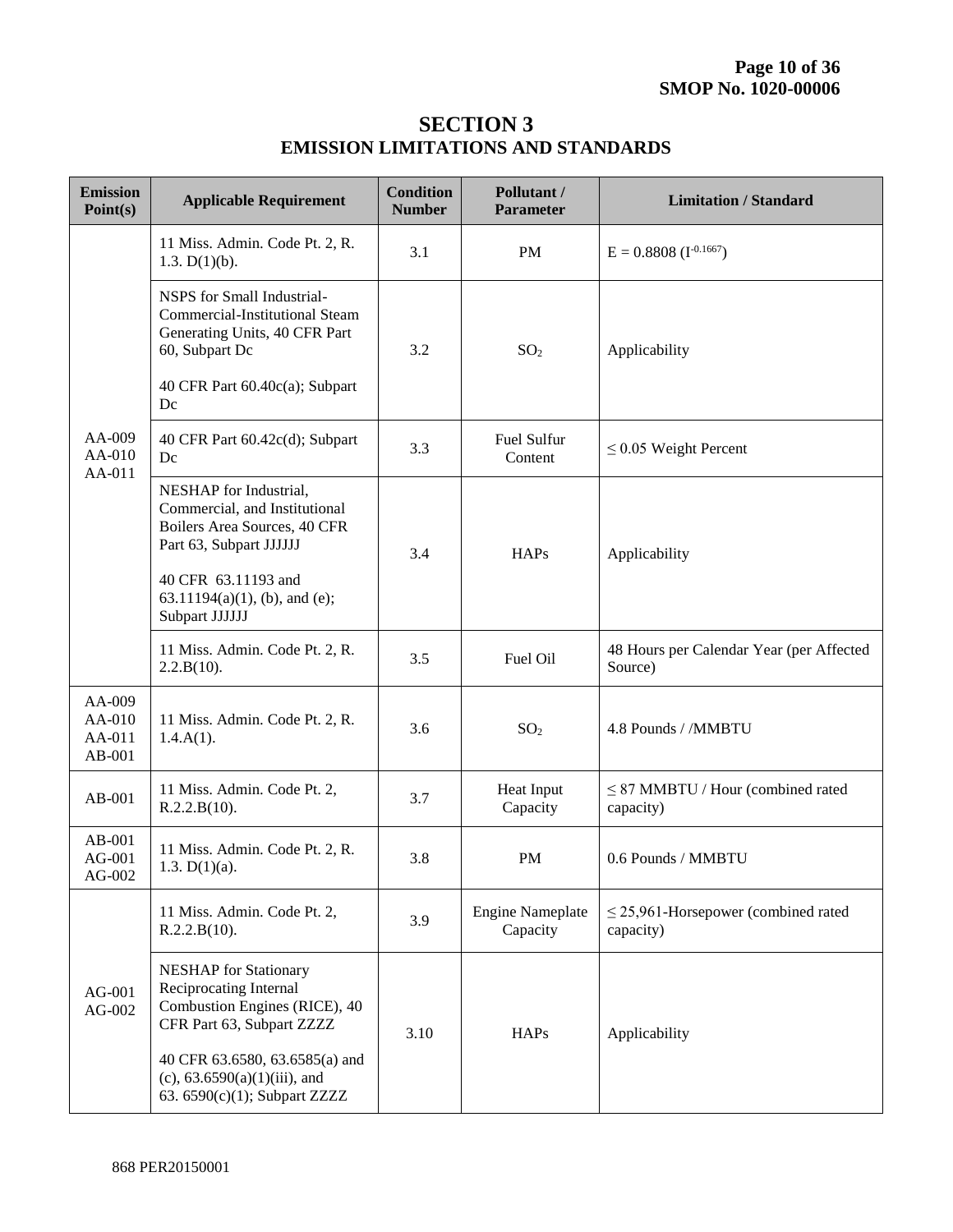| <b>Emission</b><br>Point(s) | <b>Applicable Requirement</b>                                                                                                                         | <b>Condition</b><br><b>Number</b> | Pollutant /<br><b>Parameter</b>                        | <b>Limitation / Standard</b>                                                                                                 |  |  |  |
|-----------------------------|-------------------------------------------------------------------------------------------------------------------------------------------------------|-----------------------------------|--------------------------------------------------------|------------------------------------------------------------------------------------------------------------------------------|--|--|--|
| $AG-001$                    | 40 CFR Part 63, Subpart ZZZZ -<br>Table 2d, Item 4, Footnotes 1 and<br>2<br>40 CFR 63.6625(i) and 40 CFR<br>Part 63, Subpart ZZZZ - Table 6<br>Item 9 | 3.11                              | <b>HAPs</b>                                            | Operational requirements                                                                                                     |  |  |  |
|                             | <b>NSPS</b> for Stationary<br>Compression Ignition Internal<br>Combustion Engines, 40 CFR<br>Part 60, Subpart IIII<br>40 CFR 60.4200(a)(2); Subpart   | 3.12                              | NO <sub>X</sub>                                        | Applicability                                                                                                                |  |  |  |
|                             | ШI                                                                                                                                                    |                                   | CO                                                     |                                                                                                                              |  |  |  |
|                             | 40 CFR 60.4205(a)-(b); Subpart<br>Ш                                                                                                                   | 3.13                              | <b>VOCs</b>                                            | Compliance Standards Based on Engine<br>Model Year and Displacement                                                          |  |  |  |
|                             | 40 CFR 60.4205(c); Subpart IIII                                                                                                                       | 3.14                              |                                                        | Fire Pump Engines with a Displacement <<br>30 Liters / Cycle Must Comply with Table<br>4 to Subpart IIII                     |  |  |  |
|                             | 40 CFR 60.4205(d); Subpart IIII                                                                                                                       | 3.15                              | NO <sub>X</sub>                                        | Compliance Standards Based on Engine<br>Model Year, Displacement and Maximum<br><b>Engine Speed</b>                          |  |  |  |
| $AG-002$                    | 40 CFR 60.4205(e); Subpart IIII                                                                                                                       | 3.16                              | NO <sub>X</sub>                                        | NTE Standards Required for RICE with a<br>Displacement < 30 Liters / Cylinder who<br><b>Conduct Performance Tests In-Use</b> |  |  |  |
|                             | 40 CFR 60.4205(f); Subpart IIII                                                                                                                       | 3.17                              | CO<br><b>VOCs</b>                                      | Compliance Standards Based on Engine<br>Model Year, Maximum Engine Power,<br>and Displacement                                |  |  |  |
|                             | 40 CFR 60.4206; Subpart IIII                                                                                                                          | 3.18                              |                                                        | Continuous Compliance                                                                                                        |  |  |  |
|                             | 40 CFR 60.4207(b), (d), and (e);<br>Subpart IIII                                                                                                      | 3.19                              | <b>Fuel Content</b>                                    | 15 ppm Maximum Sulfur Content; and<br>Minimum Cetane Index of 40, or<br>Maximum Aromatic Content of 35<br>Volume Percent     |  |  |  |
|                             | 40 CFR $60.4209(a) - (b)$ ;<br>Subpart IIII                                                                                                           | 3.20                              | Hour Meter and<br><b>Diesel Particulate</b><br>Filters | Install Hour Meter(s) and Diesel<br>Particulate Filter Installation<br>Requirements                                          |  |  |  |
|                             | 40 CFR 60.4211(a); Subpart IIII                                                                                                                       | 3.21                              | Operations                                             | <b>Emission-Related Settings</b>                                                                                             |  |  |  |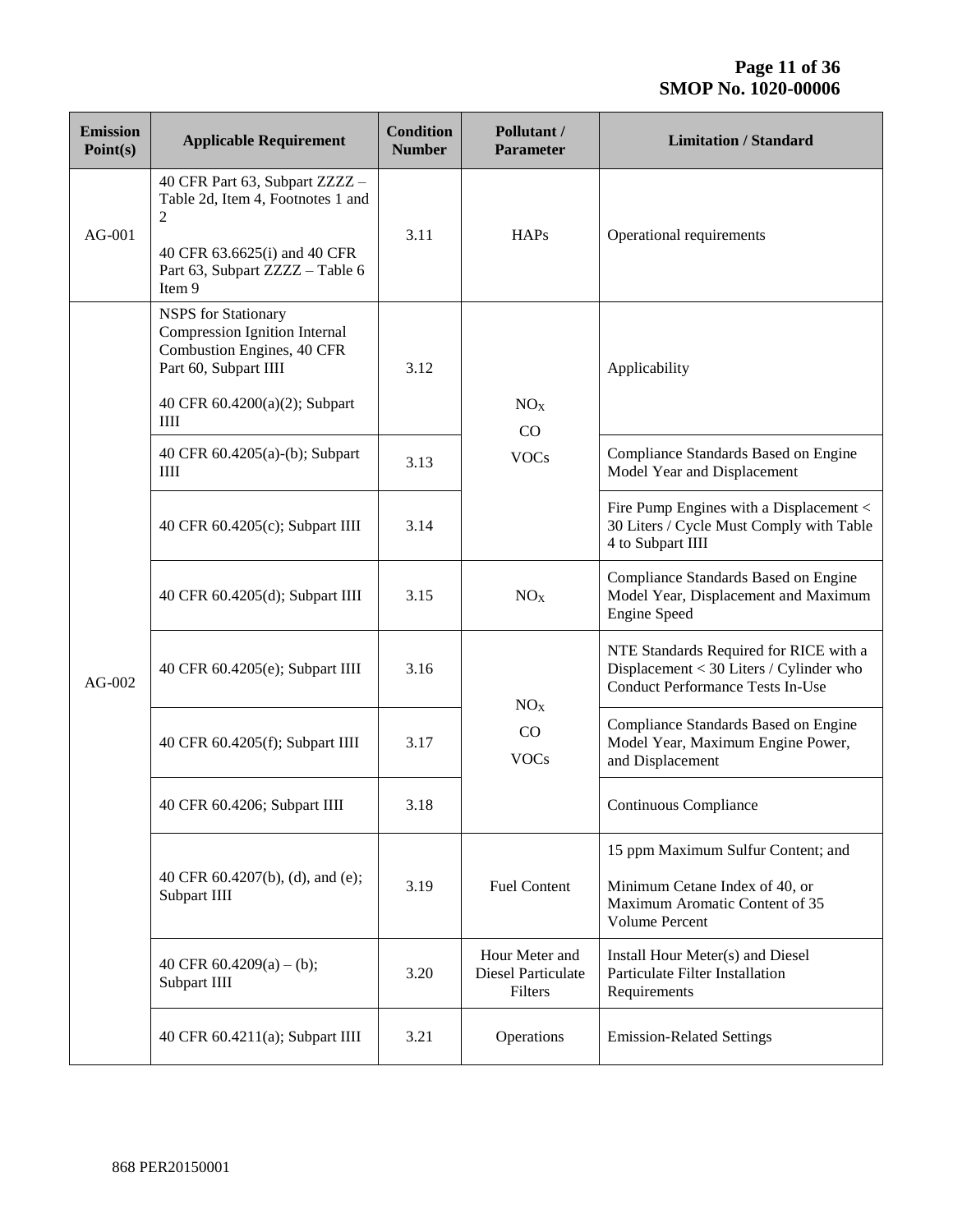| <b>Emission</b><br>Point(s)                      | <b>Applicable Requirement</b>                                                                                                                                                                         | <b>Condition</b><br><b>Number</b> | Pollutant /<br><b>Parameter</b>      | <b>Limitation / Standard</b>                                                           |
|--------------------------------------------------|-------------------------------------------------------------------------------------------------------------------------------------------------------------------------------------------------------|-----------------------------------|--------------------------------------|----------------------------------------------------------------------------------------|
| $AK-001$<br>AK-002<br>AK-004<br>AK-005<br>AM-001 | 11 Miss. Admin. Code Pt. 2, R.<br>$1.3. F(1)$ .                                                                                                                                                       | 3.22                              | PM                                   | $E = 4.1$ ( $p^{0.67}$ )                                                               |
|                                                  | 11 Miss. Admin. Code Pt. 2,<br>R.2.2.B(10).                                                                                                                                                           | 3.23                              | <b>VOC</b>                           | <b>Minimizing Emissions</b>                                                            |
| AT-001                                           | <b>NESHAP</b> for Source Category:<br>Gasoline Dispensing Facilities,<br>40 CFR Part 63, Subpart<br><b>CCCCCC</b><br>40 CFR 63.11110, 63.11111, and<br>40 CFR Part 63.11112; Subpart<br><b>CCCCCC</b> | 3.24                              | <b>HAPs</b>                          | Applicability                                                                          |
|                                                  | 40 CFR Part 63.11115(a);<br>Subpart CCCCCC                                                                                                                                                            | 3.25                              |                                      | <b>Minimizing Emissions</b>                                                            |
|                                                  | 11 Miss. Admin. Code Pt. 2, R.<br>2.2.B(10).<br>40 CFR 63.11116(a), (c), (d) and<br>63.11113(a)(2); Subpart<br><b>CCCCCC</b>                                                                          | 3.26                              | Gasoline<br>Throughput               | $\leq$ 10,000 gallons/month and handling<br>procedures                                 |
|                                                  | 11 Miss. Admin. Code Pt. 2,<br>R.2.2.B(10).                                                                                                                                                           | 3.27                              | Operations                           | Aerospace Ground Equipment (AGE)<br>Exemption from permit requirements                 |
|                                                  | 11 Miss. Admin. Code Pt. 2,<br>R.2.2.B(10).                                                                                                                                                           | 3.28                              | NO <sub>X</sub><br>CO<br><b>VOCs</b> | $\leq$ 99.0 tpy (12-Month Rolling Total)                                               |
| AA-100                                           | 11 Miss. Admin. Code Pt. 2,<br>R.2.2.B(10).                                                                                                                                                           | 3.29                              | <b>HAPs</b>                          | $\leq$ 24.0 tpy (Combined)<br>$\leq$ 9.0 tpy (Individual)<br>(12-Month Rolling Totals) |
|                                                  | 11 Miss. Admin. Code Pt. 2, R.<br>1.3.A.                                                                                                                                                              | 3.30                              | Opacity                              | <b>Opacity Limitations</b>                                                             |

3.1 For Emission Points AA-009, AA-010, and AA-011, the permittee shall not have particulate matter (PM) emissions from fossil fuel burning installations of greater than 10 million BTU (MMBTU) per hour heat input that exceeds the emission rate as determined by the relationship:

$$
E = 0.8808 \ (I^{-0.1667})
$$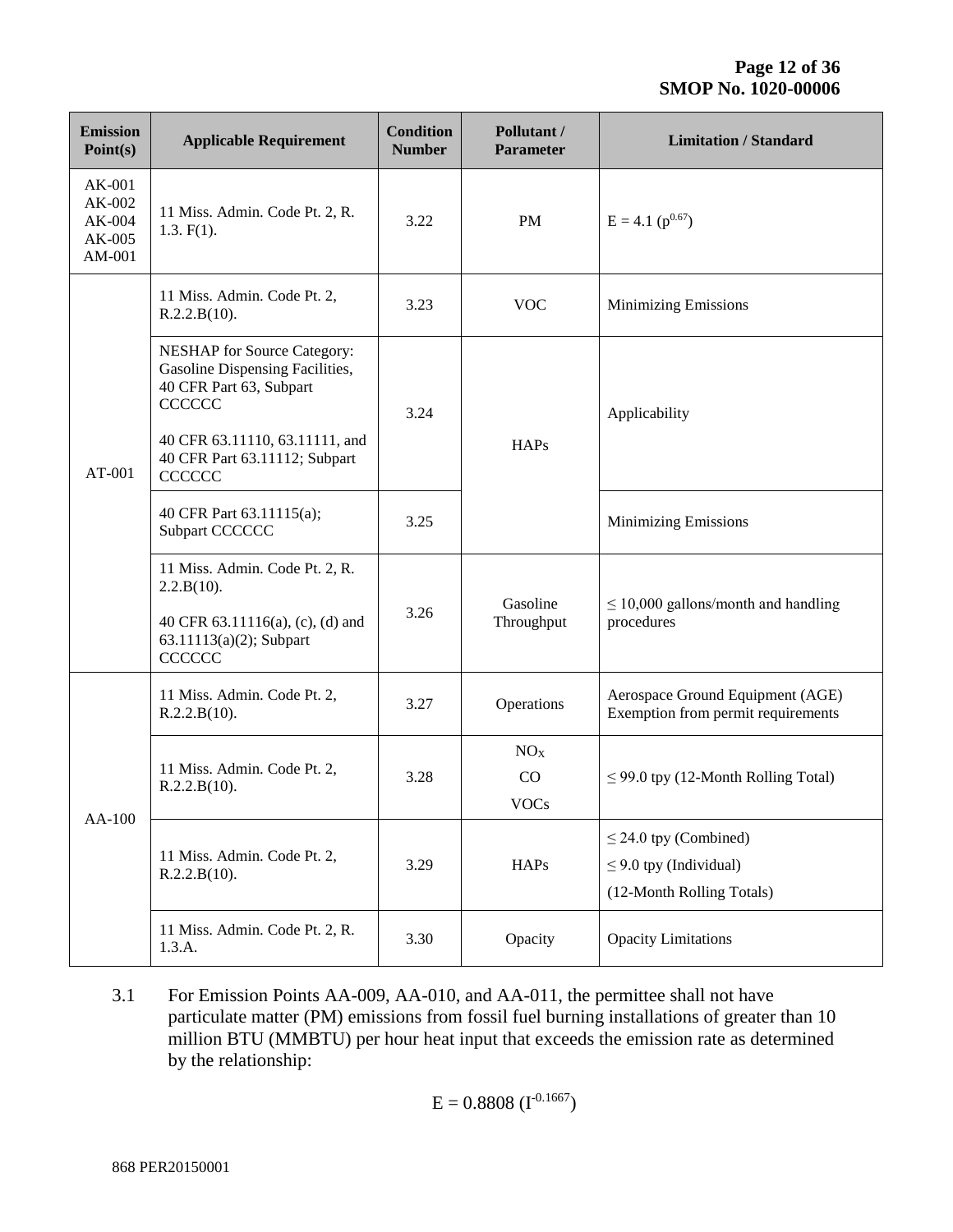where "E" is the emission rate in pounds per million BTU per hour heat input and "I" is the heat input in MMBTU per hour.

(Ref.: 11 Miss. Admin. Code Pt. 2, R. 1.3. D(1)(b))

3.2 For Emission Points AA-009, AA-010, and AA-011, the permittee is subject to 40 CFR Part 60, Subpart Dc - Standards of Performance for Small Industrial-Commercial-Institutional Steam Generating Units.

(Ref.: 40 CFR Part 60.40c(a); Subpart Dc)

3.3 For Emission Points AA-009, AA-010, and AA-011, the permittee shall not combust fuel oil that contains greater than 0.5 weight percent sulfur.

(Ref.: 40 CFR Part 60.42c(d); Subpart Dc)

3.4 For Emission Points AA-009, AA-010, and AA-011, the permittee is subject to the 40 CFR Part 63, Subpart JJJJJJ – National Emission Standards for Hazardous Air Pollutants for Industrial, Commercial, and Institutional Boilers Area Sources.

However, while each boiler has the capability of combusting No. 2 fuel oil, each boiler only combusts No. 2 fuel oil for purposes of readiness testing, and thus meets the definition of a "*gas-fired boiler*" found in 40 CFR 63.11237 and are therefore not subject to any emission or operating limitations or monitoring, recordkeeping, or reporting requirements of 40 CFR Part 63, Subpart JJJJJJ.

(Ref.: 40 CFR Part 63.11195 and 63.11237; Subpart JJJJJJ)

3.5 For Emission Points AA-009, AA-010, and AA-011, the permittee shall limit operations of each boiler with No. 2 fuel oil and/or diesel fuel to less than or equal to forty-eight (48) hours during any calendar year. However, periods of start-up, natural gas curtailment, or natural gas supply emergencies will not count towards the referenced operational restriction for each boiler.

(Ref.: 11 Miss. Admin. Code Pt. 2, R. 2.2.B(10).)

3.6 For Emission Points AA-009, AA-010, AA-011, and AB-001, the maximum discharge of sulfur oxides from any fuel burning installation in which the fuel is burned primarily to produce heat or power by indirect heat transfer shall not exceed 4.8 pounds (measured as sulfur dioxide or  $SO_2$ ) per million BTU (MMBTU) heat input.

(Ref.: 11 Miss. Admin. Code Pt. 2, R. 1.4.A(1).)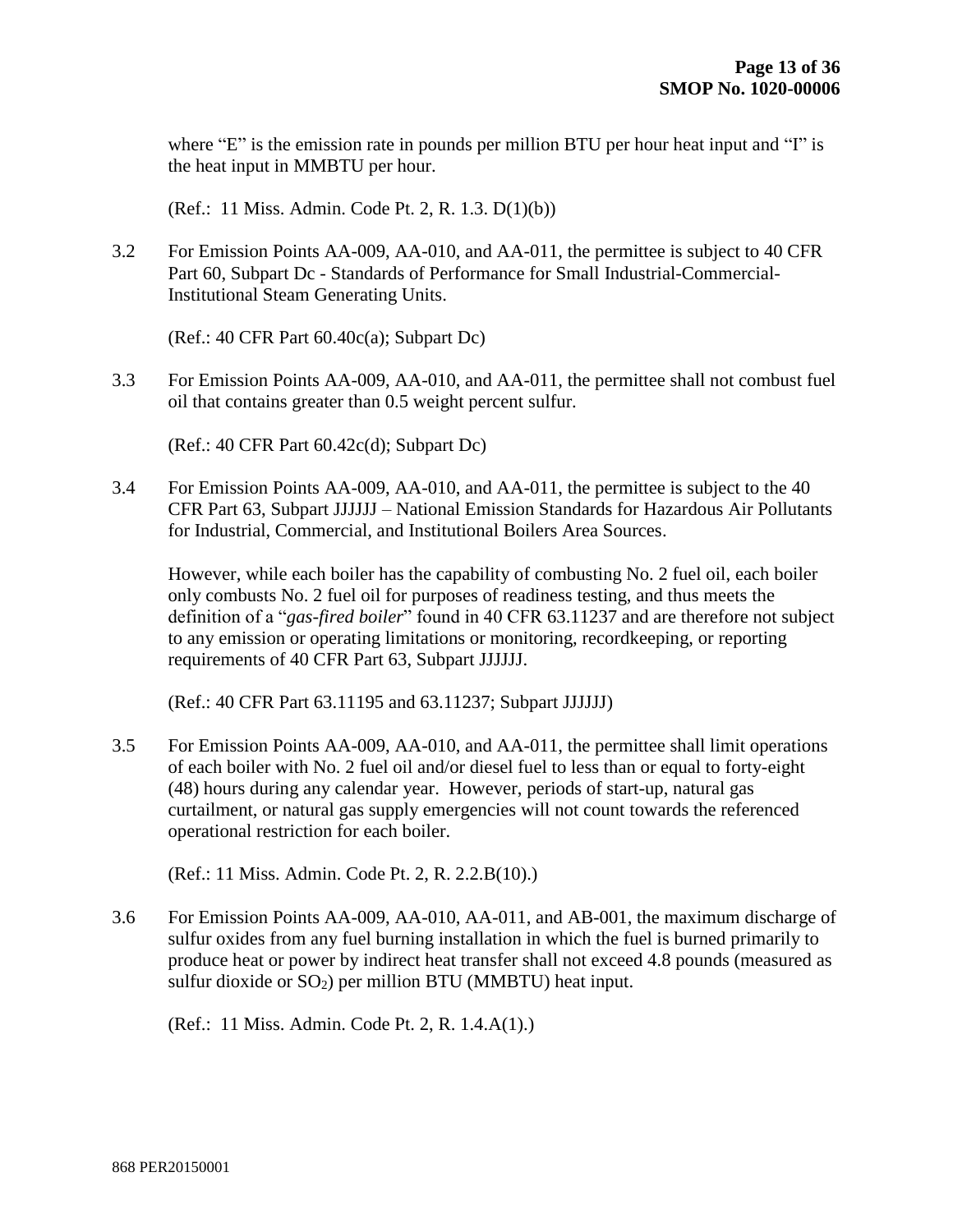3.7 For Emission Point AB-001, the permittee shall not exceed a maximum combined heat input capacity of facility-wide external combustion stationary sources of air criteria pollutant emissions of 87 MMBTU per hour.

(Ref.: 11 Miss. Admin. Code Pt. 2, R.2.2.B(10).)

3.8 For Emission Point AB-001, AG-001, and AG-002, the permittee shall not have particulate matter (PM) emissions from fossil fuel burning installations of less than 10 million BTU (MMBTU) per hour heat input that exceeds 0.6 pounds per MMBTU.

(Ref.: 11 Miss. Admin. Code Pt. 2, R. 1.3. D(1)(a).)

3.9 For Emission Points AG-001 and AG-002, the permittee shall not exceed a maximum combined nameplate capacity of facility-wide internal combustion stationary sources of air criteria pollutant emissions (emergency generator engines and emergency fire pump engines) of 25,961-Horsepower.

A list of emergency engines and respective nameplate capacity information is provided in Appendix A of this permit.

(Ref.: 11 Miss. Admin. Code Pt. 2, R.2.2.B(10).)

3.10 For Emission Points AG-001 and AG-002, the permittee is subject to the requirements of 40 CFR Part 63, Subpart ZZZZ—National Emissions Standards for Hazardous Air Pollutants for Stationary Reciprocating Internal Combustion Engines (RICE).

Emergency engines within Emission Point AG-001 are existing stationary RICE located at an area source of HAP emissions, and as such, must meet the operational requirements of Subpart ZZZZ.

Emergency engines within Emission Point AG-002 are new or reconstructed stationary RICE located at an area source and must meet the requirements of 40 CFR Part 63, Subpart ZZZZ, by meeting the requirements of 40 CFR Part 60, Subpart IIII, for compression ignition engines. No further requirements apply for such engines under of 40 CFR Part 63, Subpart ZZZZ, or the General Requirements of 40 CFR Part 63, Subpart A.

A list of emergency engines and respective NESHAP ZZZZ and NSPS IIII applicability determination information is provided in Appendix A of this permit.

(Ref.: 40 CFR Part 63.6580, 63.6585(a) and (c), 63.6590(a)(1)(iii), and 63.6590(c)(1); Subpart ZZZZ)

3.11 For Emission Point AG-001, the permittee must meet the following requirements: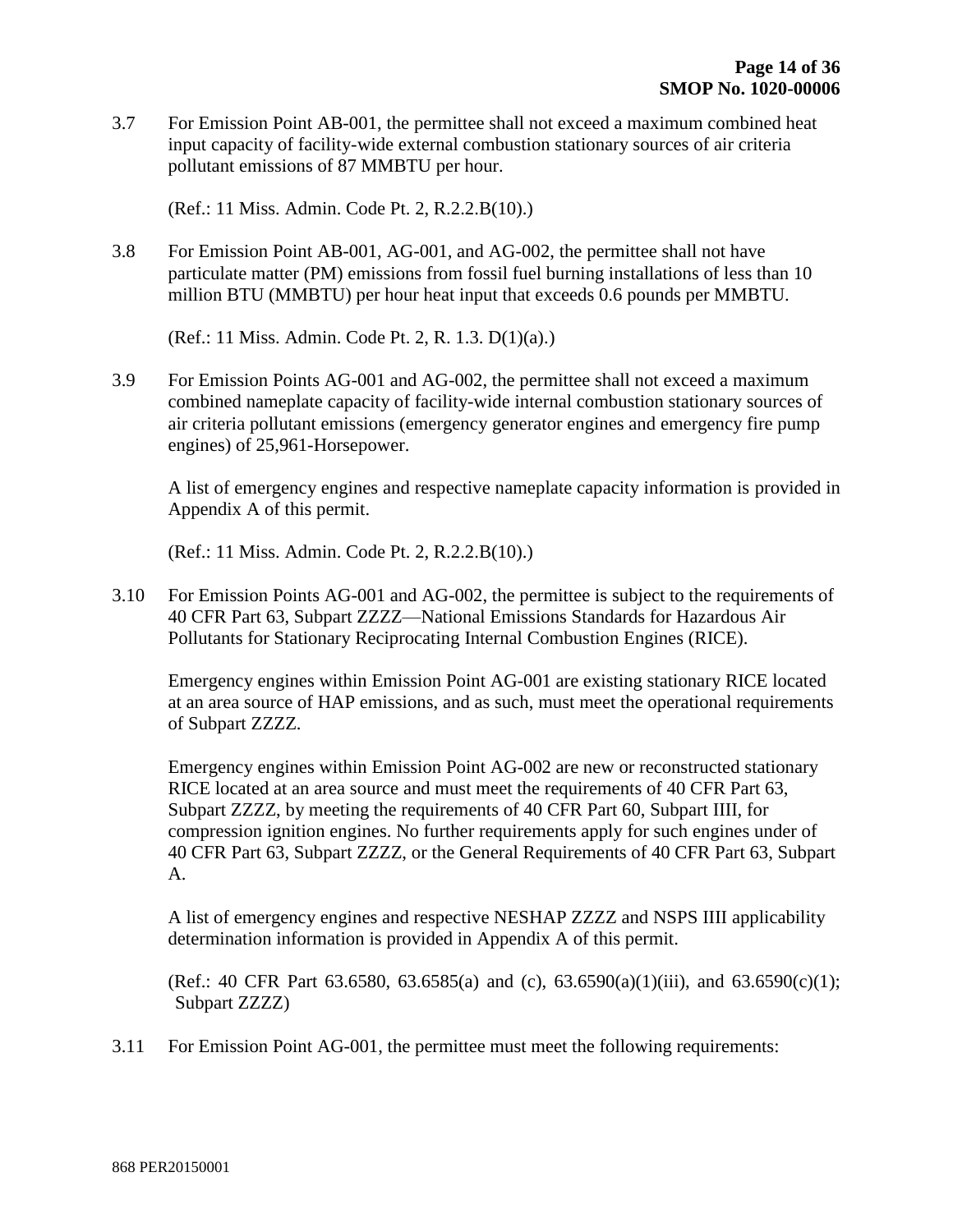- (a) Change the oil and filter every five hundred (500) hours of operation or annually (whichever comes first);
- (b) Inspect air cleaner every one thousand (1,000) hours of operation or annually (whichever comes first) and replace as necessary; and
- (c) Inspect all hoses and belts every 500 hours of operation or annually (whichever comes first) and replace as necessary.
- (d) Operate and maintain the stationary RICE and after treatment control device (if any) according to the manufacturer's emission-related written instructions or develop your own maintenance plan, which must provide to the extent practicable for the maintenance and operation of the engine in a manner consistent with good air pollution control practice for minimizing emissions.

The permittee has the option to utilize an oil analysis program in order to extend the specified oil change requirement specified above. The oil analysis must be performed at the same frequency specified for changing the oil. The analysis program must at a minimum analyze the following three parameters: Total Base Number, viscosity, and percent water content.

The condemning limits for these parameters are as follows: Total Base Number is less than 30 percent of the Total Base Number of the oil when new; viscosity of the oil has changed by more than 20 percent from the viscosity of the oil when new; or percent water content (by volume) is greater than 0.5.

If all of these condemning limits are not exceeded, the permitttee is not required to change the oil. If any of the limits are exceeded, the permittee must change the oil within two (2) business days of receiving the results of the analysis; if the engine is not in operation when the results of the analysis are received, the permittee must change the oil within two (2) business days or before commencing operation (whichever is later). The permittee must keep records of the parameters that are analyzed as part of the program, the results of the analysis, and the oil changes for the engine. The analysis program must be part of the maintenance plan for the engine.

If an emergency engine is operating during an emergency and it is not possible to shut down the engine in order to perform the management practice requirements on the schedule required above, or if performing the management practice on the required schedule would otherwise pose an unacceptable risk under federal, state, or local law, the management practice can be delayed until the emergency is over or the unacceptable risk under federal, state, or local law has abated. The management practice should be performed as soon as practicable after the emergency has ended or the unacceptable risk under federal, state, or local law has abated. The permittee must report any failure to perform the management practice on the schedule required and the federal, state or local law under which the risk was deemed unacceptable.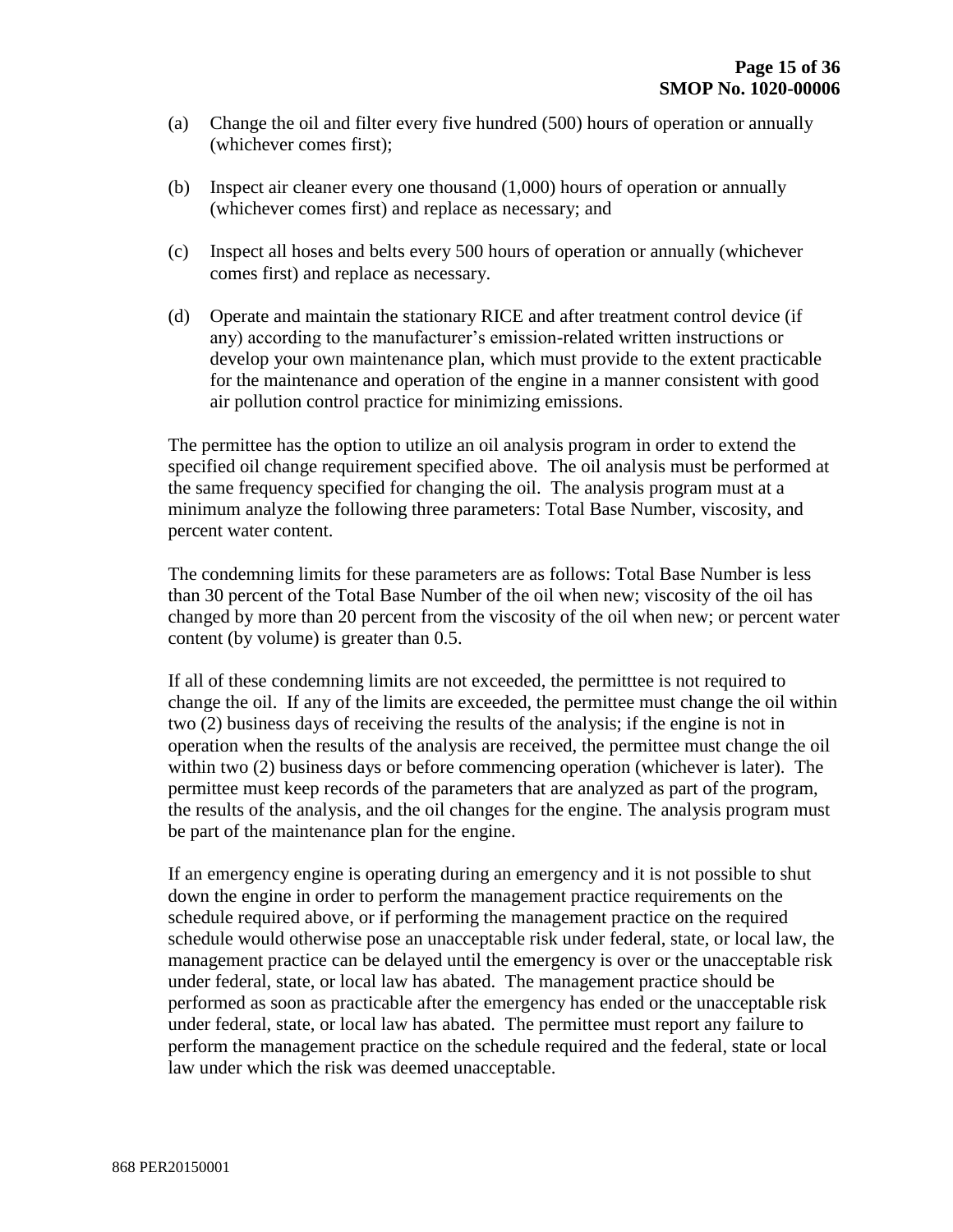(Ref.: 40 CFR Part 63, Subpart ZZZZ – Table 2d, Item 4, Footnotes 1 and 2) (Ref.: 40 CFR 63.6625(i) and 40 CFR Part 63, Subpart ZZZZ – Table 6 Item 9)

3.12 For Emission Point AG-002, the permittee is subject to 40 CFR Part 60, Subpart IIII – Standards of Performance for Stationary Compression Ignition Internal Combustion Engines.

Each emergency engine within Emission Point AG-002 is an engine for which construction commenced after July 11, 2005, where the emergency engine were manufactured after April 1, 2006, and is not a fire pump engine, or is manufactured as a certified National Fire Protection Association (NFPA) fire pump engine after July 1, 2006.

(Ref.: 40 CFR Part 60.4200(a)(2); Subpart IIII)

3.13 For Emission Point AG-002, for pre-2007 model year emergency engines with a displacement of less than 10 liters per cylinder, the permittee shall comply with the emission standards in Table 1 of Subpart IIII.

For pre-2007 model year non-emergency engines with a displacement of greater than or equal to 10 liters per cylinder and less than 30 liters per cylinder, the permittee shall comply with the emission standards in 40 CFR 94.8(a)(1).

For 2007 or later model year emergency engines with a displacement of less than 30 liters per cylinder, the permittee shall comply with the emission standards for new nonroad CI engines in 40 CFR 6 Part 60.4202.

(Ref.: 40 CFR Part 60.4205(a) – (b); Subpart IIII)

3.14 For Emission Point AG-002, for fire pump engines within with a displacement of less than 30 liters per cylinder, the permittee shall comply with the emission standards in Table 4 of Subpart IIII.

(Ref.: 40 CFR Part 60.4205(c); Subpart IIII)

- 3.15 For Emission Point AG-002, emergency engines with a displacement of greater than or equal to 30 liters per cylinder shall meet the following requirements:
	- (a) For engines installed prior to January 1, 2012, limit the emission of  $NO<sub>X</sub>$  in the emergency engine exhaust to the following standards (as applicable):
		- (1) 17.0 g/KW-hr (12.7 g/HP-hr) when maximum engine speed is less than 130 rpm;
		- (2) 45 $\cdot$ (n<sup>-0.2</sup>) g/KW-hr (34  $\cdot$  n<sup>-0.2</sup> g/HP-hr) when maximum engine speed is 130 or more but less than 2,000 rpm, where "n" is maximum engine speed; and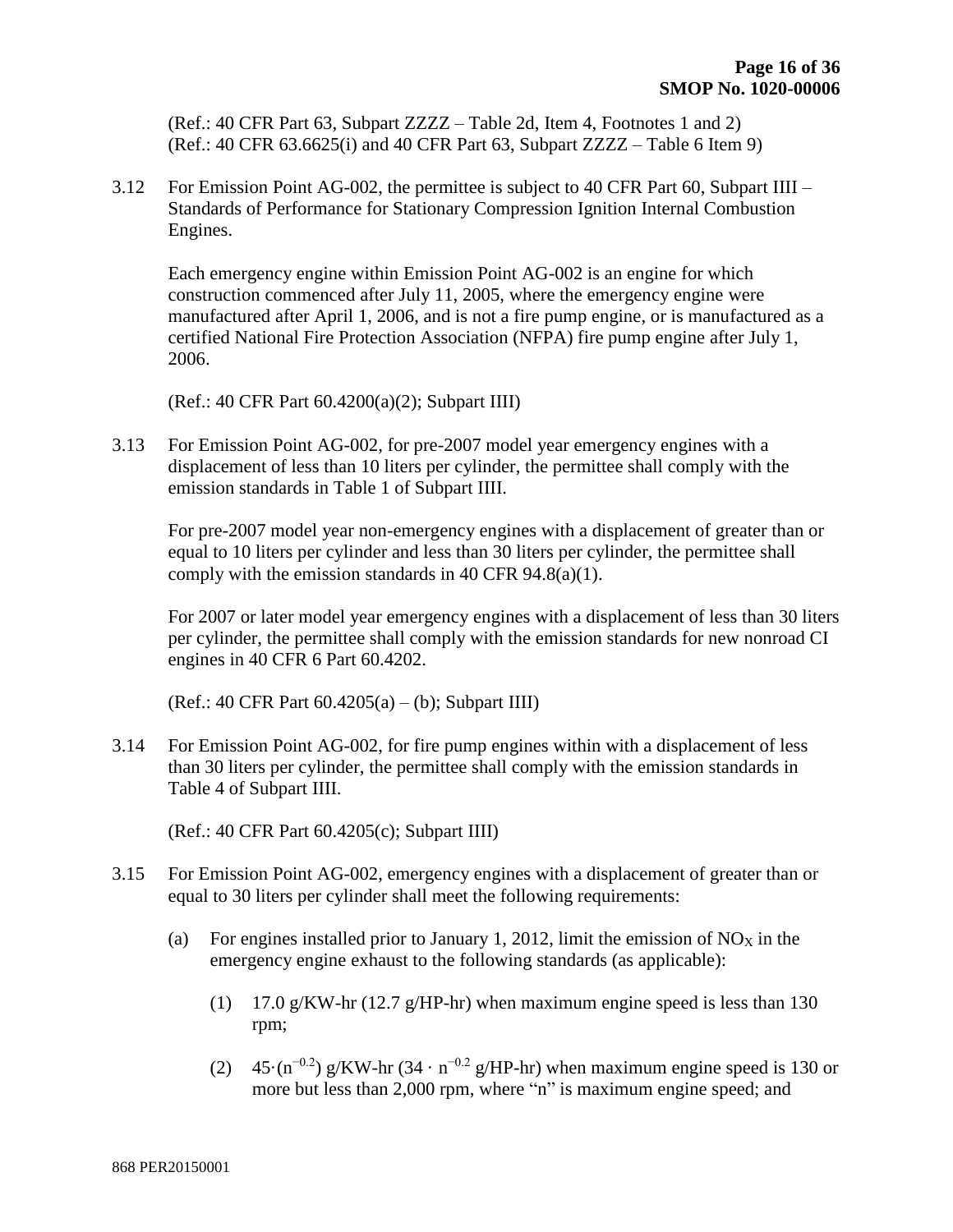- (3) 9.8 g/kW-hr (7.3 g/HP-hr) when maximum engine speed is 2,000 rpm or more.
- (b) For engines installed on or after January 1, 2012, limit the emission of  $NO_X$  in the emergency engine exhaust to the following standard (as applicable):
	- (1) 14.4 g/KW-hr (10.7 g/HP-hr) when maximum engine speed is less than 130 rpm;
	- (2) 44 $\cdot$ (n<sup>-0.23</sup>) g/KW-hr (33  $\cdot$  n<sup>-0.23</sup> g/HP-hr) when maximum engine speed is greater than or equal to 130 but less than 2,000 rpm and where "n" is maximum engine speed; and
	- (3) 7.7 g/KW-hr (5.7 g/HP-hr) when maximum engine speed is greater than or equal to 2,000 rpm.

(Ref.: 40 CFR Part 60.4205(d); Subpart IIII)

3.16 For Emission Point AG-002, emergency engines with a displacement of less than 30 liters per cylinder who conduct performance tests in-use must meet the NTE standards as indicated in 40 CFR Part 60.4212; Subpart IIII.

(Ref.: 40 CFR Part 60.4205(e); Subpart IIII)

3.17 For Emission Point AG-002, for any modified or reconstructed emergency engine subject to Subpart IIII, the permittee must meet the emission standards applicable to the model year, maximum engine power, and displacement of the modified or reconstructed emergency engine that are specified in 40 CFR Part  $60.4205(a) - (e)$ ; Subpart IIII.

(Ref.: 40 CFR Part 60.4205(f); Subpart IIII)

3.18 For Emission Point AG-002, the permittee must operate and maintain each emergency engine that achieves the emission standards as required in 40 CFR Part 60.4205; Subpart IIII over the entire life of the engine.

(Ref.: 40 CFR Part 60.4206; Subpart IIII)

- 3.19 For Emission Point AG-002, the permittee shall meet the following fuel requirements:
	- (a) For emergency engines with a displacement of less than 30 liters per cylinder, the permittee shall use diesel fuel that meets the requirements of 40 CFR 80.510(b) for non-road diesel fuel, cited below:
		- (1) 15 parts per million (ppm) maximum sulfur content; and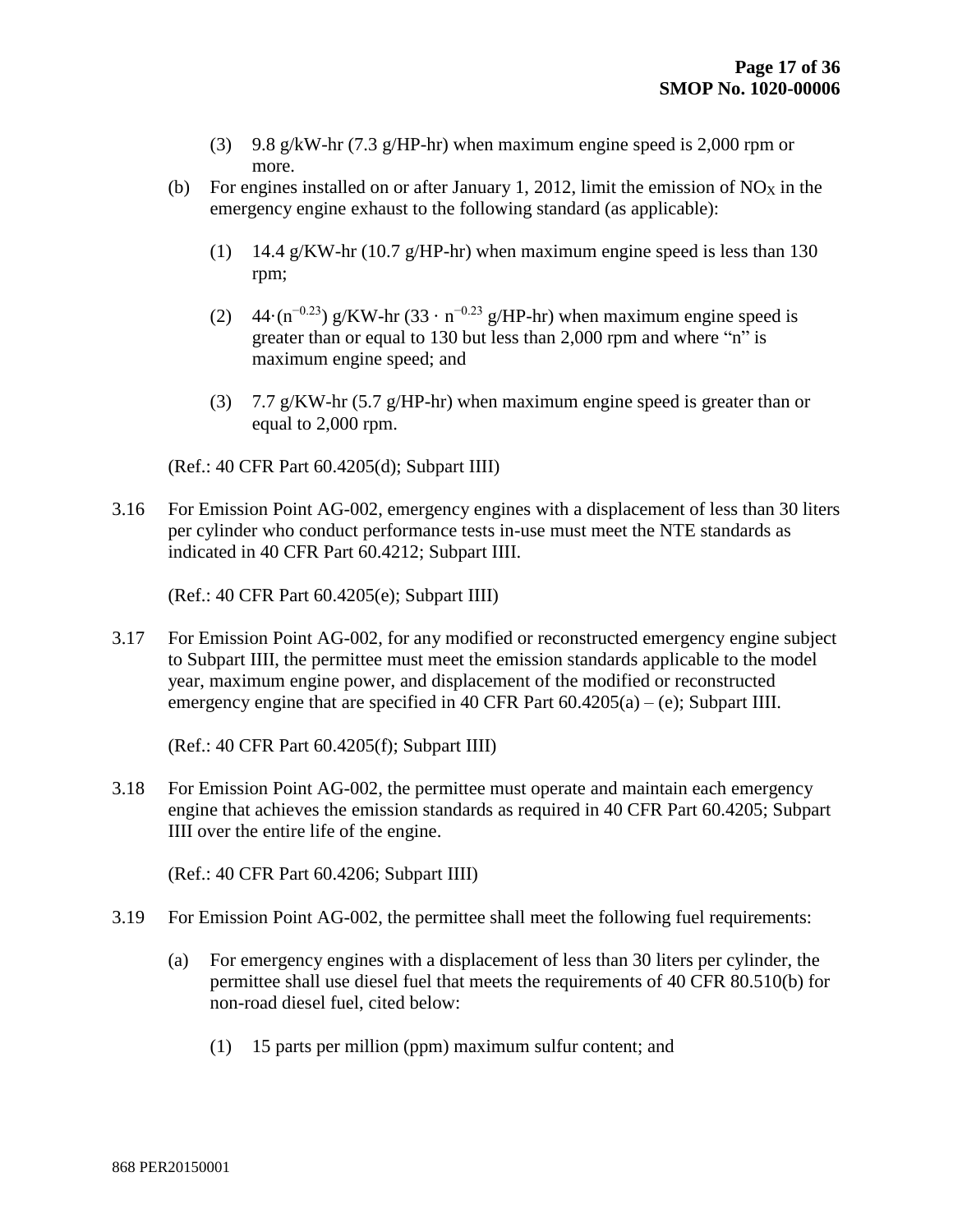- (2) A minimum cetane index of 40 or a maximum aromatic content of 35 volume percent.
- (b) For emergency engines with a displacement of greater than or equal to 30 liters per cylinder, the permittee shall use fuel that meets a maximum per-gallon sulfur content of 1,000 ppm.
- (c) For engines that have a national security exemption under 40 CFR 60.4200(d); Subpart IIII are exempt from the fuel requirements in 40 CFR Part 60.4207; Subpart IIII.

(Ref.: 40 CFR Part 60.4207(b), (d), and (e); Subpart IIII)

- 3.20 For Emission Point AG-002, the permittee shall meet the following requirements:
	- (a) For any emergency engine that does not meet the standards applicable to nonemergency engines, the permittee shall install a non-resettable hour meter prior to startup of the engine.
	- (b) For any engines equipped with a diesel particulate filter to comply with the emission standards in 40 CFR Part 60.4204; Subpart IIII, the diesel particulate filter must be installed with a backpressure monitor that notifies the permittee when the high backpressure limit of the engine is approached.

(Ref.: 40 CFR Part 60.4209(a) – (b); Subpart IIII)

3.21 For Emission Point AG-002, each certified engine and control device must be operated and maintained according to the manufacturer's emission-related written instructions. Only those emission-related settings that are permitted by the manufacturer may be changed and each engine must meet the applicable requirements of 40 CFR parts 89, 94 and/or 1068.

(Ref.: 40 CFR Part 60.4211(a); Subpart IIII)

3.22 For Emission Points AK-001, AK-002, AK-004, AK-005, and AM-001, the permittee shall not cause or allow the emission of particulate matter in total quantities in any one (1) hour from any manufacturing process (which includes any associated stacks, vents, outlets, or combination thereof) to exceed the amount determined by the relationship:

$$
E = 4.1 \; (p^{0.67})
$$

where "E" is the emission rate in pounds per hour and "p" is the process weight input rate in tons per hour.

(Ref.: 11 Miss. Admin. Code Pt. 2, R. 1.3.F(1).)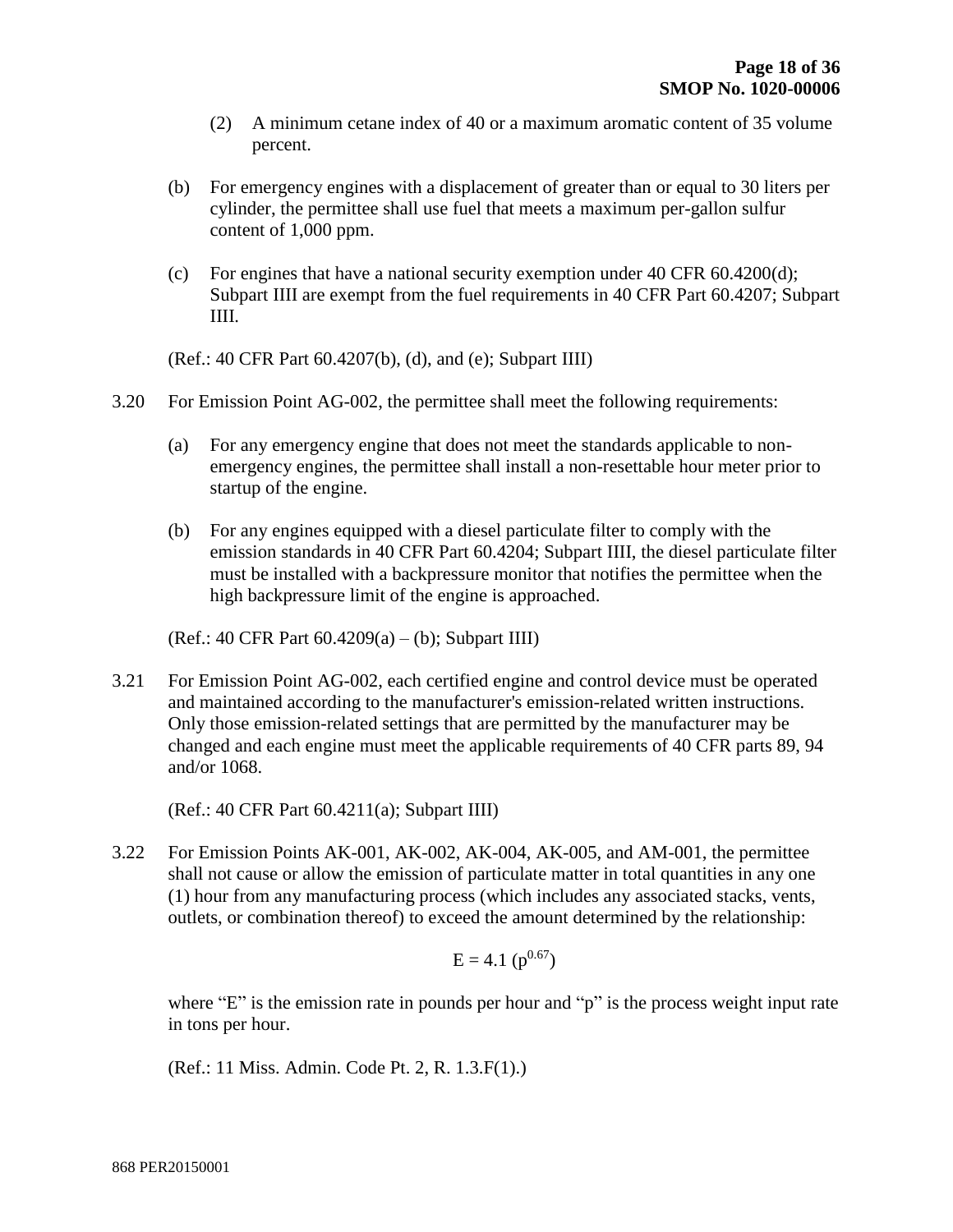3.23 For Emission Point AT-001, each vessel shall be operated as efficiently as possible to provide the maximum reduction of air contaminants.

(Ref.: 11 Miss. Admin. Code Pt. 2, R. 2.2.B(10).)

3.24 For each gasoline dispensing unit within Emission Point AT-001, the permittee is subject to the 40 CFR Part 63, Subpart CCCCCC – National Emission Standards for Hazardous Air Pollutants for Source Category: Gasoline Dispensing Facilities.

(Ref. 40 CFR Part 63.11110, 63.11111, and 63.11112; Subpart CCCCCC)

3.25 For each gasoline dispensing unit within Emission Point AT-001, the permittee must, at all times, operate and maintain any affected source, including associated air pollution control equipment and monitoring equipment in a manner consistent with safety and good air pollution control practices for minimizing emissions.

Determination of whether such operation and maintenance procedures are being used will be based on information available to the MDEQ which may include (but is not limited to) monitoring results, review of operation and maintenance procedures, review of operation and maintenance records, and inspection of the source.

(Ref.: 40 CFR Part 63.11115(a); Subpart CCCCCC)

- 3.26 For each gasoline dispensing unit within Emission Point AT-001, the permittee shall comply with the following requirements:
	- (a) The combined gasoline throughput through the facility-wide gasoline dispensing units shall not exceed 10,000 gallons per month.
	- (b) Gasoline may not be handled in a manner that would result in vapor releases to the atmosphere for extended periods of time. Measures to be taken include, but are not limited to, the following:
		- (1) Minimize gasoline spills;
		- (2) Clean up spills as expeditiously as practicable;
		- (3) Cover all open gasoline containers and all gasoline storage tank fill-pipes with a gasketed seal when not in use; and
		- (4) Minimize gasoline sent to open waste collection systems that collect and transport gasoline to reclamation and recycling devices, such as oil/water separators.
	- (c) All requirements of Subpart CCCCCC must be met upon startup of the affected gasoline dispensing unit.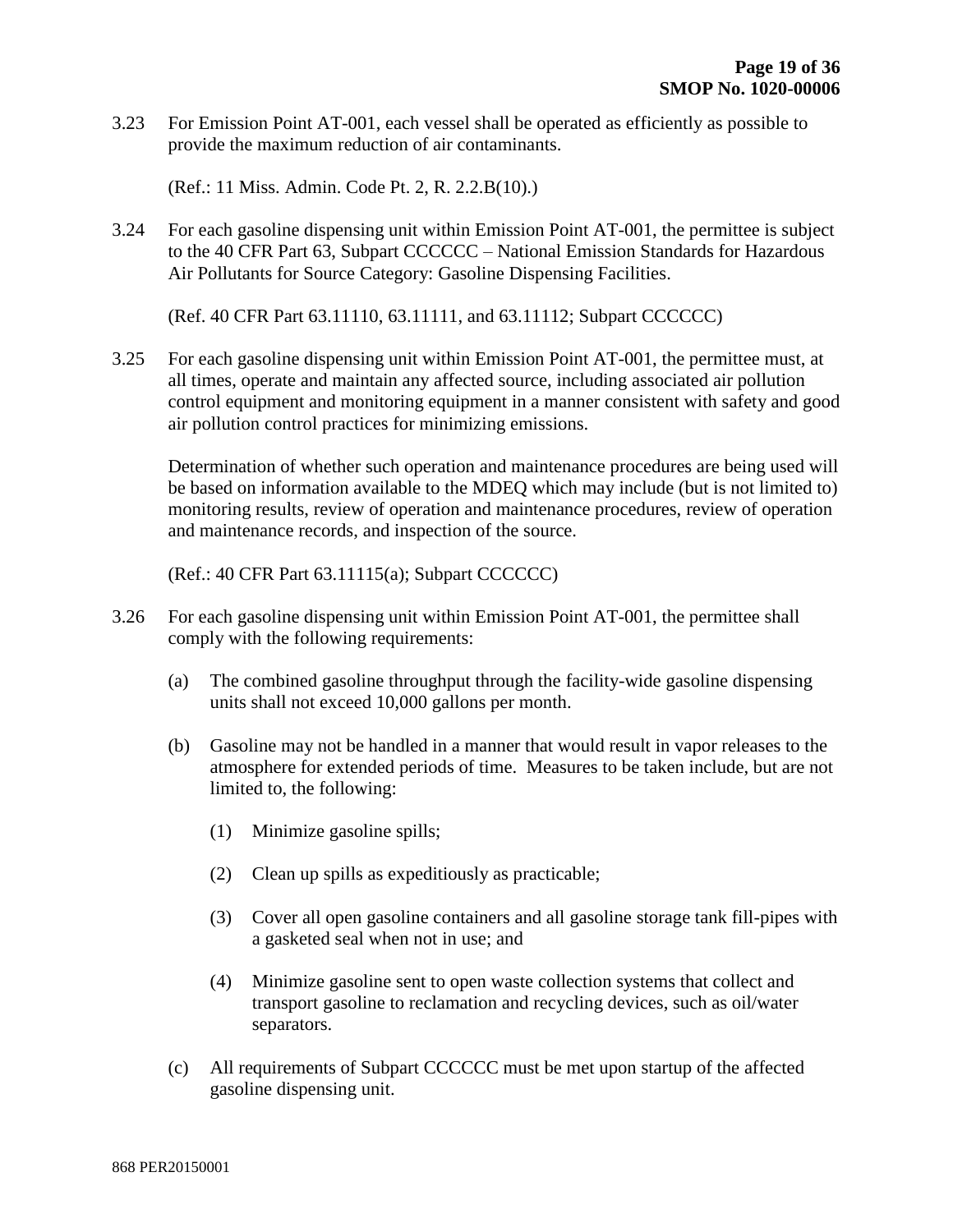(d) Portable gasoline containers that meet the requirements of 40 CFR Part 59, Subpart F are considered acceptable for compliance with Condition 3.26(b) and (c).

(Ref.: 11 Miss. Admin. Code Pt. 2, R. 2.2.B(10).) (Ref.: 40 CFR Part 63.11116(a), (c), (d), and 63.11113(a)(2); Subpart CCCCCC)

- 3.27 The facility is allowed to operate Aerospace Ground Equipment (AGE) without coverage under the Operating Permit as long as the equipment meets the definition of a non-road engine as provided in 40 CFR 89.2. The definition of non-road engine is as follows:
	- (a) Non-road engine means:
		- (1) Except as discussed in paragraph (2) of this definition, a nonroad engine is any internal combustion engine:
			- (i) In or on a piece of equipment that is self-propelled or serves a dual purpose by both propelling itself and performing another function (such as garden tractors, off-highway mobile cranes and bulldozers); or
			- (ii) In or on a piece of equipment that is intended to be propelled while performing its function (such as lawnmowers and string trimmers); or
			- (iii) That, by itself or in or on a piece of equipment, is portable or transportable, meaning designed to be and capable of being carried or moved from one location to another. Indicia of transportability include, but are not limited to, wheels, skids, carrying handles, dolly, trailer, or platform.
		- (2) An internal combustion engine is not a non-road engine if:
			- (i) The engine is used to propel a motor vehicle or a vehicle used solely for competition, or is subject to standards promulgated under section 202 of the Act; or
			- (ii) The engine is regulated by a federal New Source Performance Standard promulgated under section 111 of the Act; or
			- (iii) The engine otherwise included in paragraph (1)(iii) of this definition remains or will remain at a location for more than 12 consecutive months or a shorter period of time for an engine located at a seasonal source. A location is any single site at a building, structure, facility, or installation. Any engine (or engines) that replaces an engine at a location and that is intended to perform the same or similar function as the engine replaced will be included in calculating the consecutive time period.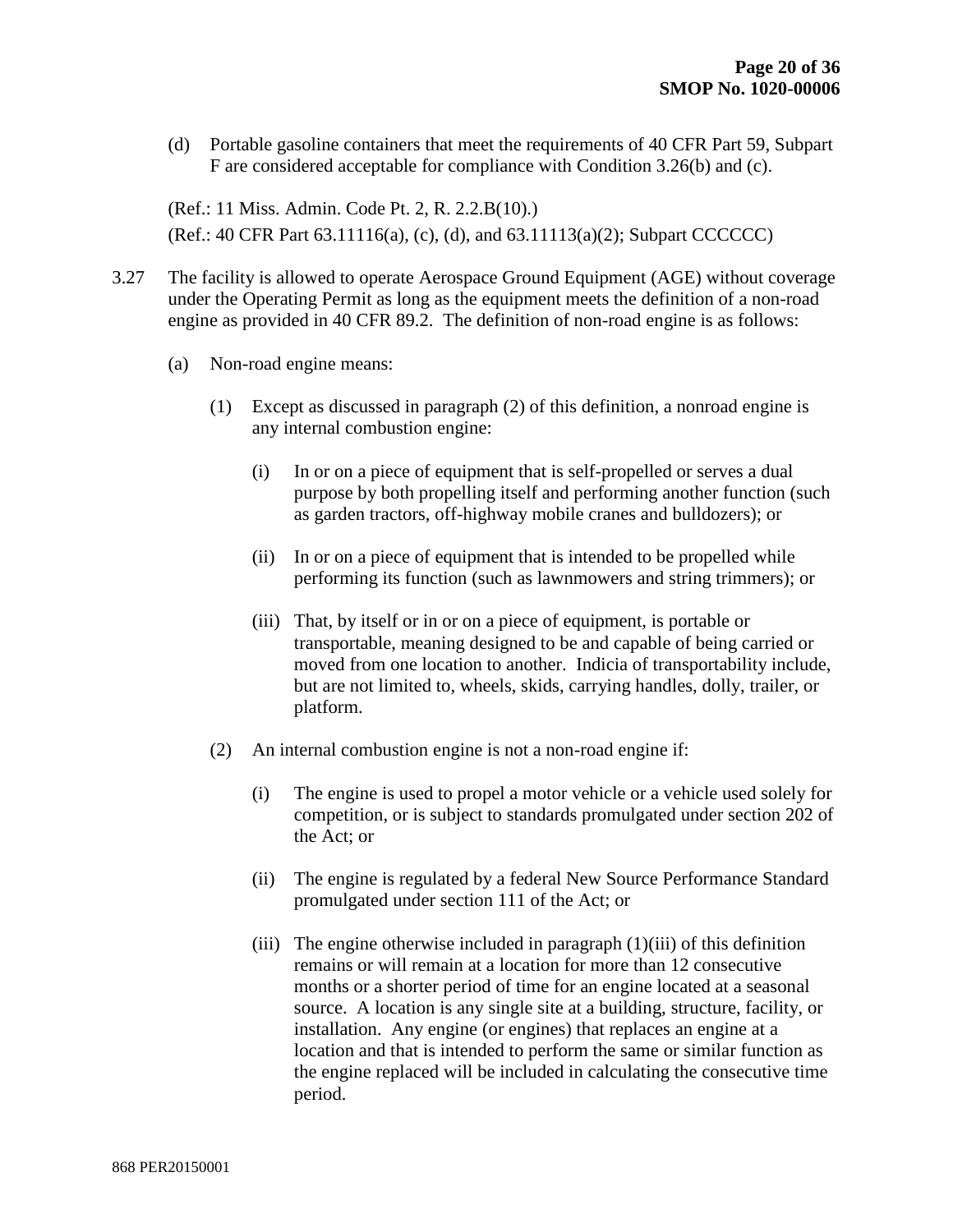An engine located at a seasonal source is an engine that remains at a seasonal source during the full annual operating period of the seasonal source. A seasonal source is a stationary source that remains in a single location on a permanent basis (i.e., at least two years) and that operates at that single location approximately three months (or more) each year. This paragraph does not apply to an engine after the engine is removed from the location.

(Ref.: 11 Miss. Admin. Code Pt. 2, R.2.2.B(10).)

3.28 For Emission Point AA-100 (Facility-Wide), the permittee shall limit emission of carbon monoxide (CO), nitrogen oxides ( $NO_X$ ), and volatile organic compounds ( $VOC_S$ ) each to no more than 99.0 tons per year as determined by 12-month rolling totals.

(Ref.: 11 Miss. Admin. Code Pt. 2, R.2.2.B(10).)

3.29 For Emission Point AA-100 (Facility-Wide), the permittee shall limit the emission of total combined hazardous air pollutants(HAPs) to no more than 24.0 tons per year (tpy) and each individual HAP to no more than 9.0 tpy as determined for by 12-month rolling totals.

(Ref.: 11 Miss. Admin. Code Pt. 2, R.2.2.B(10).)

3.30 Except as otherwise specified or limited herein, the permittee shall not cause, permit, or allow the emission of smoke from a point source into the open air from any manufacturing, industrial, commercial or waste disposal process, which exceeds forty (40) percent opacity.

Start-up operations may produce emissions, which exceed 40% opacity for up to fifteen (15) minutes per start-up in any one (1) hour and not to exceed three (3) start-ups per stack in any twenty-four (24) hour period.

(Ref.: 11 Miss. Admin. Code Pt. 2, R. 1.3.A.)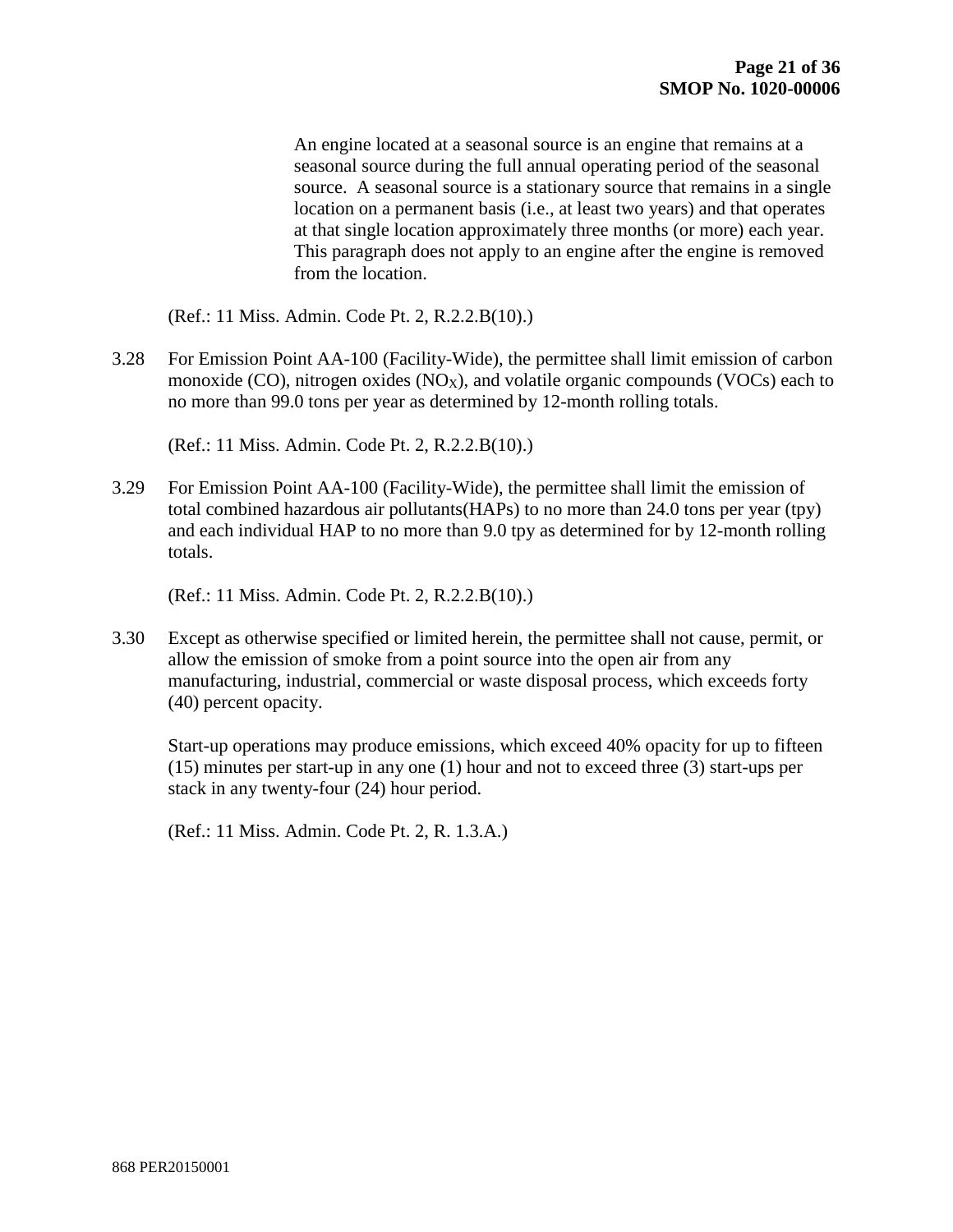### **SECTION 4 WORK PRACTICE STANDARDS**

#### THIS SECTION WAS INTENTIONALLY LEFT BLANK BECAUSE NO WORK PRACTICE STANDARDS APPLY TO THIS PERMIT ACTION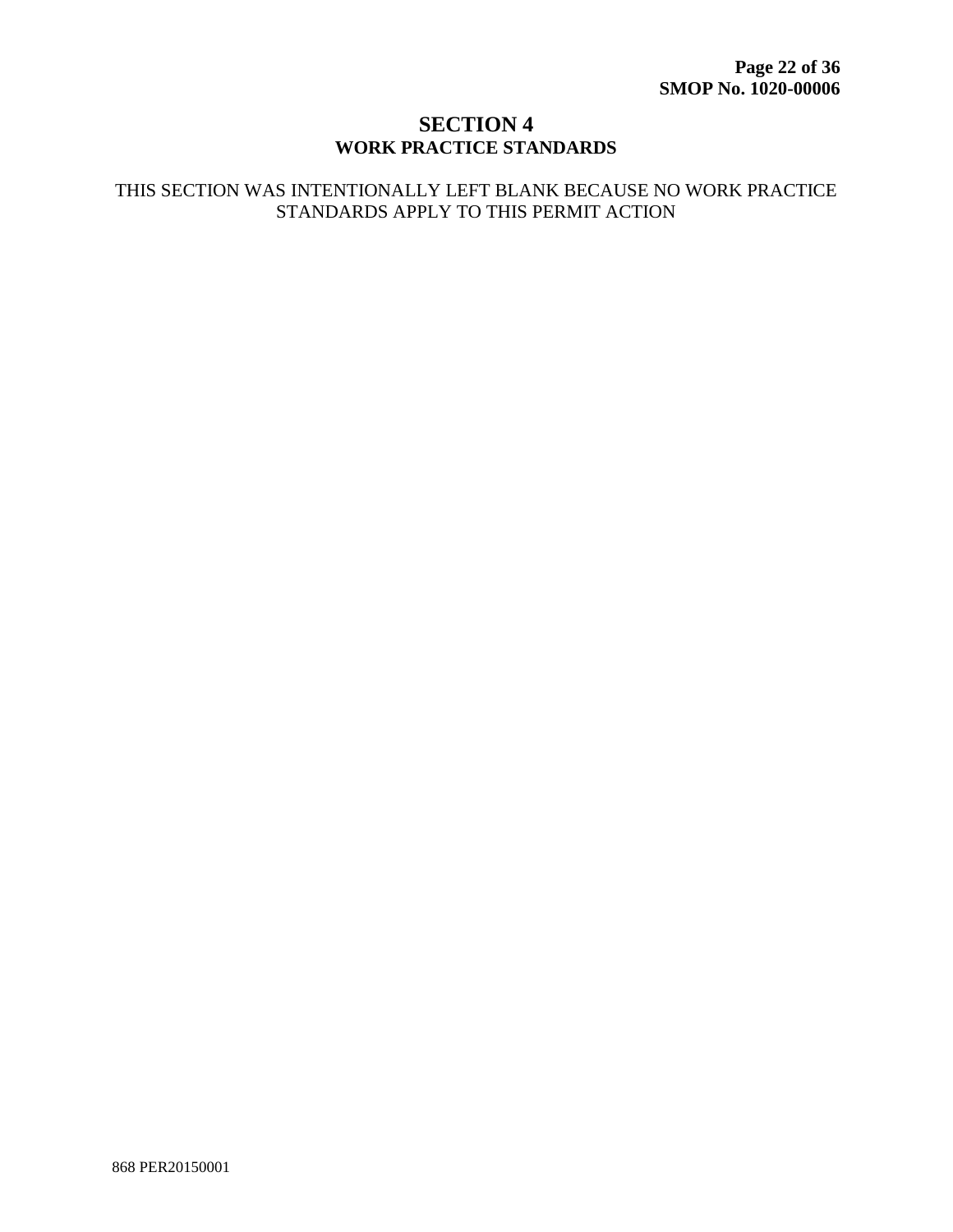## **SECTION 5 MONITORING AND RECORDKEEPING REQUIREMENTS**

| <b>Emission</b><br>Point   | <b>Applicable Requirement</b>                                                           | <b>Condition</b><br><b>Number</b> | Pollutant /<br><b>Parameter</b> | <b>Monitoring / Recordkeeping</b><br>Requirement                 |  |  |
|----------------------------|-----------------------------------------------------------------------------------------|-----------------------------------|---------------------------------|------------------------------------------------------------------|--|--|
|                            | 40 CFR Part 60.48c(f); Subpart<br>Dc                                                    | 5.1                               | Fuel                            | Fuel records                                                     |  |  |
| AA-009<br>AA-010<br>AA-011 | 40 CFR Part 60.48c(g)(2);<br>Subpart Dc<br>11 Miss. Admin. Code Pt. 2, R.<br>2.2.B(11). | 5.2                               | Fuel                            | Fuel records                                                     |  |  |
| $AB-001$                   | 11 Miss. Admin. Code Pt. 2, R.                                                          | 5.3                               | <b>Natural Gas</b>              | <b>Natural Gas Records</b>                                       |  |  |
|                            | 2.2.B(11).                                                                              | 5.4                               | Equipment                       | Natural Gas-Fired Equipment Records                              |  |  |
| $AG-001$<br>AG-002         |                                                                                         | 5.5                               | Equipment                       | <b>Emergency Equipment Records</b>                               |  |  |
|                            | 11 Miss. Admin. Code Pt. 2, R.<br>2.2.B(11).                                            | 5.6                               | Hours                           | Operations records                                               |  |  |
|                            |                                                                                         | 5.7                               | <b>Engine Inventory</b>         | <b>Current Engine Inventory</b>                                  |  |  |
|                            | 40 CFR Part 60.4211(f);<br>Subpart IIII<br>40 CFR Part 63.6640(f);<br>Subpart ZZZZ      | 5.8                               | Engine<br>Operations            | <b>Emergency operations</b>                                      |  |  |
|                            | 40 CFR Part 60.4211(b);<br>Subpart IIII                                                 | 5.9                               |                                 |                                                                  |  |  |
|                            | 40 CFR Part 60.4211(c);<br>Subpart IIII                                                 | 5.10                              |                                 | Engine Certification, Installation,                              |  |  |
|                            | 40 CFR Part 60.4211(d);<br>Subpart IIII                                                 | 5.11                              | Engine                          | Monitoring, and Recordkeeping<br>Requirements                    |  |  |
| AG-002                     | 40 CFR Part 60.4211(e);<br>Subpart IIII                                                 | 5.12                              | Operations                      |                                                                  |  |  |
|                            | 40 CFR Part 60.4211(g);<br>Subpart IIII                                                 | 5.13                              |                                 | Emergency engines' installation,<br>configuration, and operation |  |  |
|                            | 40 CFR Part $60.4214(b) - (d)$ ;<br>Subpart IIII                                        | 5.14                              |                                 | Notifications, reporting, and<br>recordkeeping requirements      |  |  |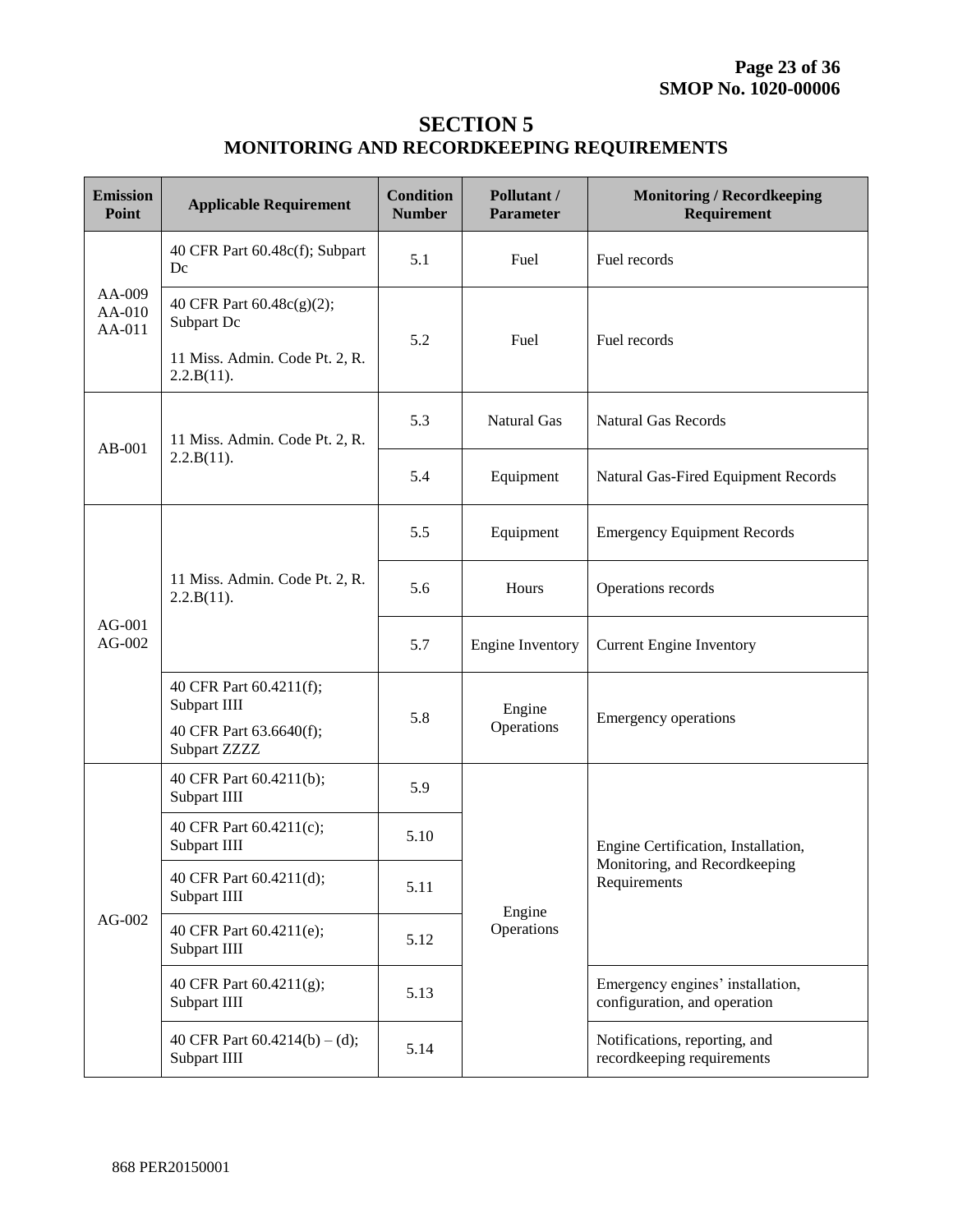| <b>Emission</b><br>Point                              | <b>Applicable Requirement</b>                                                      | <b>Condition</b><br><b>Number</b> | Pollutant /<br><b>Parameter</b>                     | <b>Monitoring / Recordkeeping</b><br><b>Requirement</b> |
|-------------------------------------------------------|------------------------------------------------------------------------------------|-----------------------------------|-----------------------------------------------------|---------------------------------------------------------|
| $AK-001$<br>AK-002<br>AK-004<br>$AK-005$<br>AM-001    | 11 Miss. Admin. Code Pt. 2, R.<br>2.2.B(11).                                       | 5.15                              | <b>PM</b>                                           | <b>Control Equipment Inspections</b>                    |
| $AS-001$<br>$AS-003$<br>AS-006<br>through<br>$AS-012$ | <b>VOCs</b><br>11 Miss. Admin. Code Pt. 2, R.<br>5.16<br>2.2.B(11).<br><b>HAPs</b> |                                   |                                                     | Material, VOC / HAP Content, Density,<br>and Usage      |
|                                                       | 11 Miss. Admin. Code Pt. 2, R.<br>2.2.B(11).                                       | 5.17                              | <b>VOCs</b><br><b>HAPs</b>                          | Current vessel and fuel inventory                       |
| $AT-001$                                              | 40 CFR 63.11115(b),<br>63.11116(b), and 63.11125(d);<br>Subpart CCCCCC             | 5.18                              | <b>HAPs</b>                                         | Records of gasoline dispensing operations               |
| $AA-100$                                              | 11 Miss. Admin. Code Pt. 2, R.<br>2.2.B(11).                                       | 5.19                              | NO <sub>x</sub><br>CO<br><b>VOCs</b><br><b>HAPs</b> | Records of Facility-Wide Emissions                      |
|                                                       | 11 Miss. Admin. Code Pt. 2,<br>R.2.9.                                              | 5.20                              | General<br>Monitoring and<br>Recordkeeping          | Maintain Records for a Minimum of Five<br>$(5)$ Years   |

- 5.1 For Emission Points AA-009, AA-010, and AA-011, the permittee shall maintain records of fuel supplier certifications, and the records shall include the following:
	- (a) The name of the oil supplier;
	- (b) A statement from the oil supplier that the oil complies with the specifications under the definition of distillate oil in 40 CFR 60.41c; Subpart Dc, and
	- (c) The sulfur content of the oil.

(Ref.: 40 CFR Part 60.48c(f); Subpart Dc)

5.2 For Emission Points AA-009, AA-010, AA-011, the permittee shall monitor and keep records of all of the fuels combusted on a monthly basis. These records shall consist of fuel type, quality, quantity, and the heating value (i.e. BTU per gallon or BTU per cubic feet).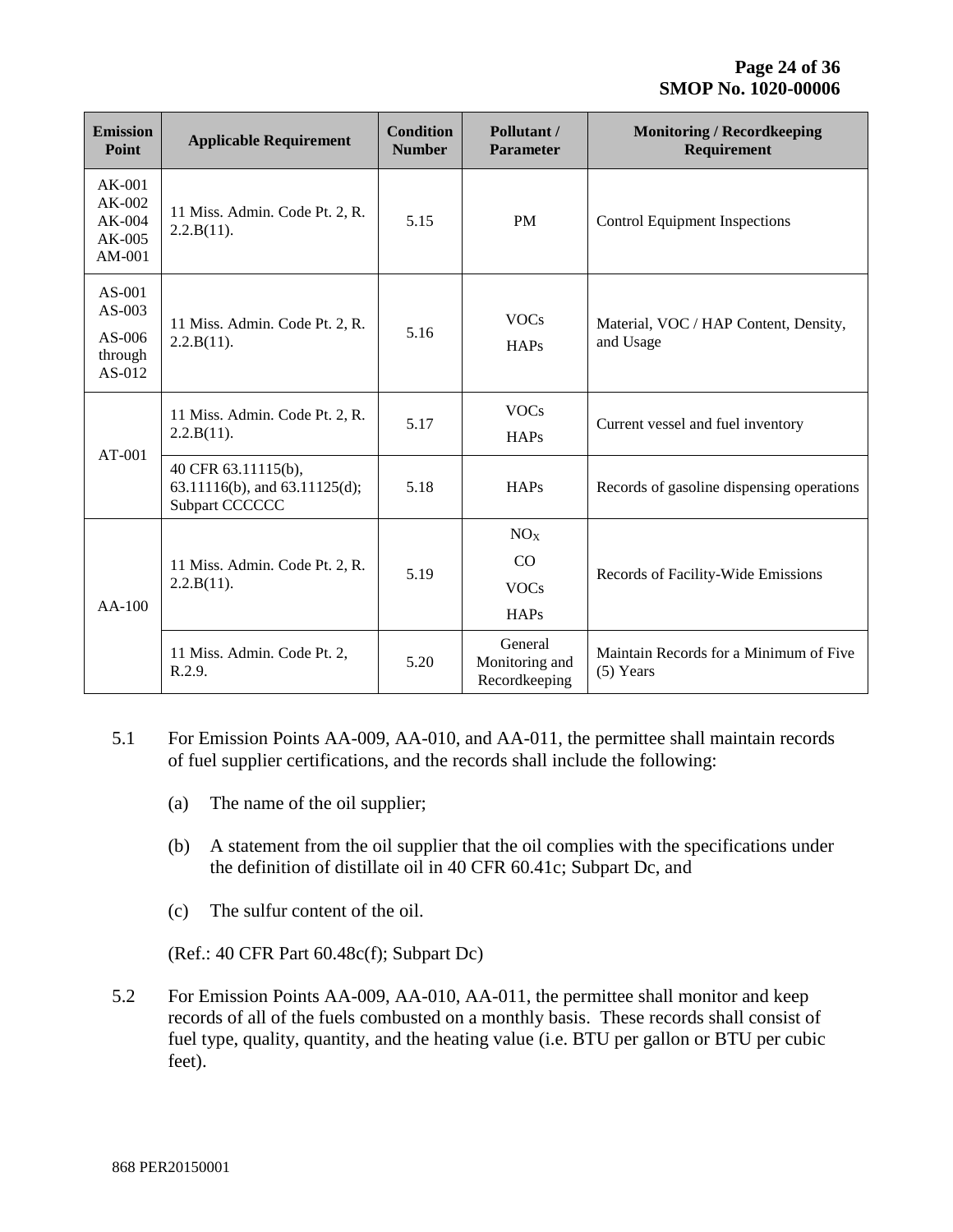Additionally, when combusting diesel fuel, the permittee shall maintain records to document the sulfur content (percent by weight) for fuel combusted on a daily basis or for each lot or shipment received.

(Ref.: 40 CFR Part 60.48c(g)(2); Subpart Dc) (Ref.: 11 Miss. Admin. Code Pt. 2, R.2.2.B(11).)

5.3 For Emission Point AB-001, the permittee shall monitor and keep records of the total natural gas combusted for each month and for each 12-month rolling period.

(Ref.: 11 Miss. Admin. Code Pt. 2, R.2.2.B(11).)

5.4 For Emission Point AB-001, the permittee shall keep current records of facility-wide external combustion stationary sources of air criteria pollutant emissions (natural gasfired equipment) located at the facility which has an individual heat input capacity of less than 10 MMBTU per hour.

The records must include each unit's maximum rated heat input capacity, building location, manufacturer, and model and must be kept in log form and made available for review upon request during any inspection visit by the Office of Pollution Control.

(Ref.: 11 Miss. Admin. Code Pt. 2, R. 2.2.B(11).)

5.5 For Emission Points AG-001 and AG-002, the permittee shall keep current records of facility-wide internal combustion stationary sources of air criteria pollutant emissions (emergency back-up generators and fire pumps) located at the facility.

The records must include the maximum rated nameplate capacity (horsepower), building location, manufacturer, and model of each individual unit and must be kept in log form and made available for review upon request during any inspection visit by the MDEQ.

(Ref.: 11 Miss. Admin. Code Pt. 2, R. 2.2.B(11).)

5.6 For Emission Points AG-001 and AG-002, the permittee shall maintain a current inventory of emergency engines and respective NESHAP ZZZZ and NSPS IIII applicability determination information. The inventory shall be included within Appendix A of this permit.

(Ref.: 11 Miss. Admin. Code Pt. 2, R. 2.2.B(11).)

5.7 For Emission Points AG-001 and AG-002, the permittee shall record the hours of operation of each emergency engine and fire pump on a monthly and 12-month rolling total basis.

(Ref.: 11 Miss. Admin. Code Pt. 2, R. 2.2.B(11).)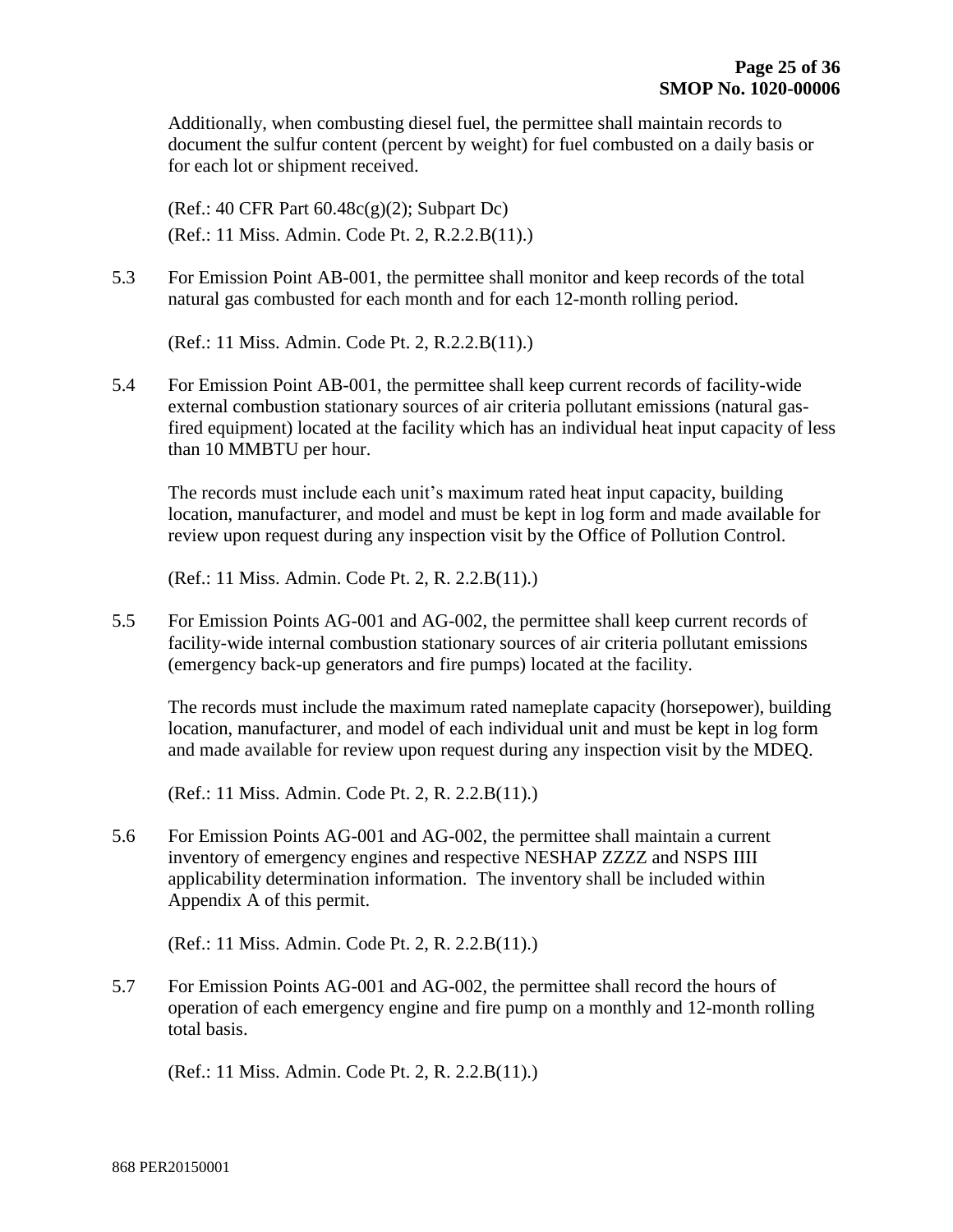- 5.8 For Emission Points AG-001 and AG-002, each emergency engine must be operated according to the requirements cited below. In order for the emergency engines of Emission Point AG-001 to be considered an emergency engine under 40 CFR Part 63 – Subpart ZZZZ, and in order for the emergency engines of Emission Point AG-002 to be considered an emergency engine under 40 CFR Part 60 – Subpart IIII, any operation other than emergency operation, maintenance and testing, emergency demand response, and operation in non-emergency situations for fifty (50) hours per year, as described below, is prohibited. If the engine is not operated according to the requirements specified below, the engine will not be considered an emergency engine under this subpart and must meet all requirements for non-emergency engines:
	- (a) There is no time limit on the use of emergency engines in emergency situations.
	- (b) Each emergency engine may be operated for maintenance checks and readiness testing, provided that the tests are recommended by federal, state or local government, the manufacturer, the vendor, the regional transmission organization or equivalent balancing authority and transmission operator, or the insurance company associated with the engine.

The permittee may petition the Administrator for approval of additional hours to be used for maintenance checks and readiness testing, but a petition is not required if the permittee maintains records indicating that federal, state, or local standards require maintenance and testing of emergency engines beyond one hundred (100) hours per calendar year.

(c) Each emergency engine may be operated for up to 50 hours per calendar year in non-emergency situations. The 50 hours of operation in non-emergency situations are counted as part of the 100 hours per calendar year for maintenance and testing.

If the emergency engine is not operated according to the requirements in Parts  $(a) - (c)$  of this condition, the engine will not be considered an emergency engine under the respective subparts and will need to meet any applicable requirements for non-emergency engines.

(Ref.: 40 CFR 60.4211(f); Subpart IIII and 40 CFR 63.6640(f); Subpart ZZZZ)

- 5.9 For Emission Point AG-002, for each pre-2007 model year engine that must comply with the emission standards specified in 40 CFR 60.4204(a); Subpart IIII or 40 CFR 60.4205(a); Subpart IIII, and for any fire pump engine that is manufactured prior to the model years in Table 3 of Subpart IIII, and must comply with the emission standards specified in 40 CFR 60.4205(c); Subpart IIII, compliance must be demonstrated according to one of the following methods:
	- (a) Purchasing an engine certified according to 40 CFR part 89 or 40 CFR part 94, as applicable, for the same model year and maximum engine power. The engine must be installed and configured according to the manufacturer's specifications.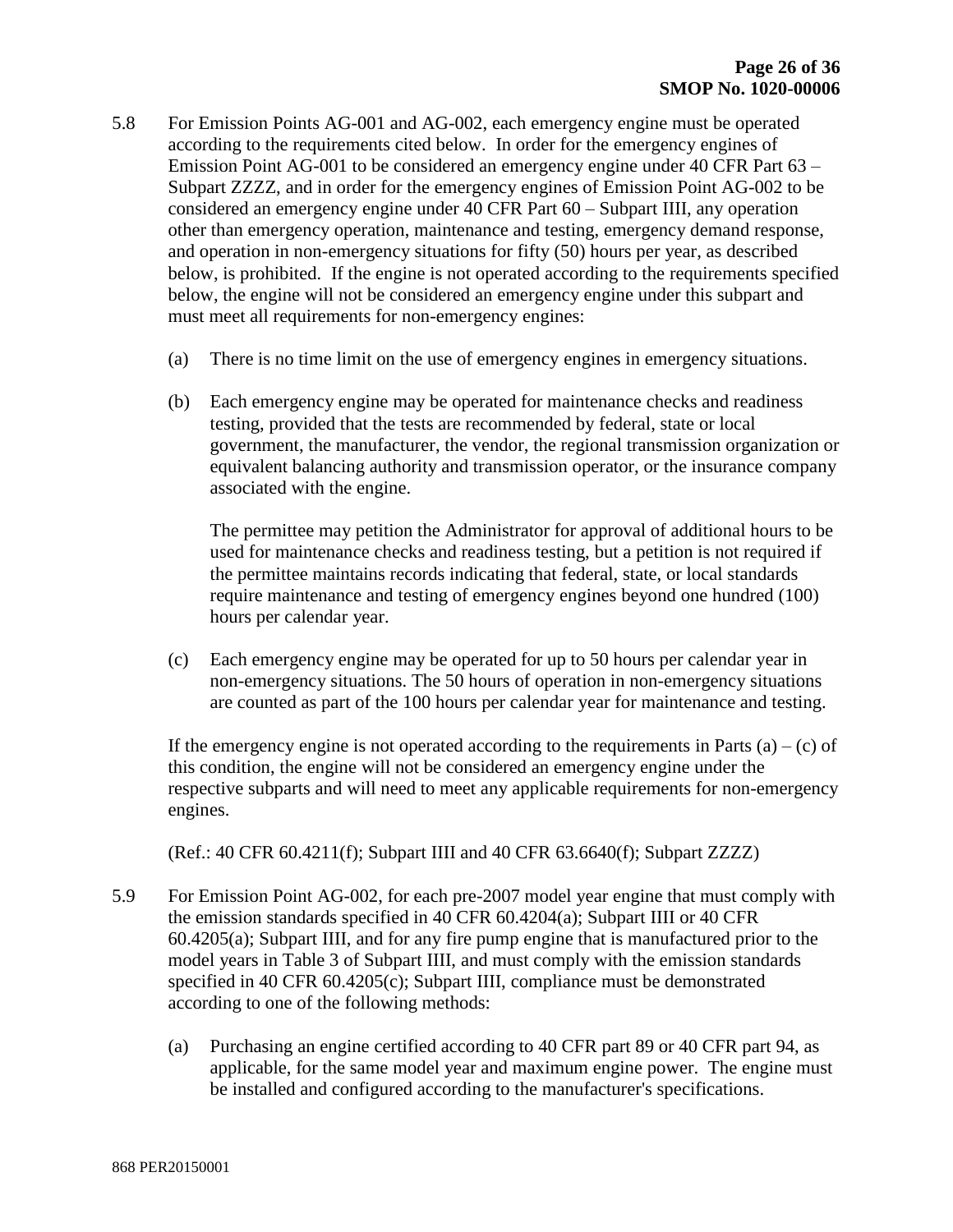- (b) Keeping records of performance test results for each pollutant for a test conducted on a similar engine. The test must have been conducted using the same methods specified in this subpart and these methods must have been followed correctly.
- (c) Keeping records of engine manufacturer data indicating compliance with the standards.
- (d) Keeping records of control device vendor data indicating compliance with the standards.
- (e) Conducting an initial performance test to demonstrate compliance with the emission standards according to the requirements specified in 40 CFR 60.4212; Subpart IIII (as applicable).

(Ref.: 40 CFR 60.4211(b); Subpart IIII)

5.10 For Emission Point AG-002, for each 2007 model year and later engine that must comply with the emission standards specified in 40 CFR 60.4204(b); Subpart IIII or 40 CFR 60.4205(b); Subpart IIII, and for any fire pump engine that is manufactured during or after the model year that applies to the fire pump engine power rating in Table 3 of Subpart IIII that must comply with the emission standards specified in 40 CFR 60.4205(c); Subpart IIII, the permittee must comply by purchasing an engine certified to the emission standards in 40 CFR  $60.4204(b)$ ; Subpart IIII or 40 CF  $60.4205(b)$  or (c); Subpart IIII (as applicable) for the same model year and maximum (or in the case of fire pumps, NFPA nameplate) engine power.

The engine must be installed and configured according to the manufacturer's emissionrelated specifications, except as permitted in paragraph 40 CFR Part 60.4211(g); Subpart IIII.

(Ref.: 40 CFR 60.4211(c); Subpart IIII)

- 5.11 For Emission Point AG-002, for each engine subject to the emission standards specified in 40 CFR 60.4204(c); Subpart IIII or 40 CFR 60.4205(d); Subpart IIII, the permittee must demonstrate compliance according to the following requirements:
	- (a) Conducting an initial performance test to demonstrate initial compliance with the emission standards as specified in 40 CFR 60.4213; Subpart IIII.
	- (b) Establishing operating parameters to be monitored continuously to ensure the emergency engine continues to meet the emission standards. The permittee must petition the MDEQ for approval of operating parameters to be monitored continuously. The petition must include the information described in 40 CFR 60.4211(d)(2)(i) – (v); Subpart IIII.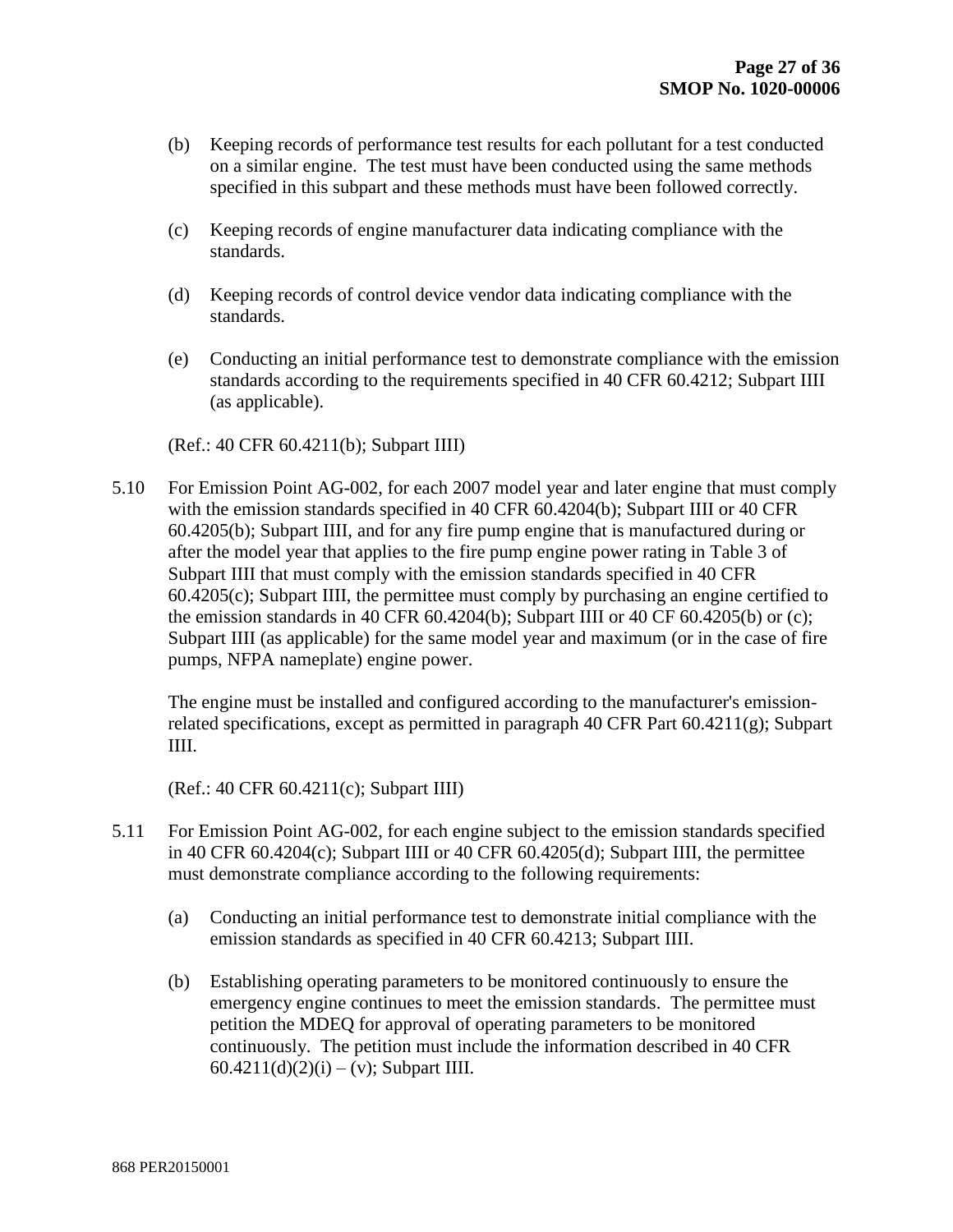(c) For non-emergency engines with a displacement of greater than or equal to 30 liters per cylinder, conducting annual performance tests to demonstrate continuous compliance with the emission standards as specified in 40 CFR 60.4213; Subpart IIII.

(Ref.: 40 CFR 60.4211(d); Subpart IIII)

- 5.12 For Emission Point AG-002, for each modified or reconstructed engine that must comply with the emission standards specified in 40 CFR 60.4204(e); Subpart IIII or 40 CFR 60.4205(f); Subpart IIII, the permittee must demonstrate compliance according to one of the following methods:
	- (a) Purchasing, or otherwise owning or operating, an engine certified to the emission standards in 40 CFR 60.4204(e); Subpart IIII or 40 CFR 60.4205(f); Subpart IIII (as applicable).
	- (b) Conducting a performance test to demonstrate initial compliance with the emission standards according to the requirements specified in 40 CFR 60.4212; Subpart IIII or 40 CFR 60.4213; Subpart IIII (as appropriate). The test must be conducted within sixty (60) days after the engine commences operation after the modification or reconstruction.

(Ref.: 40 CFR 60.4211(e); Subpart IIII)

- 5.13 For Emission Point AG-002, each emergency engine and control device must be installed, configured, operated, and maintained according to the manufacturer's emissionrelated written instructions, or if the emission-related settings are changed in a way that is not permitted by the manufacturer, compliance must be demonstrated, as follows:
	- (a) For engines with a maximum engine power less than 100 HP, a maintenance plan and records of conducted maintenance must be kept to demonstrate compliance and, to the extent practicable, each engine must be maintained and operated in a manner consistent with good air pollution control practice for minimizing emissions. In addition, if the engine or control device is not installed and configured according to the manufacturer's emission-related written instructions, or if the emission-related settings are changed in a way that is not permitted by the manufacturer, an initial performance test must be conducted to demonstrate compliance with the applicable emission standards within 1 year of such action.
	- (b) For engines greater than or equal to 100 HP and less than or equal to 500 HP, a maintenance plan and records of conducted maintenance must be kept, and to the extent practicable, each engine must be maintained and operated in a manner consistent with good air pollution control practice for minimizing emissions. In addition, an initial performance test must be conducted to demonstrate compliance with the applicable emission standards within one (1) year of start-up, or within one (1) year after an engine and control device is no longer installed, configured,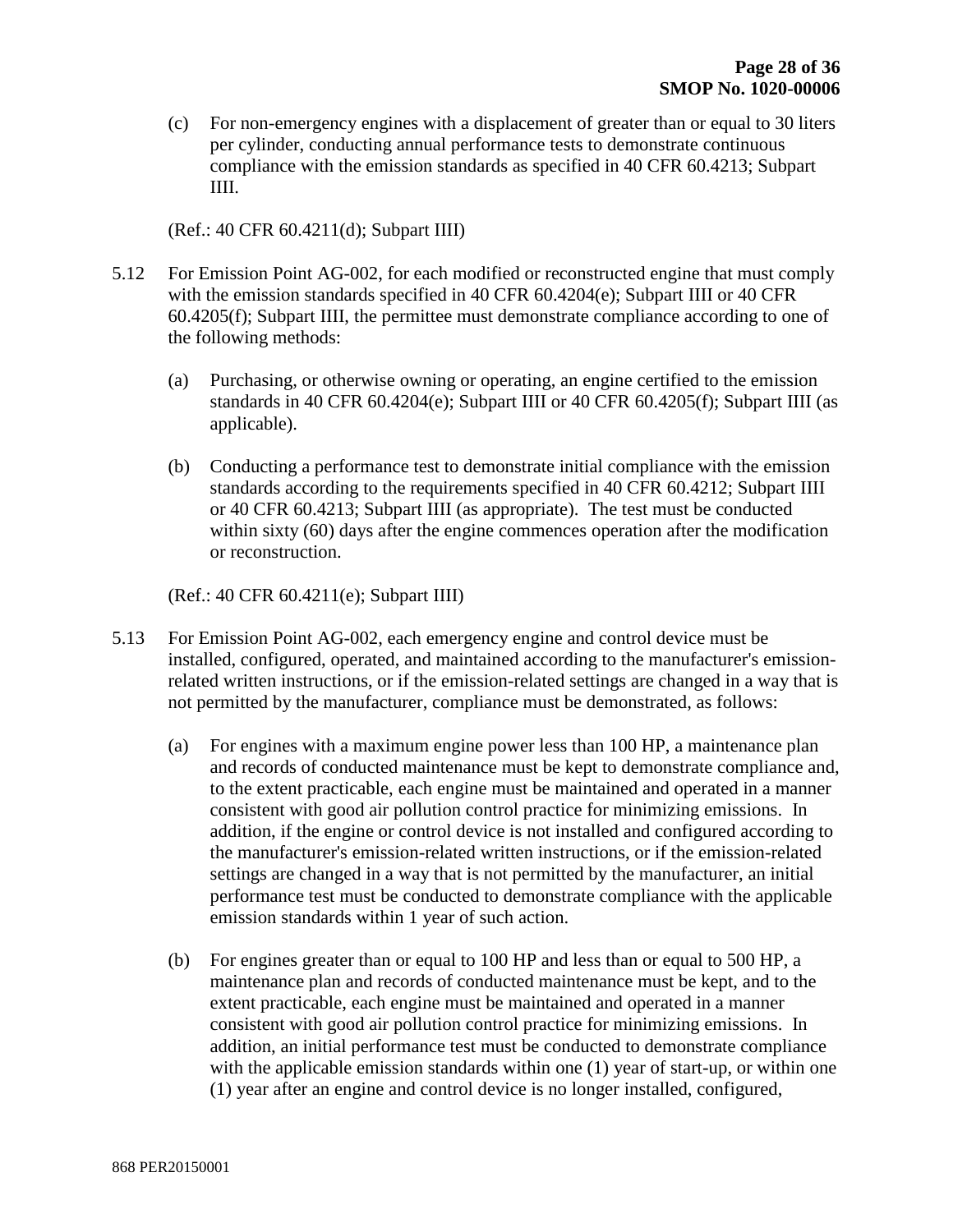operated, and maintained in accordance with the manufacturer's emission-related written instructions, or within one (1) year after emission-related settings are changed in a way that is not permitted by the manufacturer.

(c) For engines greater than 500 HP, a maintenance plan and records of conducted maintenance must be kept, and to the extent practicable, each engine must be maintained and operated in a manner consistent with good air pollution control practice for minimizing emissions. In addition, an initial performance test must be conducted to demonstrate compliance with the applicable emission standards within one (1) year of start-up, or within one (1) year after an engine and control device is no longer installed, configured, operated, and maintained in accordance with the manufacturer's emission-related written instructions, or within one (1) year after the emission-related settings are changed in a way that is not permitted by the manufacturer. Subsequent performance testing must be conducted every 8,760 hours of engine operation or three (3) years (whichever comes first) thereafter to demonstrate compliance with the applicable emission standards.

(Ref.: 40 CFR 60.4211(g); Subpart IIII)

- 5.14 For Emission Point AG-002, the permittee shall comply with the following notification, reporting, and recordkeeping requirements:
	- (a) Starting with the model years in Table 5 of Subpart IIII, if the emergency engine does not meet the standards applicable to non-emergency engines in the applicable model year, the permittee must keep records of the operation of the engine in emergency and non-emergency service that are recorded through the non-resettable hour meter. The permittee must record the time of operation of the engine and the reason the engine was in operation during that time.
	- (b) If the emergency engine is equipped with a diesel particulate filter, the permittee must keep records of any corrective action taken after the backpressure monitor has notified the permittee that the high backpressure limit of the engine is approached.
	- (c) For emergency engines with a maximum engine power more than 100 HP that operates or is contractually obligated to be available for more than fifteen (15) hours per calendar year for the purposes specified in 40 CFR  $60.4211(f)(2)(ii)$  – (iii); Subpart IIII or that operates for the purposes specified in 40 CFR  $60.4211(f)(3)(i)$ ; Subpart IIII, the permittee shall submit an annual report according to the following requirements:
		- (1) The report must contain the following information:
			- (i) Company name and address where the engine is located.
			- (ii) Date of the report and beginning and ending dates of the reporting period.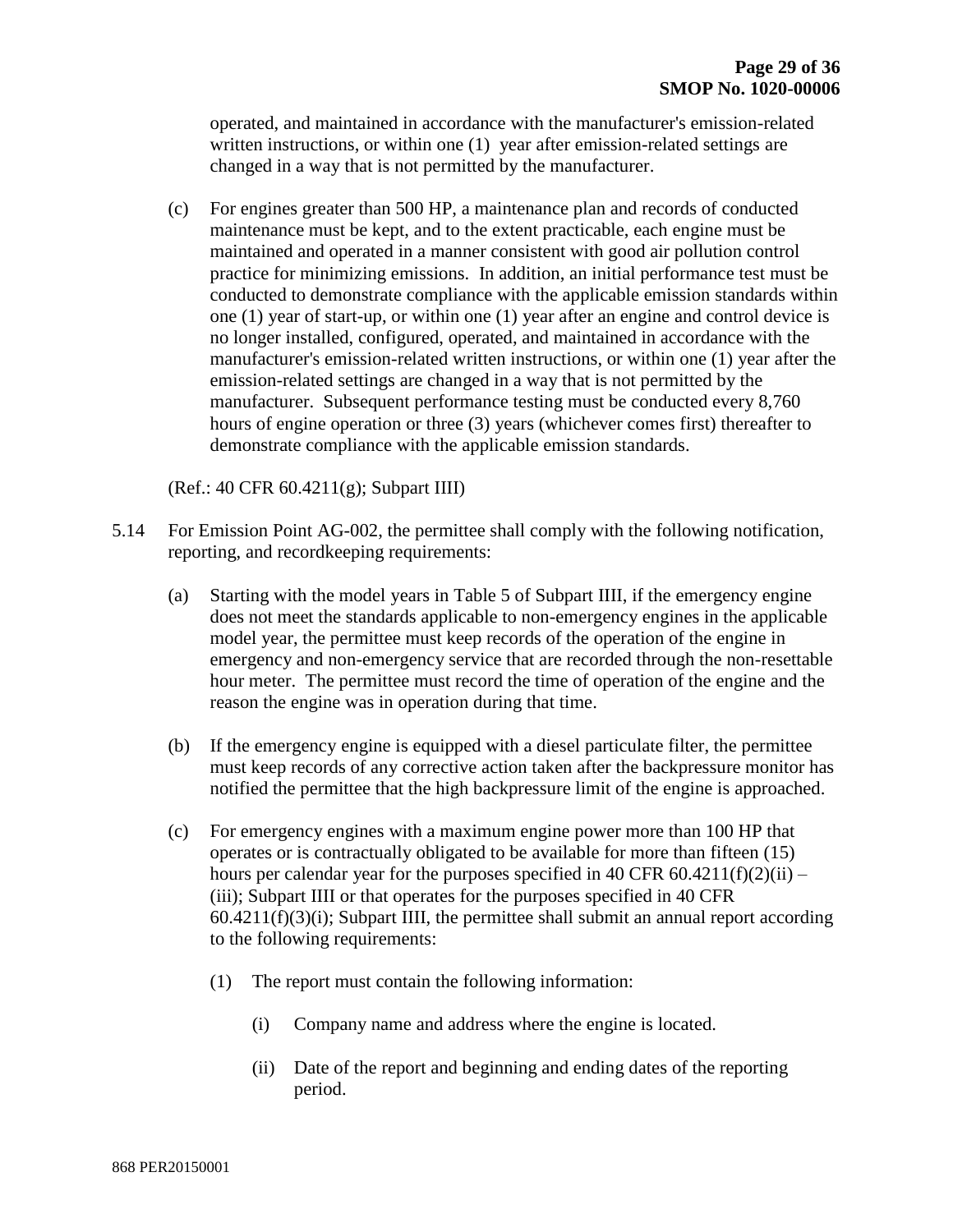- (iii) Engine site rating and model year.
- (iv) Latitude and longitude of the engine in decimal degrees reported to the fifth decimal place.
- (v) The hours operated for the purposes specified in 40 CFR  $60.4211(f)(2)(ii) - (iii)$ ; Subpart IIII that includes the date, start time, and end time for engine operation for the purposes specified in 40 CFR 60.4211(f)(2)(ii) – (iii); Subpart IIII.
- (vi) The number of hours the engine is contractually obligated to be available for the purposes specified in 40 CFR  $60.4211(f)(2)(ii) - (iii)$ ; Subpart IIII.
- (vii) The hours spent for operation for the purposes specified in 40 CFR 60.4211(f)(3)(i); Subpart IIII that includes the date, start time, and end time for engine operation for the purposes specified in 40 CFR Part  $60.4211(f)(3)(i)$ ; Subpart IIII. The report must also identify the entity that dispatched the engine and the situation that necessitated the dispatch of the engine.
- (2) Annual reports for each calendar year must be submitted no later than March 31 of the following calendar year.
- (3) The annual report must be submitted electronically using the subpart specific reporting form in the Compliance and Emissions Data Reporting Interface (CEDRI) that is accessed through EPA's Central Data Exchange (CDX) [\(www.epa.gov/cdx\)](http://www.epa.gov/cdx). However, if the reporting form specific to this subpart is not available in CEDRI at the time that the report is due, the written report must be submitted to the Administrator at the appropriate address listed in 40 CFR 60.4.

(Ref.: 40 CFR 60.4214(b) – (d); Subpart IIII)

5.15 For Emission Points AK-001, AK-002, AK-004, AK-005, and AM-001, the permittee shall perform regular control equipment inspections. In the event of a failure of the pollution control equipment, the permittee shall cease operation until such time as repairs are made and the proper efficiency of the pollution control equipment is restored.

Records of this maintenance shall be kept in log form and made available for review upon request during any inspection visit by the MDEQ.

(Ref.: 11 Miss. Admin. Code Pt. 2, R. 2.2.B(11).)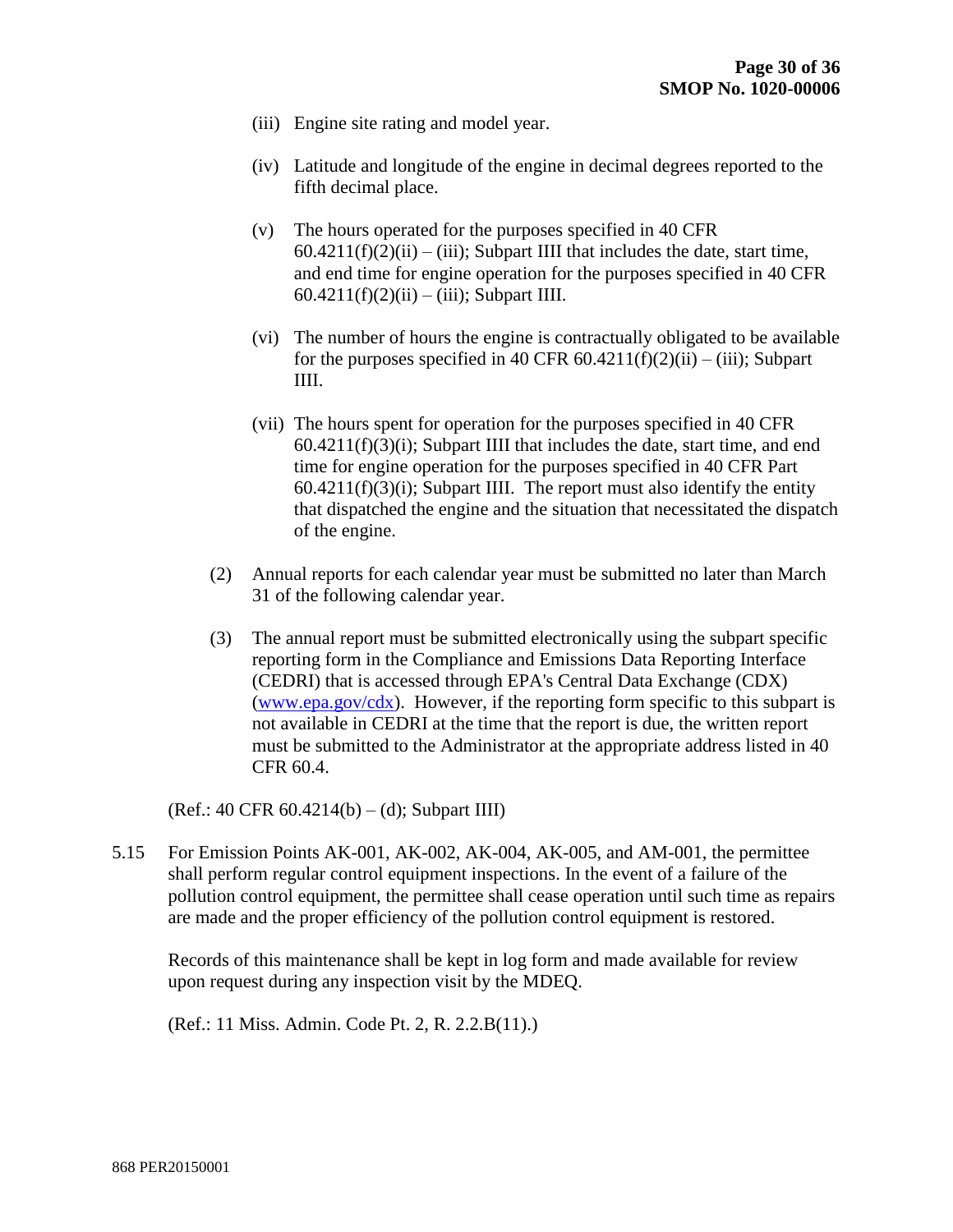- 5.16 For Emission Points AS-001, AS-003, and AS-006 through AS-012, the permittee shall determine the following and maintain sufficient records to document the following for each coating, adhesive, solvent, or other VOC- or HAP- containing material used:
	- (a) Identification of each material;
	- (b) The percentage of each volatile organic compound (VOC) and hazardous air pollutant (HAP) by weight, and a description of the method used to determine the content;
	- (c) The density (in pounds per gallon); and
	- (d) The total gallons usage of each material on a monthly basis and a 12-month rolling total basis.
	- (Ref.: 11 Miss. Admin. Code Pt. 2, R. 2.2.B(11).)
- 5.17 For Emission Point AT-001, the permittee shall determine the following and maintain sufficient records to document the following:
	- (a) Identification of each vessel; and
	- (b) Fuel throughput of each individual vessel for the preceding month and each 12 month rolling period.

(Ref.: 11 Miss. Admin. Code Pt. 2, R. 2.2.B(11).)

- 5.18 For gasoline dispensing units within Emission Point AT-001, the permittee shall meet the following recordkeeping requirements:
	- (a) Must have records available within 24 hours of a request by the Administrator to document your gasoline throughput.
	- (b) Must keep records of the occurrence and duration of each malfunction of operation (i.e., process equipment) or the air pollution control and monitoring equipment.
	- (c) Must keep records of actions taken during periods of malfunction to minimize emissions in accordance with Condition 3.25 that includes corrective actions to restore malfunctioning process and air pollution control and monitoring equipment to its normal or usual manner of operation.

(Ref.: 40 CFR 63.11115(b), 63.11116(b), and 63.11125(d); Subpart CCCCCC)

5.19 The permittee shall maintain records of facility-wide emissions of carbon monoxide  $(CO)$ , nitrogen oxides  $(NO<sub>X</sub>)$ , volatile organic compounds  $(VOCs)$ , each individual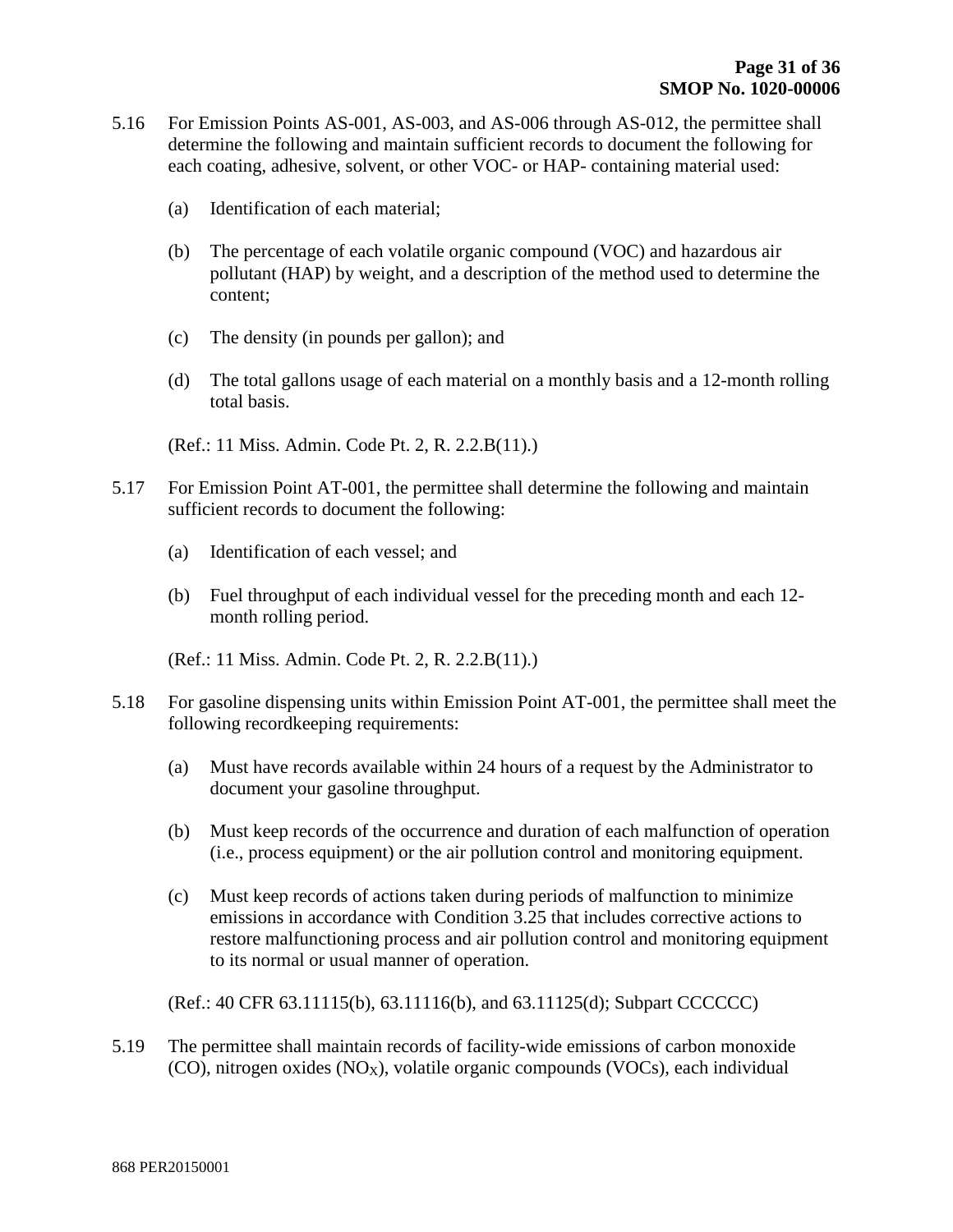hazardous air pollutant (HAP), and all HAPs in total on a monthly and 12-month rolling total basis for the following:

- (a) Records from Condition 5.2 and applicable EPA-approved AP-42 emission factors or other acceptable manufacture's information specific to each boiler;
- (b) Records from Condition 5.3 and applicable EPA-approved AP-42 emission factors or other acceptable manufacture's information specific to each combustion source;
- (c) Records from Condition 5.7 and applicable EPA-approved AP-42 emission factors or other acceptable manufacture's information specific to each emergency engine;
- (d) Records from Condition 5.16 and data supplied by the manufacturer or by analysis of each coating and/or solvent using EPA Reference Method 24 in Appendix A of 40 CFR Part 60; and
- (e) Records from Condition 5.17 and applicable EPA-approved AP-42 emission factors or other acceptable manufacture's information specific to each vessel.
- (Ref.: 11 Miss. Admin. Code Pt. 2, R. 2.2.B(11).)
- 5.20 The permittee shall retain all required records, monitoring data, supporting information and reports for a period of at least five (5) years from the date of the monitoring sample, measurement, report, or application. Copies of such records shall be submitted to the MDEQ as required by Applicable Rules and Regulations or this permit upon request.

(Ref.: 11 Miss. Admin. Code Pt. 2, R. 2.9.)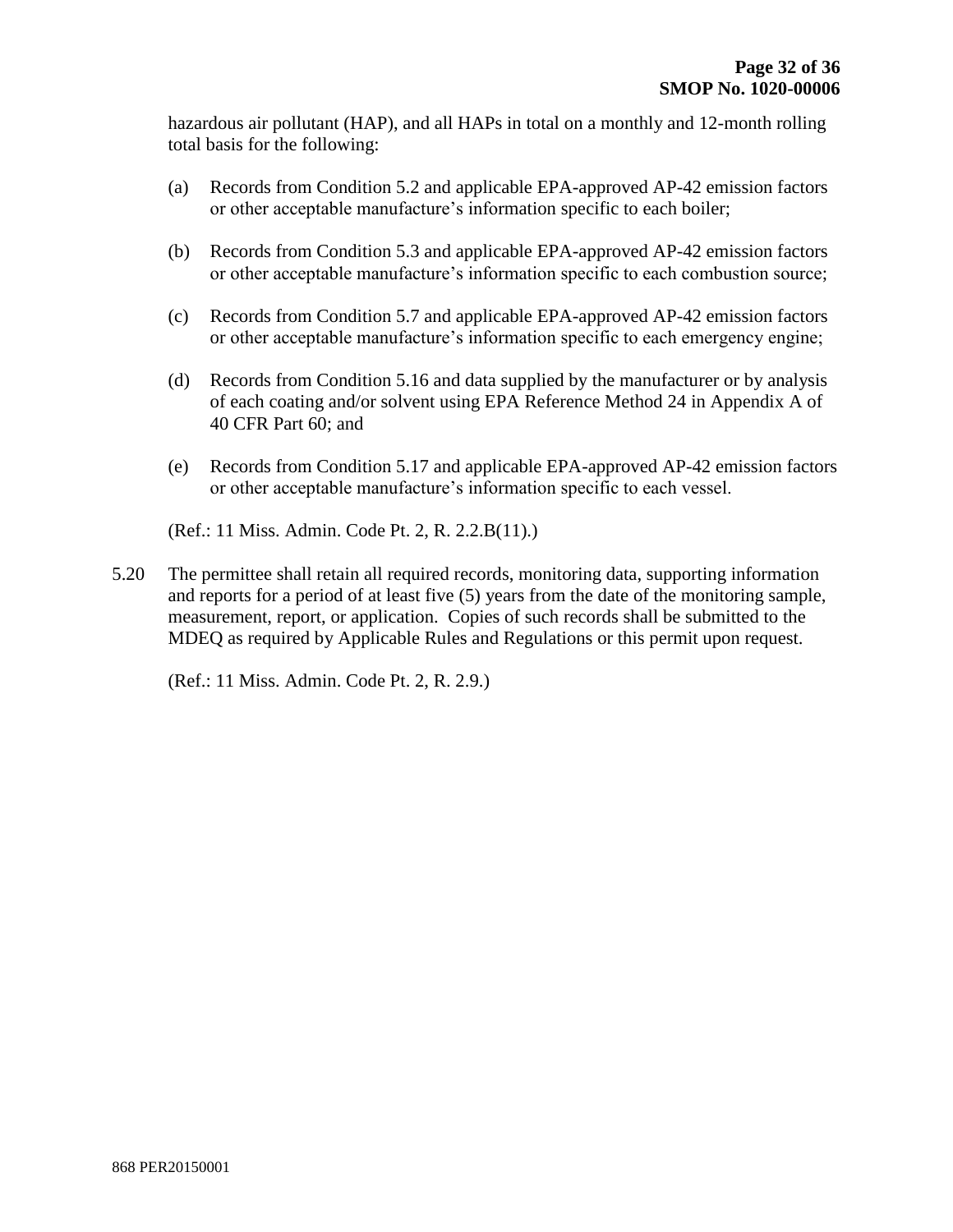#### **SECTION 6 REPORTING REQUIREMENTS**

| <b>Emission</b><br>Point(s)                                                                                                                                                                                           | <b>Applicable Requirement</b>                         | <b>Condition</b><br><b>Number</b> | <b>Reporting Requirement</b>                                                        |
|-----------------------------------------------------------------------------------------------------------------------------------------------------------------------------------------------------------------------|-------------------------------------------------------|-----------------------------------|-------------------------------------------------------------------------------------|
|                                                                                                                                                                                                                       |                                                       | 6.1                               | Report Permit Deviations Within Five (5) Working<br>Days                            |
| AA-100<br>AA-009<br>AA-010<br>AA-011<br>AA-009<br>AA-010<br>AA-011<br>AB-001<br>$AG-001$<br>$AG-002$<br>AK-001<br>AK-002<br>AK-004<br>AK-005<br>AM-001<br>AS-001<br>$AS-003$<br>AS-006<br>through<br>AS-012<br>AT-001 | 11 Miss. Admin. Code Pt. 2, R.                        | 6.2                               | Submit Certified Annual Monitoring Report                                           |
|                                                                                                                                                                                                                       | 2.2.B(11).                                            | 6.3                               | All Documents Submitted to the MDEQ Shall be<br>Certified by a Responsible Official |
|                                                                                                                                                                                                                       |                                                       | 6.4                               | Performance Stack Test Reporting Requirements                                       |
|                                                                                                                                                                                                                       | 40 CFR 60.48c(d), (e), (f), and<br>$(j)$ ; Subpart Dc | 6.5                               | Submit Semi-Annual NSPS Dc Reports                                                  |
|                                                                                                                                                                                                                       | 11 Miss. Admin. Code Pt. 2, R.<br>2.2.B(11).          | 6.6                               | Submit Annual Report of All Monitoring Requirements                                 |
|                                                                                                                                                                                                                       | 11 Miss. Admin. Code Pt. 2, R.<br>2.2.B(11).          | 6.7                               | Submit Annual Report of All Monitoring Requirements                                 |
|                                                                                                                                                                                                                       | 11 Miss. Admin. Code Pt. 2, R.<br>2.2.B(11).          | 6.8                               | Submit Annual Report of All Monitoring Requirements                                 |
|                                                                                                                                                                                                                       | 11 Miss. Admin. Code Pt. 2, R.<br>2.2.B(11).          | 6.9                               | Submit Annual Report of All Monitoring Requirements                                 |
|                                                                                                                                                                                                                       | 11 Miss. Admin. Code Pt. 2, R.<br>2.2.B(11).          | 6.10                              | Submit Annual Report of All Monitoring Requirements                                 |
|                                                                                                                                                                                                                       | 40 CFR 63.11115(b) and<br>63.11126(b); Subpart CCCCCC | 6.11                              | <b>Submit Report of Deviations</b>                                                  |
| AA-100                                                                                                                                                                                                                | 11 Miss. Admin. Code Pt. 2, R.<br>2.2.B(11).          | 6.12                              | Submit Annual Report of Pollutant Emissions                                         |

6.1 Except as otherwise specified herein, the permittee shall report all deviations from permit requirements, including those attributable to upsets, the probable cause of such deviations, and any corrective actions or preventive measures taken. Said report shall be made within five (5) working days of the time the deviation began.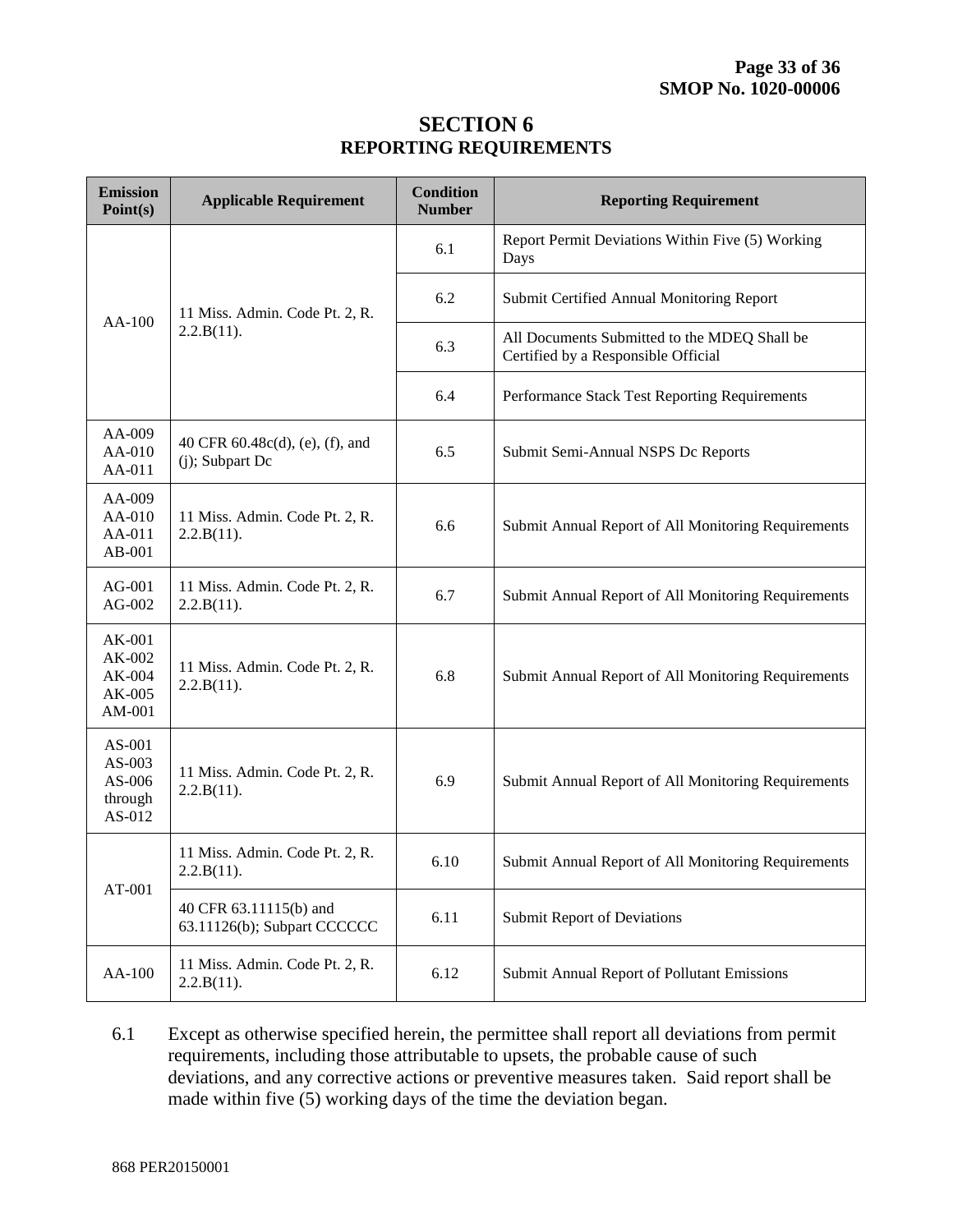(Ref.: 11 Miss. Admin. Code Pt. 2, R. 2.2.B(11).)

6.2 Except as otherwise specified herein, the permittee shall submit a certified annual monitoring report postmarked no later than January 31 of each calendar year for the preceding calendar year. This report shall address any required monitoring specified in Section 6 of this permit. All instances of deviations from permit requirements must be clearly identified in the report. Where no monitoring data is required to be reported and/or there are no deviations to report, the report shall contain the appropriate negative declaration.

(Ref.: 11 Miss. Admin. Code Pt. 2, R. 2.2.B(11).)

- 6.3 Any document required by this permit to be submitted to the MDEQ shall contain a certification signed by a Responsible Official (RO) that states, based on information and belief formed after reasonable inquiry, the statements and information in the document are true, accurate and complete. (Ref.: 11 Miss. Admin. Code Pt. 2, R. 2.2.B(11).)
- 6.4 For any source for which the permittee is required to conduct a performance stack test, a test protocol shall be submitted at least thirty (30) days prior to the proposed test date to insure that all test methods and procedures are acceptable to the MDEQ. Additionally, the MDEQ must be notified at least ten (10) days prior to the scheduled test date so that an observer may be scheduled to witness the test(s).

The permittee must submit a copy of each completed performance test report within sixty (60) days after the test has been completed.

(Ref.: 11 Miss. Admin. Code Pt. 2, R. 2.2.B(11).)

6.5 For Emission Points AA-009, AA-010, and AA-011, the permittee shall submit a semiannual report by January  $30<sup>th</sup>$  and July  $30<sup>th</sup>$  of each calendar year for the preceding sixmonth period. Each report shall be postmarked by the 30th day following the end of the reporting period and shall include a certified statement signed by the permittee that details the records of fuel supplier certifications for all of the fuel combusted during the reporting period.

(Ref. 40 CFR 60.48c(d), (e), (f), and (j); Subpart Dc)

6.6 For Emission Points AA-009, AA-010, AA-011, and AB-001, the permittee shall submit an annual monitoring report in accordance with Condition 6.2 that summarizes all monitoring requirements specified in Conditions 5.1 through 5.4.

(Ref.: 11 Miss. Admin. Code Pt. 2, R. 2.2.B(11).)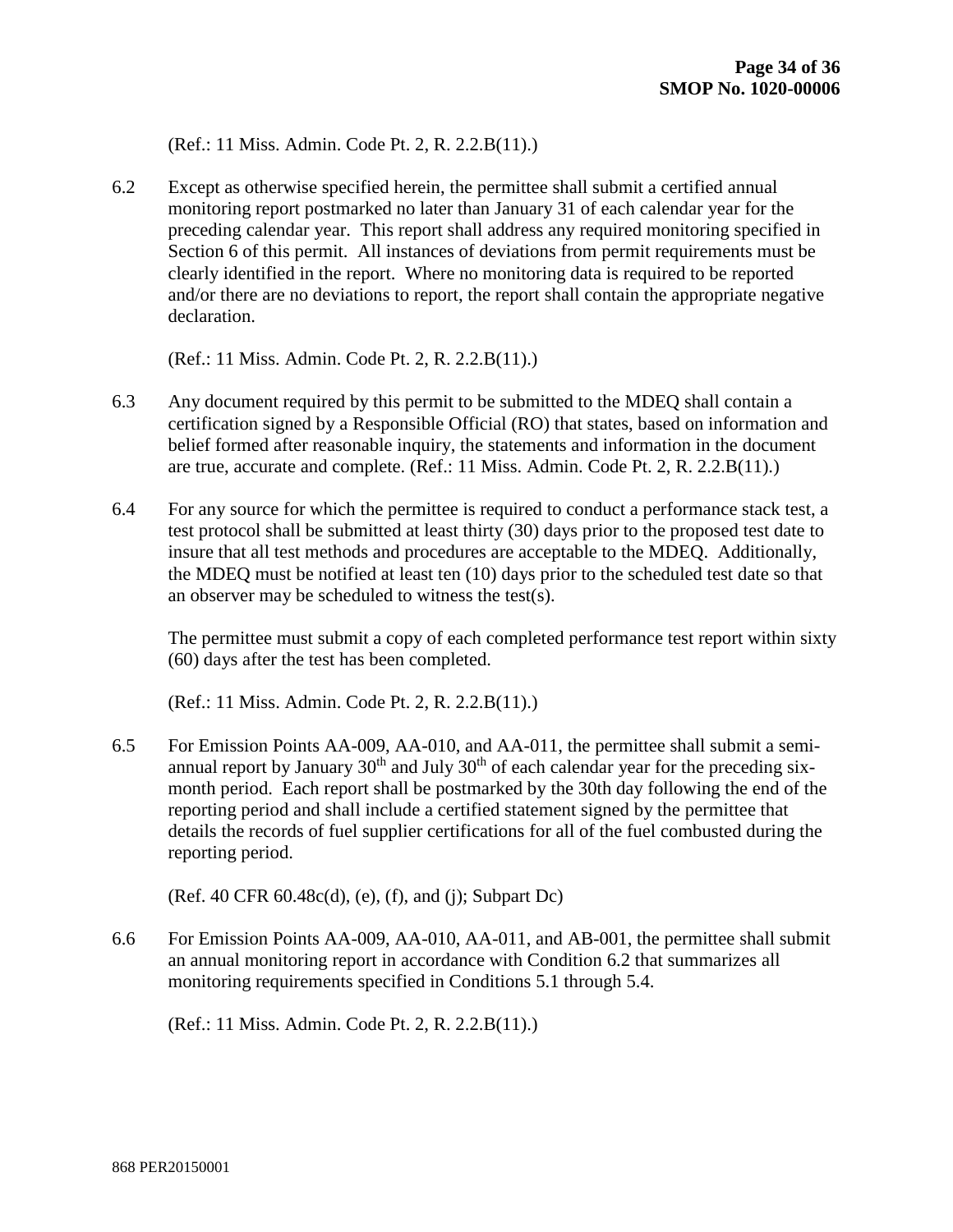6.7 For Emission Points AG-001 and AG-002, the permittee shall submit an annual monitoring report in accordance with Condition 6.2 that summarizes all monitoring requirements specified in Conditions 5.5 through 5.14.

(Ref.: 11 Miss. Admin. Code Pt. 2, R. 2.2.B(11).)

6.8 For Emission Points AK-001, AK-002, AK-004, AK-005, and AM-001, the permittee shall submit an annual monitoring report in accordance with Condition 6.2 that summarizes all monitoring requirements specified in Condition 5.15.

(Ref.: 11 Miss. Admin. Code Pt. 2, R. 2.2.B(11).)

6.9 For Emission Points AS-001, AS-003, and AS-006 through AS-012, the permittee shall submit an annual monitoring report in accordance with Condition 6.2 that summarizes all monitoring requirements specified in Condition 5.16.

(Ref.: 11 Miss. Admin. Code Pt. 2, R. 2.2.B(11).)

6.10 For Emission Point AT-001, the permittee shall submit an annual monitoring report in accordance with Condition 6.2 that summarizes all monitoring requirements specified in Condition 5.17.

(Ref.: 11 Miss. Admin. Code Pt. 2, R. 2.2.B(11).)

6.11 For gasoline dispensing units within Emission Point AT-001, the permittee shall report by March 15<sup>th</sup> of each year the number, duration, and a brief description of each type of malfunction which occurred during the previous calendar year and which caused or may have caused any applicable emission limitation to be exceeded.

The report must also include a description of actions taken by the permittee during a malfunction of an affected source to minimize emissions in accordance with Condition 3.25 that includes actions taken to correct a malfunction. No report is necessary for a calendar year in which no malfunctions occurred.

(Ref.: 40 CFR 63.11115(b) and 63.11126(b); Subpart CCCCCC)

6.12 The permittee shall submit an annual monitoring report in accordance with Condition 6.2 that details the facility-wide emission of carbon monoxide  $(CO)$ , nitrogen oxides  $(NO_X)$ , volatile organic compounds (VOCs), each individual hazardous air pollutant (HAP), and all HAPs in total for the previous calendar year utilizing the records from Condition 5.19.

(Ref.: 11 Miss. Admin. Code Pt. 2, R.2.2.B(11).)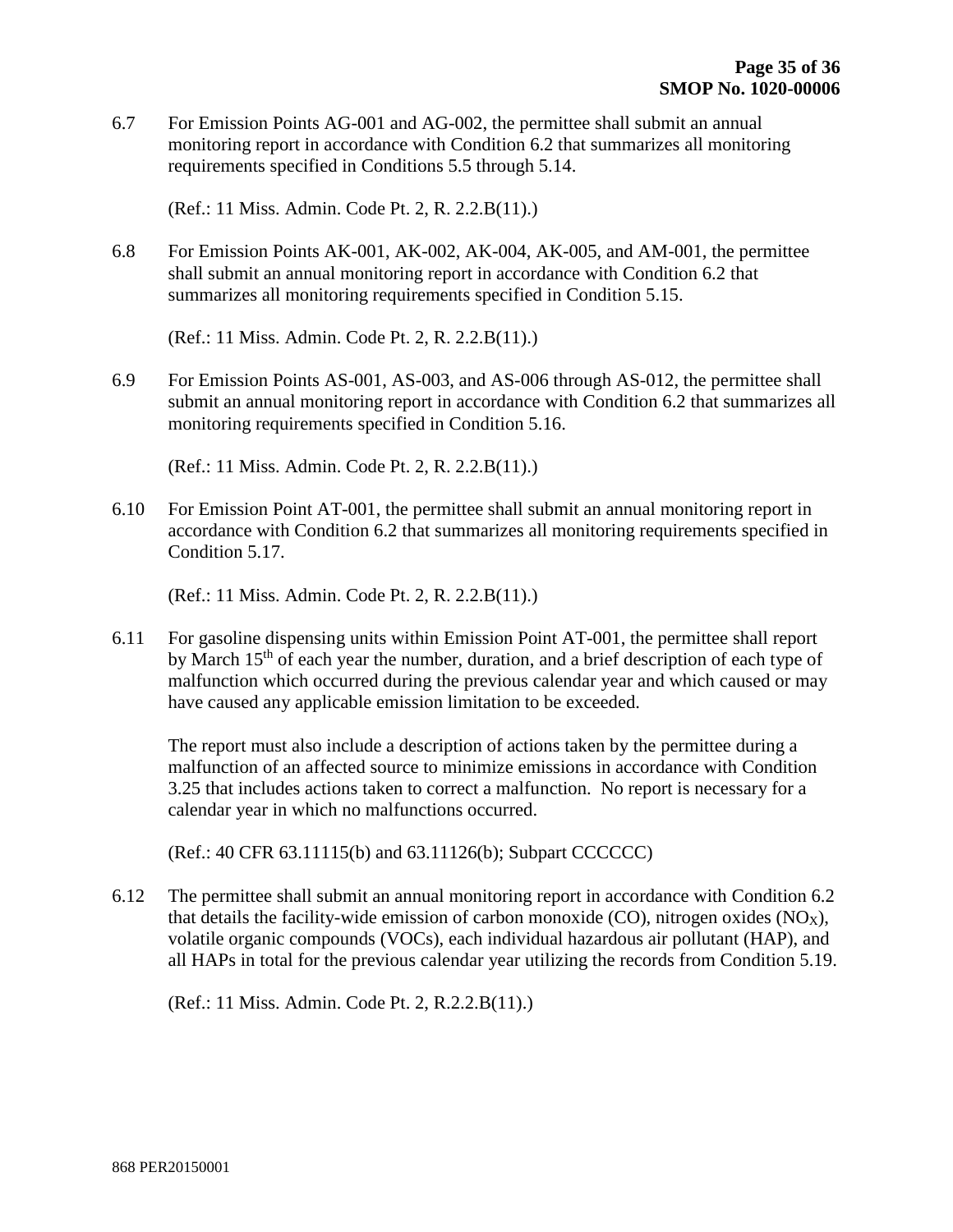# **APPENDIX A**

#### **FACILITY-WIDE EMERGENCY ENGINES REFERENCED IN PERMIT AS EMISSION POINTS AG-001 AND AG-002**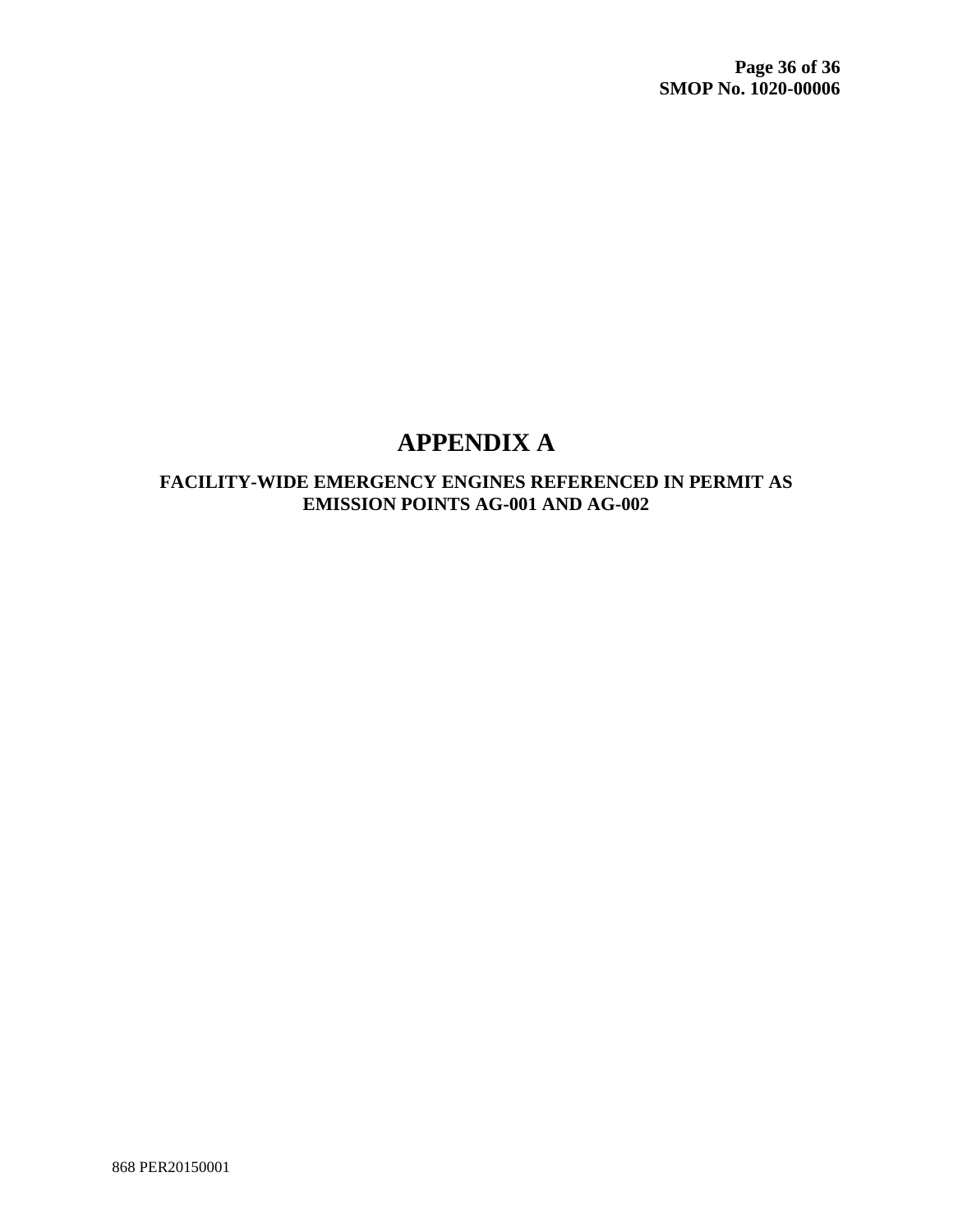| Bldg. No. | Equip ID | Max.<br>Rated kW | Max.<br>Rated HP | Mfg Date | Model No.      | Serial No.     | <b>Engine Manufacturer</b> | Engine<br>Displacement<br>(L/cyl.) | Equipped with<br>a non-<br>resettable<br>hour meter? | Subject to<br>Item 4 of<br>Table 2d of<br><b>NESHAP</b><br>ZZZZ? | Why or why not subject to<br>NESHAP ZZZZ? Cite the<br>equlation and include detailed<br>note following the table. | Subject to<br><b>NSPS IIII?</b> | If engine is subject<br>to NSPS IIII, is the<br>engine "certified"? |
|-----------|----------|------------------|------------------|----------|----------------|----------------|----------------------------|------------------------------------|------------------------------------------------------|------------------------------------------------------------------|-------------------------------------------------------------------------------------------------------------------|---------------------------------|---------------------------------------------------------------------|
| 223       | AG-001   | 25               | 34               | 1991     | 6A3.4-G1       | 53125361       | <b>CUMMINS</b>             | 3.4                                | YES                                                  | <b>YES</b>                                                       | 40 CFR 63.6590(a)(1)(iii)                                                                                         | <b>NO</b>                       | <b>Not Applicable</b>                                               |
| 229       | AG-001   | 100              | 134              | 1991     | 6BT5.9-G2      | 4465767        | <b>CUMMINS</b>             | 5.9                                | YES                                                  | <b>YES</b>                                                       | 40 CFR 63.6590(a)(1)(iii)                                                                                         | <b>NO</b>                       | <b>Not Applicable</b>                                               |
| 233       | AG-002   | 50               | 67               | 2010     | 4024HF285      | PE4024L031970  | <b>JOHN DEERE</b>          | 2.4                                | <b>YES</b>                                           | N <sub>O</sub>                                                   | 40 CFR 63.6590(c)(1)                                                                                              | <b>YES</b>                      | YES                                                                 |
| 243       | AG-001   | 275              | 369              | 2005     | D300 12 1ACB   | D12C*489178*A  | VOLVO                      | 12.1                               | <b>YES</b>                                           | <b>YES</b>                                                       | 40 CFR 63.6590(a)(1)(iii)                                                                                         | N <sub>O</sub>                  | <b>Not Applicable</b>                                               |
| 404       | AG-001   | 360              | 483              | 1993     | 92             | 080F140761     | <b>DETROIT ALLISON</b>     | 12.7                               | <b>YES</b>                                           | <b>YES</b>                                                       | 40 CFR 63.6590(a)(1)(iii)                                                                                         | N <sub>O</sub>                  | <b>Not Applicable</b>                                               |
| 416       | AG-001   | 150              | 201              | 2004     | 6CTAA8.3G3     | 46421254       | <b>CUMMINS</b>             | 8.3                                | <b>YES</b>                                           | <b>YES</b>                                                       | 40 CFR 63.6590(a)(1)(iii)                                                                                         | <b>NO</b>                       | <b>Not Applicable</b>                                               |
| 621       | AG-002   | 100              | 134              | 2011     | 6BT5.9-G2      | 44693499       | <b>CUMMINS</b>             | 5.9                                | <b>YES</b>                                           | N <sub>O</sub>                                                   | 40 CFR 63.6590(c)(1)                                                                                              | <b>YES</b>                      | YES                                                                 |
| 812       | AG-002   | 40               | 54               | 2008     | CD3029G145847  | 3029TF270      | <b>JOHN DEERE</b>          | 2.9                                | YES                                                  | N <sub>O</sub>                                                   | 40 CFR 63.6590(c)(1)                                                                                              | <b>YES</b>                      | <b>YES</b>                                                          |
| 902       | AG-001   | 15               | 20               | 1998     | D1703-EBG      | 825238         | <b>KUBOTA</b>              | 1.7                                | <b>YES</b>                                           | <b>YES</b>                                                       | 40 CFR 63.6590(a)(1)(iii)                                                                                         | <b>NO</b>                       | <b>Not Applicable</b>                                               |
| 1002      | AG-001   | 6                | 8                | 2005     | D905-BG-ES     | 553818         | <b>KUBOTA</b>              | 0.0898                             | <b>YES</b>                                           | <b>YES</b>                                                       | 40 CFR 63.6590(a)(1)(iii)                                                                                         | N <sub>O</sub>                  | <b>Not Applicable</b>                                               |
| 1101      | AG-002   | 660              | 885              | 2014     | QSK19-G9       | 37202405       | Cummins                    | 19                                 | <b>YES</b>                                           | <b>NO</b>                                                        | 40 CFR 63.6590(c)(1)                                                                                              | YES                             | YES                                                                 |
| 2004      | AG-002   | 30               | 40               | 2008     | V3300-BG-ET01  | AA0078         | <b>KUBOTA</b>              | 3.318                              | <b>YES</b>                                           | N <sub>O</sub>                                                   | 40 CFR 63.6590(c)(1)                                                                                              | <b>YES</b>                      | YES                                                                 |
| 2121      | AG-001   | 60               | 80               | 2006     | 4BTA3.9-G5     | 46589339       | <b>CUMMINS</b>             | 3.9                                | <b>YES</b>                                           | N <sub>O</sub>                                                   | 40 CFR 63.6590(c)(1)                                                                                              | <b>YES</b>                      | YES                                                                 |
| 2306      | AG-002   | 50               |                  | 2010     | DSFAC-9577831  | L110287106     | <b>CUMMINS</b>             |                                    | <b>YES</b>                                           |                                                                  |                                                                                                                   |                                 |                                                                     |
| 2306      | AG-001   | 1250             | 1676             | 2003     | 3512           | 1GZ01600       | CATERPILLAR                | 12.8                               | YES                                                  | <b>YES</b>                                                       | 40 CFR 63.6590(a)(1)(iii)                                                                                         | <b>NO</b>                       | <b>Not Applicable</b>                                               |
| 2801      | AG-002   | 250              | 335              | 1994     | LTA10G1        | 34714722       | <b>CUMMINS</b>             | 10                                 | <b>YES</b>                                           | <b>YES</b>                                                       | 40 CFR 63.6590(a)(1)(iii)                                                                                         | $\overline{N}$                  | <b>Not Applicable</b>                                               |
| 2804      | AG-002   | 200              | 268              | 2007     | QSL9-G2        | 46721326       | <b>CUMMINS</b>             | 8.9                                | <b>YES</b>                                           | N <sub>O</sub>                                                   | 40 CFR 63.6590(c)(1)                                                                                              | <b>YES</b>                      | YES                                                                 |
| 2818      | AG-002   | 21               | 28               | 2016     | KDI 1903M      |                | <b>KOHLER</b>              | 0.63                               | YES                                                  | N <sub>O</sub>                                                   | 40 CFR 63.6590(c)(1)                                                                                              | YES                             | YES                                                                 |
| 3501      | AG-002   | 50               | 67               | 2010     | 4024HF285B     | PE40Z4L0333419 | <b>JOHN DEERE</b>          | 2.4                                | YES                                                  | <b>NO</b>                                                        | 40 CFR 63.6590(c)(1)                                                                                              | YES                             | YES                                                                 |
| 3520      | AG-002   | 352              | 472              | 2007     | F3AE43FEOB     | 102359         | <b>IVECO CO</b>            | 10.3                               | <b>YES</b>                                           | N <sub>O</sub>                                                   | 40 CFR 63.6590(c)(1)                                                                                              | <b>YES</b>                      | <b>YES</b>                                                          |
| 3902      | AG-001   | 275              | 369              | 1992     | NT855G6        | 30337926       | <b>CUMMINS</b>             | 14                                 | <b>YES</b>                                           | <b>YES</b>                                                       | 40 CFR 63.6590(a)(1)(iii)                                                                                         | <b>NO</b>                       | <b>Not Applicable</b>                                               |
| 4038      | AG-001   | 35               | 47               | 1998     | 4B3.9G2        | 5779142        | <b>CUMMINS</b>             | 3.9                                | <b>YES</b>                                           | <b>YES</b>                                                       | 40 CFR 63.6590(a)(1)(iii)                                                                                         | <b>NO</b>                       | <b>Not Applicable</b>                                               |
| 4116      | AG-001   | 60               | 80               | 2002     | 4BT3.9-G4      | 46225598       | <b>CUMMINS</b>             | 3.9                                | YES                                                  | YES                                                              | 40 CFR 63.6590(a)(1)(iii)                                                                                         | <b>NO</b>                       | <b>Not Applicable</b>                                               |
| 4209      | AG-001   | 80               | 107              | 2005     | 6BTA5.9-G4     | 46555776       | <b>CUMMINS</b>             | 5.9                                | <b>YES</b>                                           | <b>YES</b>                                                       | 40 CFR 63.6590(a)(1)(iii)                                                                                         | $\overline{N}$                  | <b>Not Applicable</b>                                               |
| 4213      | AG-001   | 300              | 402              | 2003     | 60             | 23506433       | <b>DETROIT DIESEL</b>      | $\overline{9}$                     | <b>YES</b>                                           | <b>YES</b>                                                       | 40 CFR 63.6590(a)(1)(iii)                                                                                         | <b>NO</b>                       | <b>Not Applicable</b>                                               |
| 4214      | AG-002   | 150              | 201              | 2014     | QSB7-G5-NR3    | 7378852        | <b>CUMMINS</b>             | 6.69                               | YES                                                  | N <sub>O</sub>                                                   | 40 CFR 63.6590(c)(1)                                                                                              | <b>YES</b>                      | YES                                                                 |
| 4221      | AG-002   | 750              | 1006             | 2008     | R1238A36       | 5352005999     | <b>Detroit Diesel</b>      | 8.5                                | <b>YES</b>                                           | N <sub>O</sub>                                                   | 40 CFR 63.6590(c)(1)                                                                                              | YES                             | YES                                                                 |
| 4223      | AG-002   | 40               | 54               | 2007     | 3029           | PE3029T650862  | <b>JOHN DEERE</b>          | 2.9                                | YES                                                  | <b>NO</b>                                                        | 40 CFR 63.6590(c)(1)                                                                                              | YES                             | YES                                                                 |
| 4225      | AG-002   | 750              | 1006             | 2008     | R1238A36       | 5352006175     | <b>Detroit Diesel</b>      | 23.9                               | <b>YES</b>                                           | N <sub>O</sub>                                                   | 40 CFR 63.6590(c)(1)                                                                                              | <b>YES</b>                      | <b>YES</b>                                                          |
| 4261      | AG-001   | 200              | 268              | 1993     | LTA-10G1       | 34713476       | <b>CUMMINS</b>             | 10                                 | YES                                                  | <b>YES</b>                                                       | 40 CFR 63.6590(a)(1)(iii)                                                                                         | <b>NO</b>                       | <b>Not Applicable</b>                                               |
| 4330      | AG-001   | 80               | 107              | 2002     | 6BT5.9-G6      | 46200059       | <b>CUMMINS</b>             | 3.9                                | YES                                                  | <b>YES</b>                                                       | 40 CFR 63.6590(a)(1)(iii)                                                                                         | <b>NO</b>                       | <b>Not Applicable</b>                                               |
| 4330      | AG-001   | 60               | 80               | 1998     | 4BT3.9-G4      | 45779223       | <b>CUMMINS</b>             | 5.9                                | <b>YES</b>                                           | <b>YES</b>                                                       | 40 CFR 63.6590(a)(1)(iii)                                                                                         | <b>NO</b>                       | <b>Not Applicable</b>                                               |
| 4331      | AG-001   | 60               | 80               | 2002     | 4BT3.9-G4      | 4620968        | <b>CUMMINS</b>             | 3.9                                | <b>YES</b>                                           | <b>YES</b>                                                       | 40 CFR 63.6590(a)(1)(iii)                                                                                         | <b>NO</b>                       | <b>Not Applicable</b>                                               |
| 4408      | AG-002   |                  | 41               | 2010     | PE4045D772708  | JU4H-UF10      | <b>CLARKE</b>              |                                    |                                                      |                                                                  |                                                                                                                   |                                 |                                                                     |
| 4410      | AG-002   | 80               | 107              | 2010     | 4045HF285H,I,J | PE4045L117251  | <b>JOHN DEERE</b>          | 4.5                                | YES                                                  | N <sub>O</sub>                                                   | 40 CFR 63.6590(c)(1)                                                                                              | YES                             | YES                                                                 |
| 4609      | AG-001   | 35               | 47               | 2005     | 4BT3.9-G2      | 46556056       | <b>CUMMINS</b>             | 3.9                                | YES                                                  | YES                                                              | 40 CFR 63.6590(a)(1)(iii)                                                                                         | <b>NO</b>                       | <b>Not Applicable</b>                                               |
| 4705      | AG-002   | 250              | 335              | 1999     | LTA-10G1       | 34936840       | <b>CUMMINS</b>             | 10                                 | <b>YES</b>                                           | <b>YES</b>                                                       | 40 CFR 63.6590(a)(1)(iii)                                                                                         | N <sub>O</sub>                  | <b>Not Applicable</b>                                               |
| 5901      | AG-001   | 30               | 40               | 2005     | 3029TPF270     | PE3029T507260  | <b>JOHN DEERE</b>          | 2.9                                | <b>YES</b>                                           | <b>YES</b>                                                       | 40 CFR 63.6590(a)(1)(iii)                                                                                         | N <sub>O</sub>                  | <b>Not Applicable</b>                                               |
| 6009      | AG-001   | 175              | 235              | 2005     | 6CTA8.3-G2     | 46463783       | <b>CUMMINS</b>             | 8.3                                | YES                                                  | <b>YES</b>                                                       | 40 CFR 63.6590(a)(1)(iii)                                                                                         | <b>NO</b>                       | <b>Not Applicable</b>                                               |
| 6602      | AG-002   | 150              | 201              | 2014     | QSB7-G5 NR3    | 73666799       | <b>CUMMINS</b>             | 6.69                               | YES                                                  | <b>NO</b>                                                        | 40 CFR 63.6590(c)(1)                                                                                              | <b>YES</b>                      | YES                                                                 |
| 6642      | AG-002   | 80               | 107              | 2005     | 6BT5.9-G4      | 4655574        | <b>CUMMINS</b>             | 5.9                                | YES                                                  | <b>YES</b>                                                       | 40 CFR 63.6590(a)(1)(iii)                                                                                         | <b>NO</b>                       | <b>Not Applicable</b>                                               |
| 6653      | AG-001   | 30               | 40               | 1987     | L634D-I/103860 | 1873260044     | <b>ONAN</b>                | 3.3                                | <b>YES</b>                                           | <b>YES</b>                                                       | 40 CFR 63.6590(a)(1)(iii)                                                                                         | <b>NO</b>                       | <b>Not Applicable</b>                                               |
| 6655      | AG-002   | 250              | 335              | 2010     | 20REOZDB       | 3MTGA          | YANMAR                     | 2.9                                | YES                                                  | N <sub>O</sub>                                                   | 40 CFR 63.6590(c)(1)                                                                                              | <b>YES</b>                      | YES                                                                 |
| 6750      | AG-002   | 15               | 20               | 2010     | 3JTGA          | 2292536        | Yanmar                     | 1.9                                | YES                                                  | N <sub>O</sub>                                                   | 40 CFR 63.6590(c)(1)                                                                                              | YES                             | YES                                                                 |